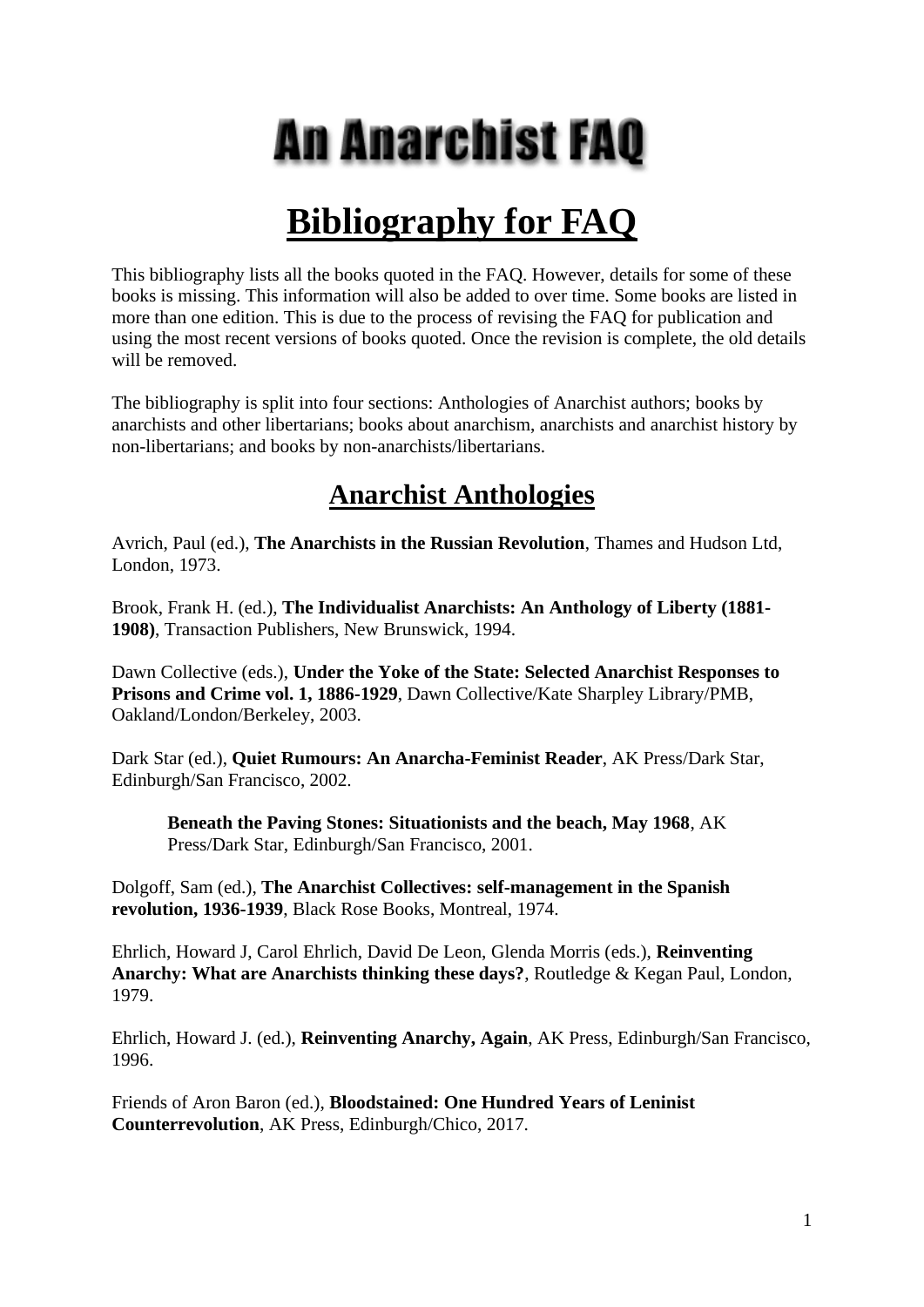Glassgold, Peter (ed.), **Anarchy! An Anthology of Emma Goldman's Mother Earth**, Counterpoint, Washington D.C., 2001.

Graham, M. (ed.), **Man! An Anthology of Anarchist Ideas, Essays, Poetry and Commentaries**, Cienfuegos Press, London, 1974.

Graham, Robert (ed.), **Anarchism: A Documentary History of Libertarian Ideas -- Volume 1: From Anarchy to Anarchism (300CE to 1939)**, Black Rose Books, Montreal/New York/London, 2005.

Guerin, Daniel (ed.), **No Gods, No Masters: An Anthology of Anarchism** (in two volumes), AK Press, Edinburgh/San Francisco, 1998.

Krimerman, Leonard I. and Perry, Lewis, **Patterns of Anarchy: A Collection of Writings on the Anarchist Tradition**, Anchor Books, New York, 1966.

Woodcock, George (ed.), **The Anarchist Reader**, Fontana, Glasgow, 1987.

#### **Anarchist and Libertarian Works**

Aberdeen Solidarity, **Spartakism to National Bolshevism: The K.P.D. 1918-1924**, Solidarity, Aberdeen, 1970.

ACF, **Marxism and Its Failures**, ACE Editions, London, 1990.

Ackelsberg, Martha A., **Free Women of Spain: anarchism and the struggle for the emancipation of women**, AK Press, Oakland/Edinburgh, 2005.

**Free Women of Spain: anarchism and the struggle for the emancipation of women**, Indiana University Press, Bloomington, 1991.

Anarchist Federation, **The Role of the Revolutionary Organisation**, Anarchist Communist Editions, London, 2008.

Anderson, Andy, **Hungary '56**, Phoenix Press, London, date unknown.

Anonymous, *"Community Organising in Southern Italy"*, **Black Flag**, no. 210, pp. 16-19.

Anonymous, **Fighting the Revolution** (2 volumes), Freedom Press, London, 1985.

Anonymous, **Red Years Black Years: Anarchist Resistance to Fascism in Italy**, ASP, London, 1989.

Anonymous, *"Trotskyism, Lies and Anarchism"*, **Black Flag**, no. 211, pp. 24-5.

Anger, Max, *"The Spartacist School of Falsification"*, **Anarchy: A Journal of Desire Armed**, no, 43, Spring/Summer 1997, pp. 50-2.

Arshinov, Peter, **The History of the Makhnovist Movement**, Freedom Press, London, 1987.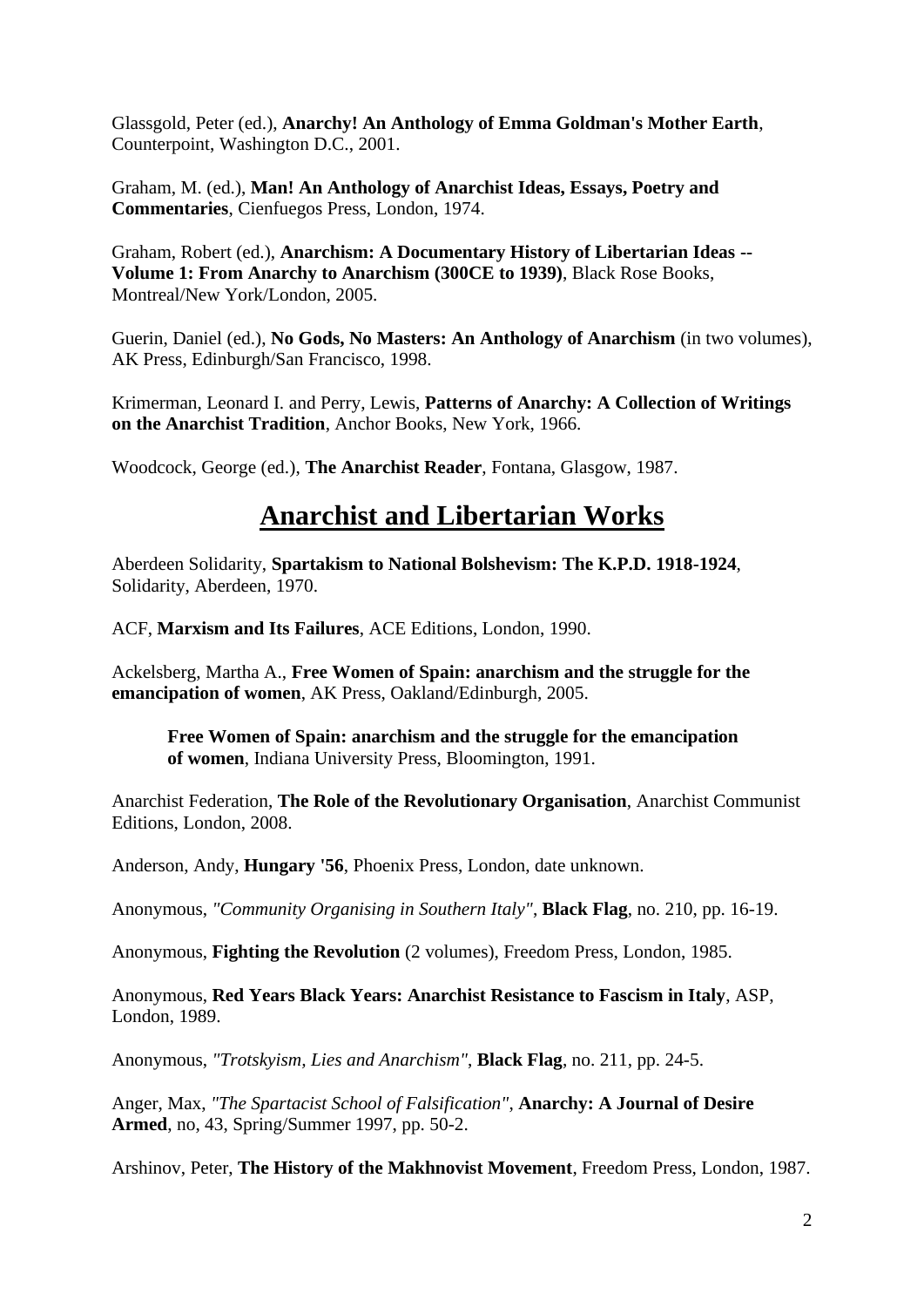**The Two Octobers** available at: http://flag.blackened.net/revolt/russia/arshinov\_2\_oct.html

Avrich, Paul, **An American Anarchist: The Life of Voltairine de Cleyre**,Princeton University Press, Princeton, 1978.

**Anarchist Voices: An Oral History of Anarchism in America**, AK Press, Edinburgh/Oakland, 2005

**Kronstadt 1921**, W.W. Norton and Company Inc., New York,1970.

**The Russian Anarchists**, W.W. Norton & Company, New York, 1978.

**Anarchist Portraits**, Princeton University Press, Princeton, 1988.

**The Haymarket Tragedy**, Princeton University Press, Princeton, 1984.

*"Bolshevik Opposition To Lenin: G. Miasnikov and the Workers Group"*, pp. 1-29, **Russian Review**, vol. 43, no. 1.

Bakunin, Micheal, **The Basic Bakunin**, Robert M. Cutler (trans. and ed.),Promethus Books, Buffalo, N.Y., 1994.

**Bakunin on Anarchism**, 2nd Edition, Sam Dolgoff (ed.),Black Rose Books, Montreal, 1980.

**The Political Philosophy of Bakunin**, G.P. Maximov (ed.),The Free Press, New York, 1953.

**Michael Bakunin: Selected Writings**, Arthur Lehning (ed.),Jonathan Cape, London, 1973.

**Statism and Anarchy**, Cambridge University Press, Cambridge,1990.

**God and the State**, Dover, New York, 1970.

**Marxism, Freedom and the State**, K.J. Kenafick (ed.), Freedom Press, London, 1984.

Barclay, Harold, **The State**, Freedom Press, London, 2003.

Barrett, George, *"The Anarchist Revolution"* contained in **The Last War**, Pirate Press, Sheffield, 1990.

*"Objections to Anarchism"*, **The Raven: AnarchistQuarterly**, no. 12 (Vol. 3, No. 4), Oct-Dec 1990, Freedom Press, pp. 339-364.

**Objections to Anarchism** available at http://www.spunk.org/library/intro/sp000146.txt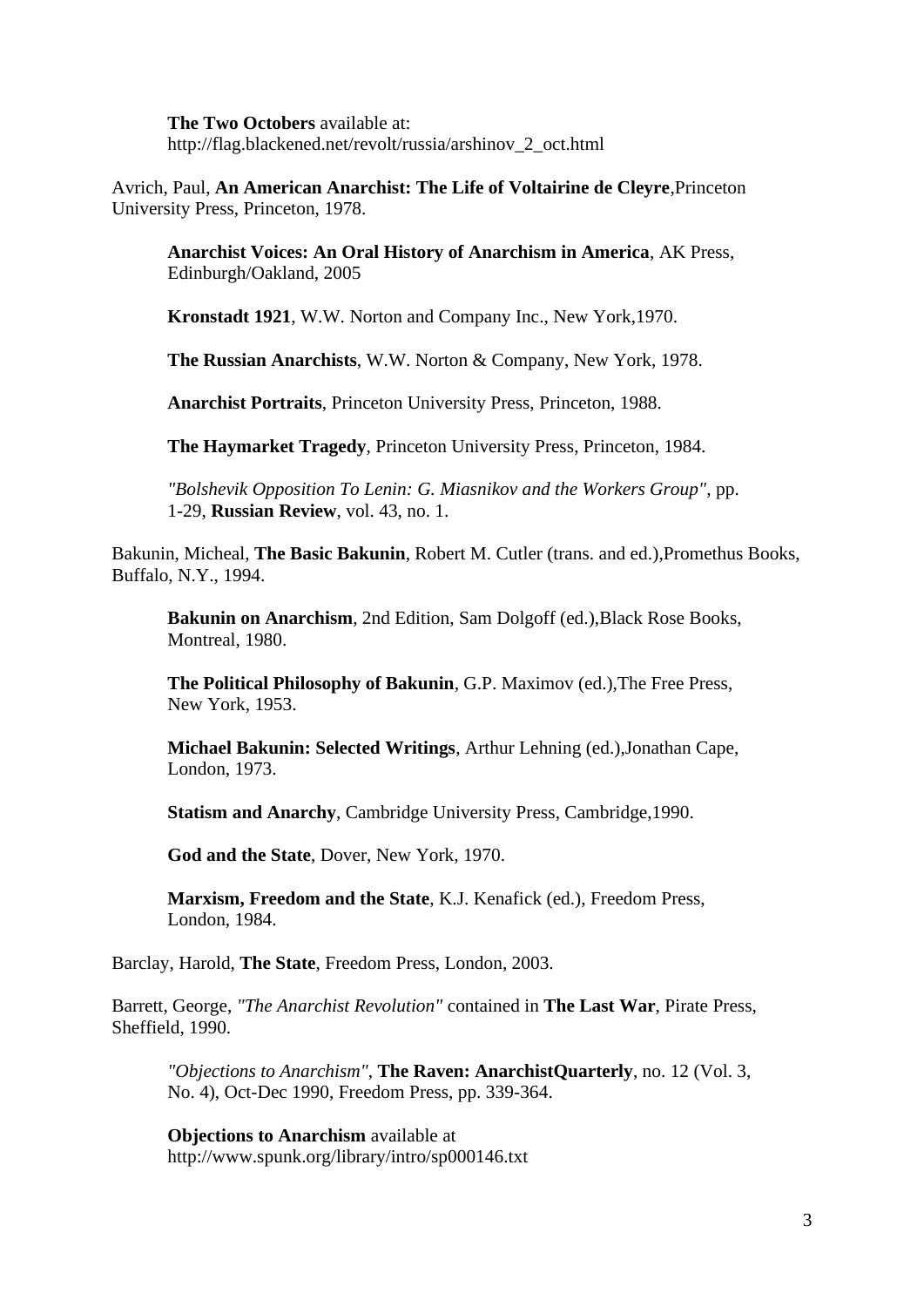Bennello, George, *"The Challenge of Mondragon"* in **Reinventing Anarchy, Again**, Howard Ehrlich (ed.), AK Press, Edinburgh/San Francisco, 1996.

Bennello, George C., **From the Ground Up**, Black Rose Books, Montreal, 1992.

Berkman, Alexander, **What is Anarchism?**, AK Press, Edinburgh/London/Oakland, 2003.

**The ABC of Anarchism**, Freedom Press, London, 1977.

**What is Communist Anarchism?**, Phoenix Press, London, 1989.

**The Russian Tragedy**, Phoenix Press, London, 1986.

**The Bolshevik Myth**, Pluto Press, London, 1989.

**Life of an Anarchist: The Alexander Berkman reader**,Gene Fellner (ed.), Four Walls Eight Windows, New York,1992.

Berkman, Alexander (ed.), **The Blast**, AK Press, Edinburgh/Oakland, 2005.

Berneri, Camillo, *"Peter Kropotkin: His Federalist Ideas"*, **The Raven: Anarchist Quarterly**, no. 31 (Vol. 8, No. 3), Autumn 1993, Freedom Press, pp. 268-82

Berneri, Marie-Louise, **Neither East Nor West: Selected Writings 1939-48**, Freedom Press, London, 1988.

**Journey Through Utopia**, Freedom Press, London, 1982.

Berry, David, **A History of the French Anarchist Movement, 1917-1945**, Greenwood Press, Westport, 2002.

Black, Bob, **The Abolition of Work and other essays**, Loompanics Unlimited, Port Townsend, 1986.

**Friendly Fire**, Autonomedia, New York, 1992.

**Anarchy After Leftism**, CAL Press, Columbia, 1997.

**The Abolition of Work**, available at http://www.spunk.org/library/writers/black/sp000156.txt

**The Libertarian as Conservative**, available at http://www.applicom.com/pnews/libertarian.html

**Smokestack Lighting**, available at http://www.geocities.com/CapitolHill/Lobby/3998/smokestack.html

Bonanno, Alfredo M., **Anarchism and the National Liberation Struggle**, Bratach Dubh Editions, Catania, 1981.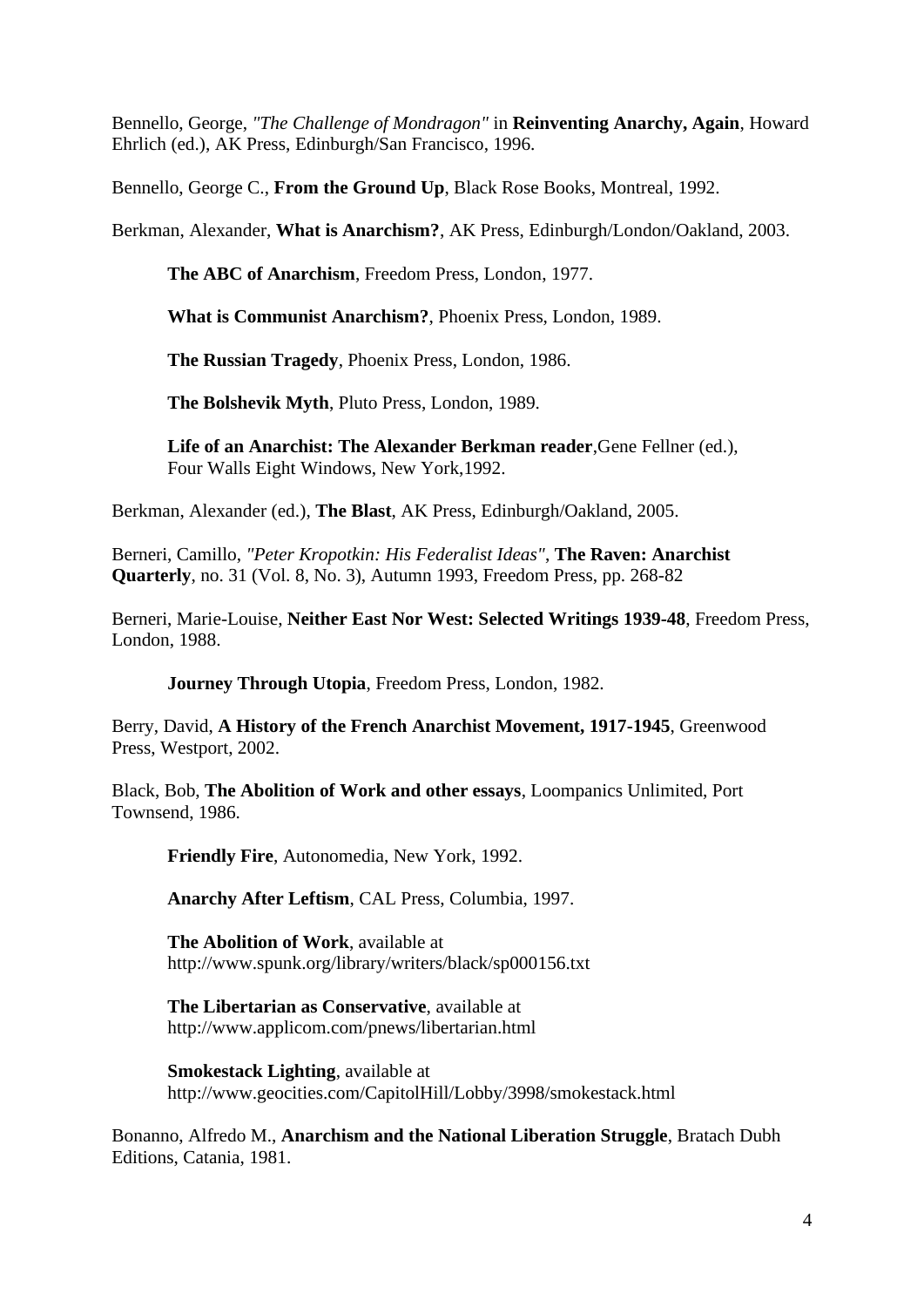Bookchin, Murray, **Post Scarcity Anarchism**, 3rd Edition, AK Press, Edinburgh/Oakland, 2004.

**Post Scarcity Anarchism**, Wildwood House, London, 1971.

**The Spanish Anarchists: The Heroic Years 1868-1936**, AK Press, Edinburgh/San Francisco, 1998.

**The Third Revolution: Popular Movements in the Revolutionary Era**, Volume 1, Cassel, London, 1996.

**The Third Revolution: Popular Movements in the Revolutionary Era**, Volume 2, Cassel, London, 1998.

**Toward an Ecological Society**, Black Rose, Montreal, 1980.

**Remaking Society: Pathways to a Green Future**, South End Press, Boston, MA., 1990.

**Social Anarchism and Lifestyle Anarchism**, AK Press, Edinburgh/San Francisco, 1995.

**The Modern Crisis**, New Society Publishers, Philadelphia, 1986.

**The Ecology of Freedom: The Emergence and Dissolution of Hierarchy**, AK Press, Edinburgh/Oakland, 2005

**The Ecology of Freedom: The Emergence and Dissolution of Hierarchy**, Cheshire Books, Palo Alto, California, 1982.

*"Communalism: The Democratic Dimension of Anarchism"*, **Democracy and Nature**, No. 8 (vol. 3, no. 2), pp. 1-12.

**Which Way for the Ecology Movement?**, AK Press, Edinburgh/San Francisco, 1994.

**The Philosophy of Social Ecology**, Black Rose Books, Montreal/New York, 1990.

**From Urbanisation to Cities: Toward a New Politics of Citizenship**, Cassell, London, 1995.

*"Nationality and the 'National Question'"*, **Society and Nature**, no. 5, vol. 2, no. 2, pp. 8-36.

**The Communist Manifesto: Insights and Problems**, available at: http://dwardmac.pitzer.edu/anarchist\_archives/bookchin/comman.html

*"Looking Back at Spain,"* **The Radical Papers**, pp. 53-96, Dimitrios I. Roussopoulos (ed.), Black Rose Books, Montreal/New York, 1987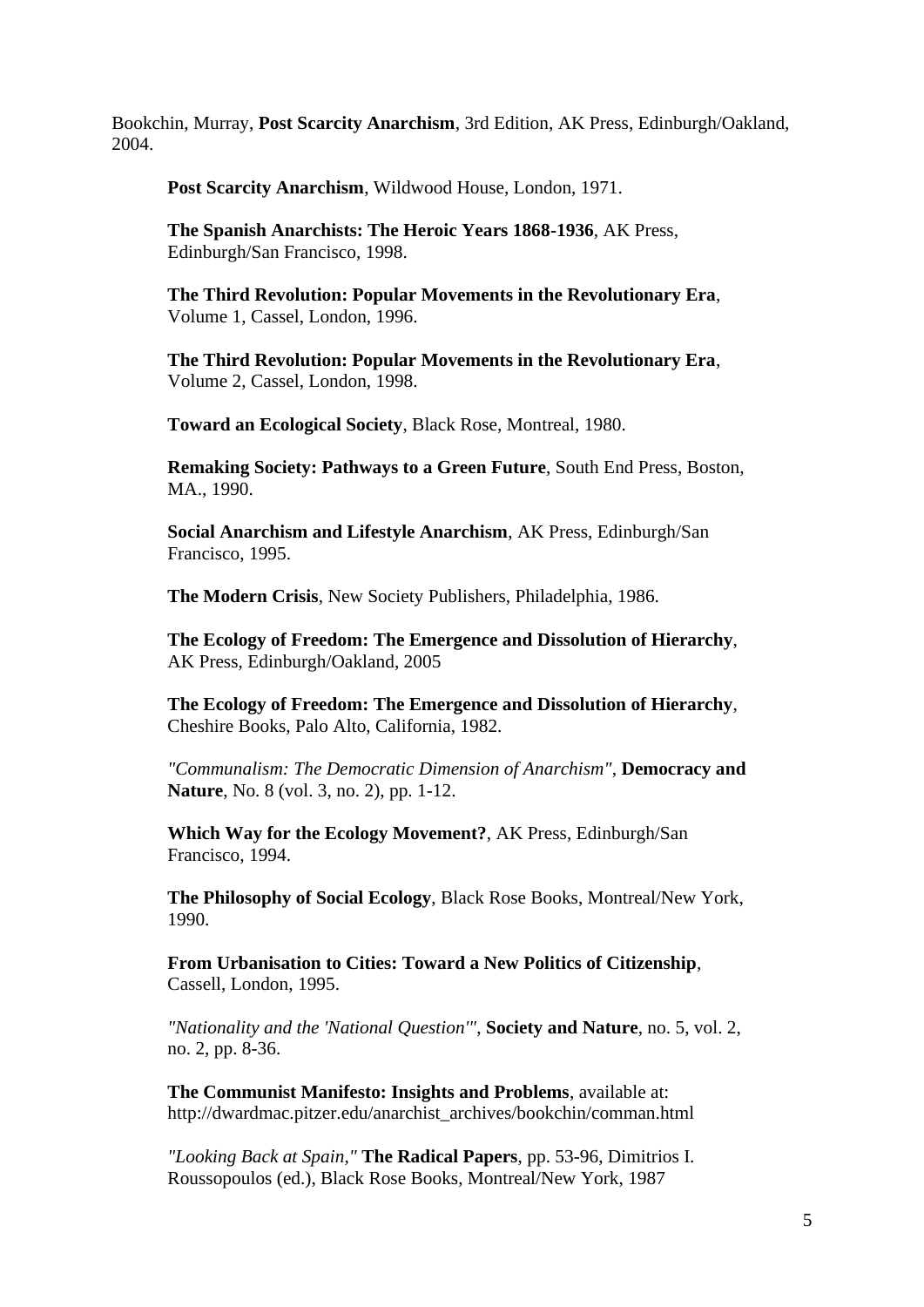**The Murray Bookchin Reader**, Janet Biehl (ed.), Cassell, London, 1997.

**Anarchism, Marxism, and the Future of the Left: Interviews and Essays, 1993-1998**, AK Press, Edinburgh/San Francisco, 1999.

**To Remember Spain: The Anarchist and Syndicalist Revolution of 1936**, AK Press, Edinburgh/San Francisco, 1994.

Bookchin, Murray and Dave Foreman, **Defending the Earth: A Dialogue between Murray Bookchin and Dave Foreman**, Black Rose Books, Montreal/New York.

Bradford, George, **How Deep is Deep Ecology?**, Times Change Press, California, 1989.

*"Woman's Freedom: Key to the Population Question"*, pp. 65-84, **How Deep is Deep Ecology?**, Times Change Press, California, 1989.

Bricianer, Serge**Pannekoek and the Workers' Councils**, Telos Press, Saint Louis, 1978.

Brinton, Maurice, **For Workers' Power: The Selected Writings of Maurice Brinton**, David Goodway (ed.), AK Press, Edinburgh/Oakland, 2004.

**The Bolsheviks and Workers' Control 1917 to 1921: the State and Counter-Revolution**, Solidarity and Black and Red, London and Detroit, 1975.

**The Irrational in Politics**, Soldarity (London), London, 1975.

Brown, L. Susan, **The Politics of Individualism: Liberalism, Liberal Feminism and Anarchism**, Black Rose, Montreal/New York, 1993.

Brown, Tom, **Syndicalism**, Phoenix Press, London, 1990.

Buber, Martin, **Paths in Utopia**, Beacon Press, Boston, 1958.

Cardan, Paul, **Modern Capitalism and Revolution**, 2nd edition, Solidarity,London, 1974.

Carson, Kevin A., **The Iron Fist Behind the Invisible Hand**, available at: http://www.mutualist.org/id4.html

**Studies in Mutualist Political Economy**, available at: http://www.mutualist.org/id47.html

Carter, Alan, **Marx: A Radical Critique**, Wheatsheaf Books, Brighton, 1988.

Casa, Juan Gomez, **Anarchist Organisation: The History of the FAI**, Black Rose Books, Montreal, 1986.

Castoriadis, Cornelius, **Workers' Councils and the Economics of a Self-Managed Society**, Wooden Shoe Pamphlet, Philadelphia, 1984.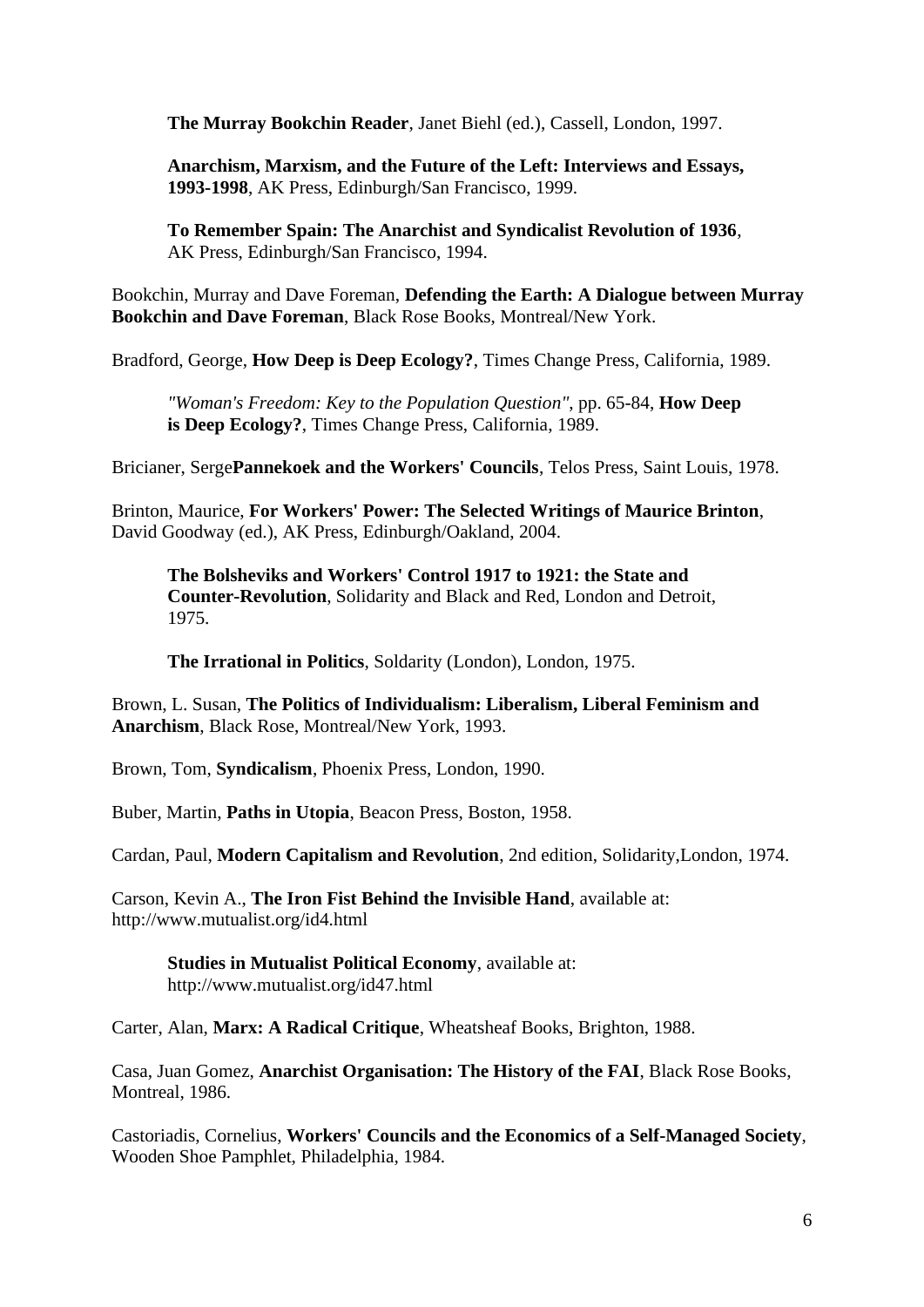**Political and Social Writings**, vol. 1, translated and edited by David Ames Curtis, University of Minnesota Press, Minneapolis, 1988.

**Political and Social Writings**, vol. 2, translated and edited by David Ames Curtis, University of Minnesota Press, Minneapolis, 1988.

**Political and Social Writings**, vol. 3, translated and edited by David Ames Curtis, University of Minnesota Press, Minneapolis, 1993.

**The Meaning of Socialism**, Philadelphia Solidarity, Philadelphia, 1994.

*"The Role of Bolshevik Ideology in the Birth of the Bureaucracy"*, contained in **Political and Social Writings**, vol. 3, pp. 89-105

Chomsky, Noam, **Chronicles of Dissent: Interviews with David Barsamian**, Common Courage and AK Press, Monroe, 1992.

**Deterring Democracy**, Vintage, London, 1992.

**Keeping the Rabble in Line: Interviews with David Barsamian**, AK Press, Edinburgh, 1994.

**Noam Chomsky on Anarchism**, available at: http://www.zmag.org/chomsky/interviews/9612-anarchism.html

**Language and Politics**, Expanded Second Edition,C.P. Otero (ed.), AK Press, Edinburgh/London/Oakland, 2004.

*"Marxism, Anarchism, and Alternative Futures"*, pp. 775-785, **Language and Politics**, Expanded Second Edition.

**Preface to Rudolf Rocker's Anarcho-Syndicalism**, Pluto Press, London, 1989.

**World Orders, Old and New**, Pluto Press, London, 1994.

**Radical Priorities**, Black Rose Books, Montreal, 1981.

**Year 501: The Conquest Continues**, Verso, London, 1993.

**Necessary Illusions: Thought Control in Democratic Societies**, Pluto Press, London, 1991.

**Expanding the Floor of the Cage**, available at: http://www.chomsky.info/interviews/199704--.htm

**Rollback** Parts I to IV, Z Magazine, January to May 1995available at: http://www.chomsky.info/articles/199505--.htm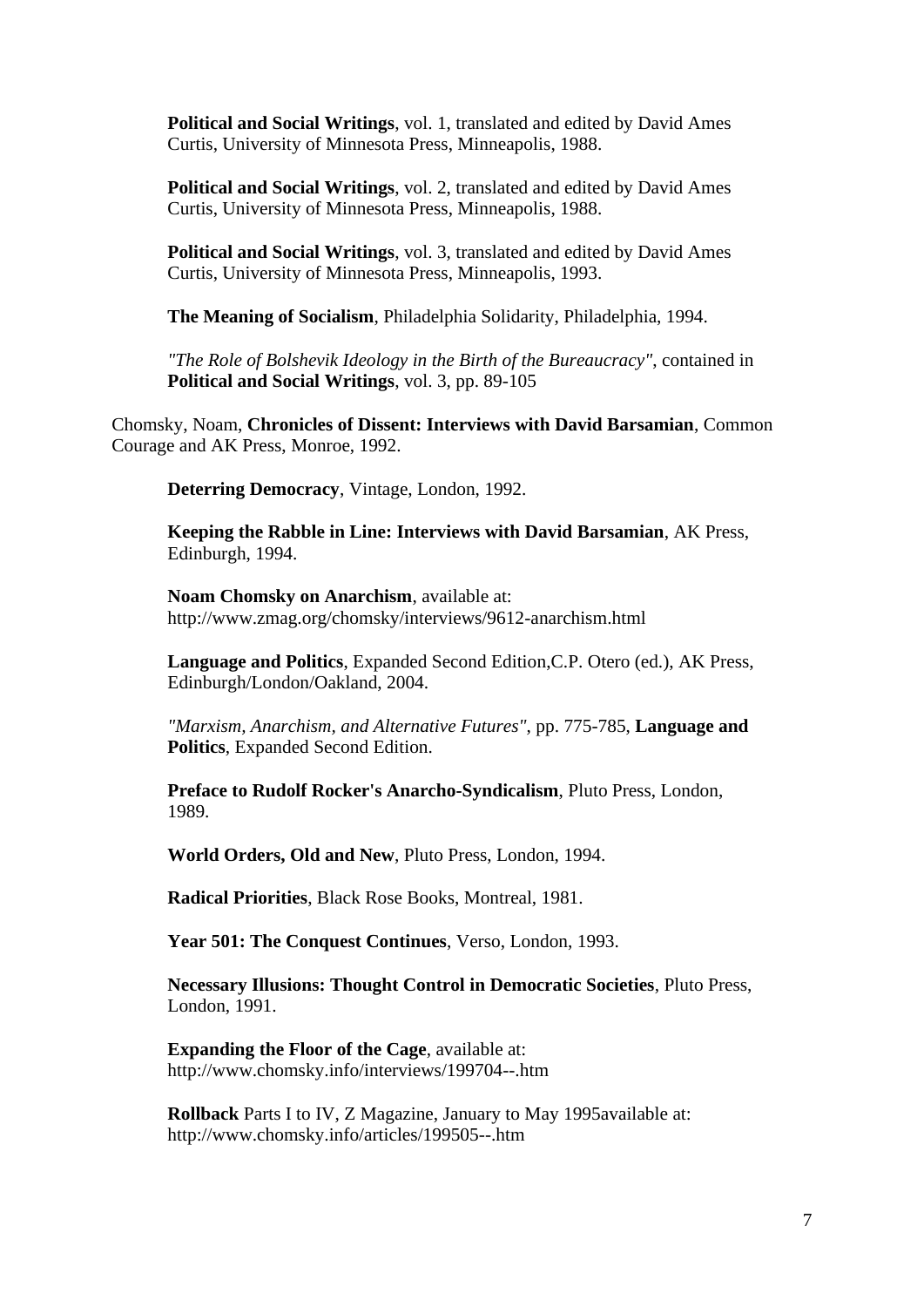**Interview on Pozner/Donahue in 1992**, available at http://flag.blackened.net/liberty/chomskydon.html

**For Reasons of State**, Fontana/Collins, Suffolk, 1973.

**The Umbrella of US Power: The Universal Declaration of Human Rights and the Contradictions of US Policy**, Open Media Pamphlet, Seven Stories Press, New York, 1999.

**The Chomsky Reader**, James Peck (ed.), Pantheon Books, New York, 1987.

**Turning the Tide: US Intervention in Central America and the Struggle for Peace**, Pluto Press, 1985.

**Language and Politics**, Black Rose Books, Montreal, 1999.

**Rogue States: The Rule of Force in World Affairs**, Pluto Press, London, 2000.

**Understanding Power: The Indispensable Chomsky**, Peter R. Mitchell and John Schoeffel (eds.), The New Press, New York, 2002.

**Problems of Knowledge and Freedom: The Russell Lectures**, The New Press, New York/London, 2003.

**Hegemony or Survival: America's Quest for Global Dominance**, Hamish Hamilton, London, 2003.

**Powers and Prospects: Reflections on Human Nature and the Social Order**, Pluto Press, London, 1996.

**Class Warfare: Interviews with David Barsamian**, Pluto Press, London, 1996.

**American Power and the New Mandarins**, Penguin Books, London, 1969.

**Anarchism Interview: Noam Chomsky interviewed by Ziga Vodovnik**, available at: http://www.chomsky.info/interviews/20040714.htm

**Letters from Lexington: Reflections on Propaganda**, Common Courage Press/AK Press, Monroe/Edinburgh, 1993.

**Chomsky on Anarchism**, AK Press, Edinburgh/Oakland, 2005.

**Government in the Future**, Seven Stories Press, New York, 2005.

**Propaganda and the Public Mind: Conversations with Noam Chomsky**, Pluto Press, London, 2001.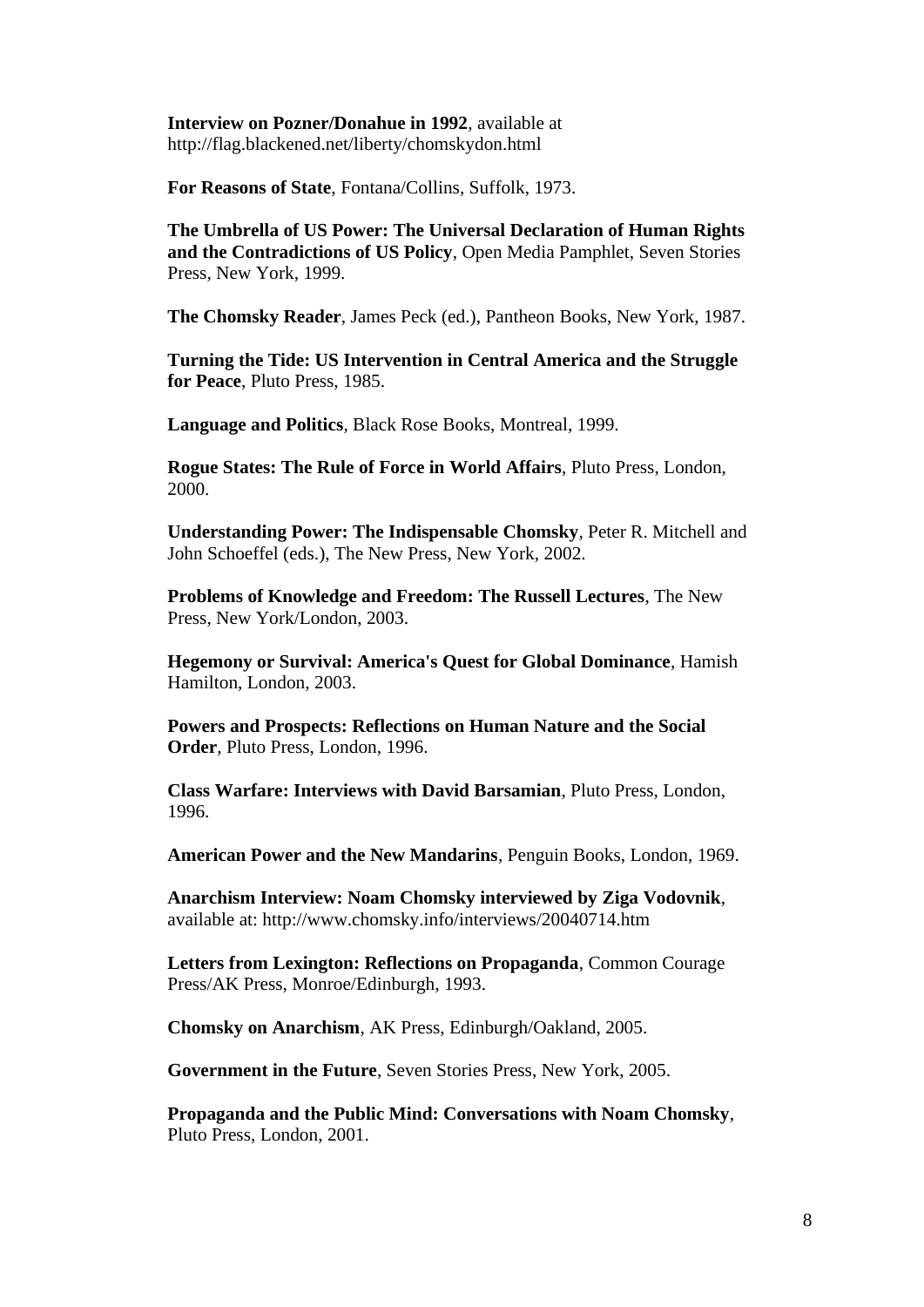**Failed States: The Abuse of Power and the Assault on Democracy**, Hamish Hamilton, London, 2006.

**The Culture of Terrorism**, Pluto Press, London, 1989.

**Imperial Ambitions: Conversations with Noam Chomsky on the post-9/11 World**, Penguin Books, London, 2005.

**Manufacturing Consent: Noam Chomsky and the Media**, Mark Achbar (ed.), Black Rose Books, Quebec/New York, 1994.

**Reluctant Icon: Noam Chomsky interviewed by Tim Halle** available at http://www.chomsky.info/interviews/1999----.htm

Christie, Stuart, **We, the Anarchists! A Study of the Iberian Anarchist Federation (FAI) 1927-1927**, The Meltzer Press and Jura Media, Hastings/Petersham, 2000.

**My Granny made me an Anarchist (The Christie File part 1, 1946-1964)**, Christie Books, Hastings, 2002.

Christie, Stuart and Meltzer, Albert, **The Floodgates of Anarchy**, Kahn & Averill, Southampton, 1984.

Ciliga, Ante, **The Russian Enigma**, Ink Links Ltd, London, 1979.

Clark, John, **The Anarchist Moment: Reflections on Culture, Nature and Power**, Black Rose Books, Montreal, 1984.

Clark, John P., **Max Stirner's Egoism**, Freedom Press, London, 1976.

Clark, John P and Martin, Camille (eds.), **Anarchy, Geography, Modernity: The Radical Social Thought of Elisée Reclus**, Lexington Books, Lanham, 2004.

Cleaver, Harry, **Reading Capital Politically**, AK Press/Anti-theses, London, 2000.

Cohn-Bendit, Daniel & Gabriel, **Obsolete Communism: The Left-Wing Alternative**, AK Press, Edinburgh, London & San Franciso, 2000.

Cole, G.D.H., **Guild Socialism Restated**, Transaction Books, New Brunswick, 1980.

**Self-Government in Industry**, Hutchinson Educational, London,1972.

Comfort, Alex, **Authority and Delinquency in the Modern State: A Criminological Approach to the Problem of Power**, Routledge and Kegan Paul, 1950.

**Writings against Power and Death: The Anarchist articles and Pamphlets of Alex Comfort**, David Goodway (ed.), Freedom Press, London, 1994.

Crump, John, **Hatta Shuzo and Pure Anarchism in Interwar Japan**, St. Martin's Press, Inc., New York, 1993.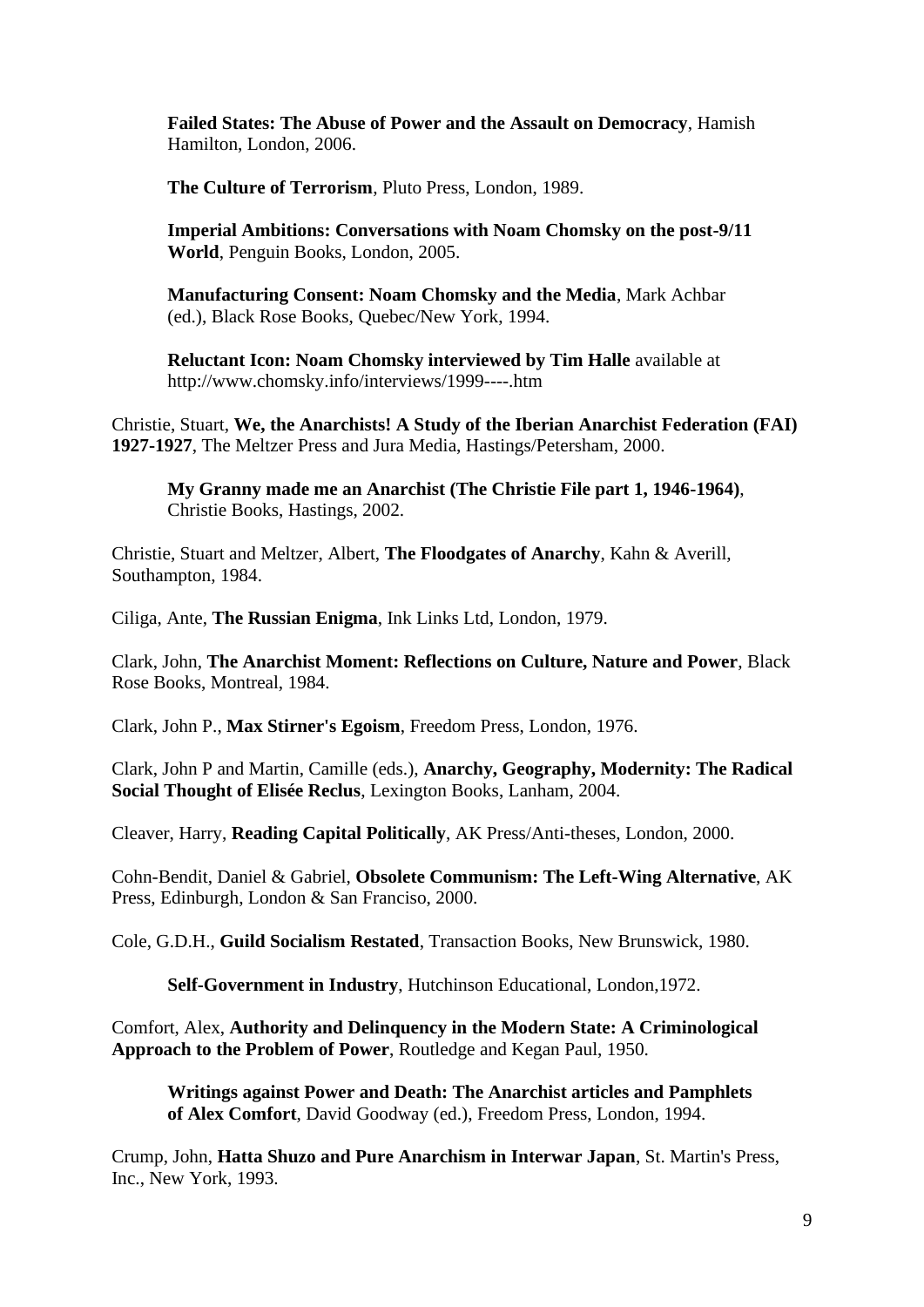Dana, Charles A., **Proudhon and his** *"Bank of the People"*, Charles H. Kerr Publishing Co., Chicago, 1984.

de Cleyre, Voltairine, **The Voltairine de Cleyre Reader**, A.J. Brigati (ed.), AK Press, Oakland/Edinburgh, 2004.

**Exquisite Rebel: The Essays of Voltairine de Cleyre -- Anarchist, Feminist, Genius**, Sharon Presley and Crispin Sartwell (eds.), State University of New York Press, New York, 2005.

*"Anarchism"*, pp. 30-34, **Man!**, M. Graham (ed.), Cienfuegos Press, London, 1974.

**Direct Action**, available at http://www.etext.org/Politics/Spunk/library/writers/decleyre/sp001334.html

**The Economic Tendency of Freethought**, available at http://alumni.umbc.edu/~akoont1/tmh/voltair.html

**Anarchism and American Traditions**, available at http://alumni.umbc.edu/~akoont1/tmh/vdc.html

**The First Mayday: The Haymarket Speeches 1895-1910**, Cienfuegos Press, Libertarian Book Club and Soil of liberty, Orkney/ Minneapolis, 1980

de Ligt, Bart, **The Conquest of Violence**, Pluto Press, London, 1989.

de Llorens, Ignaio, **The CNT and the Russian Revolution**, The Kate Sharpley Library, unknown, undated.

de Santillan, D. A., **After the Revolution: Economic Reconstruction in Spain Today**, Greenberg, New York, 1937 (facsimile edition by Jura Media, Petersham, 1996).

Debord, Guy, **Society of the Spectacle**, Rebel Press/Aim Publications, Exeter, 1987.

Dielo Trouda, **The Organisational Platform of the Libertarian Communists**, Workers Solidarity Movement, Dublin, 1989.

Direct Action Movement, **Winning the Class War: An Anarcho-Syndicalist Strategy**, Direct Action Movement-IWA, Manchester/Glasgow, 1991.

**Direct Action in Industry**, available at:

http://www.spunk.org/texts/intro/practice/sp001703.html

Dobson, V.G., **Bringing the Economy Home from the Market**, Black Rose Books, Montreal, 1993.

Dolgoff, Sam, **The Cuban Revolution: A Critical Perspective**, Black Rose Books, Montreal, 1976.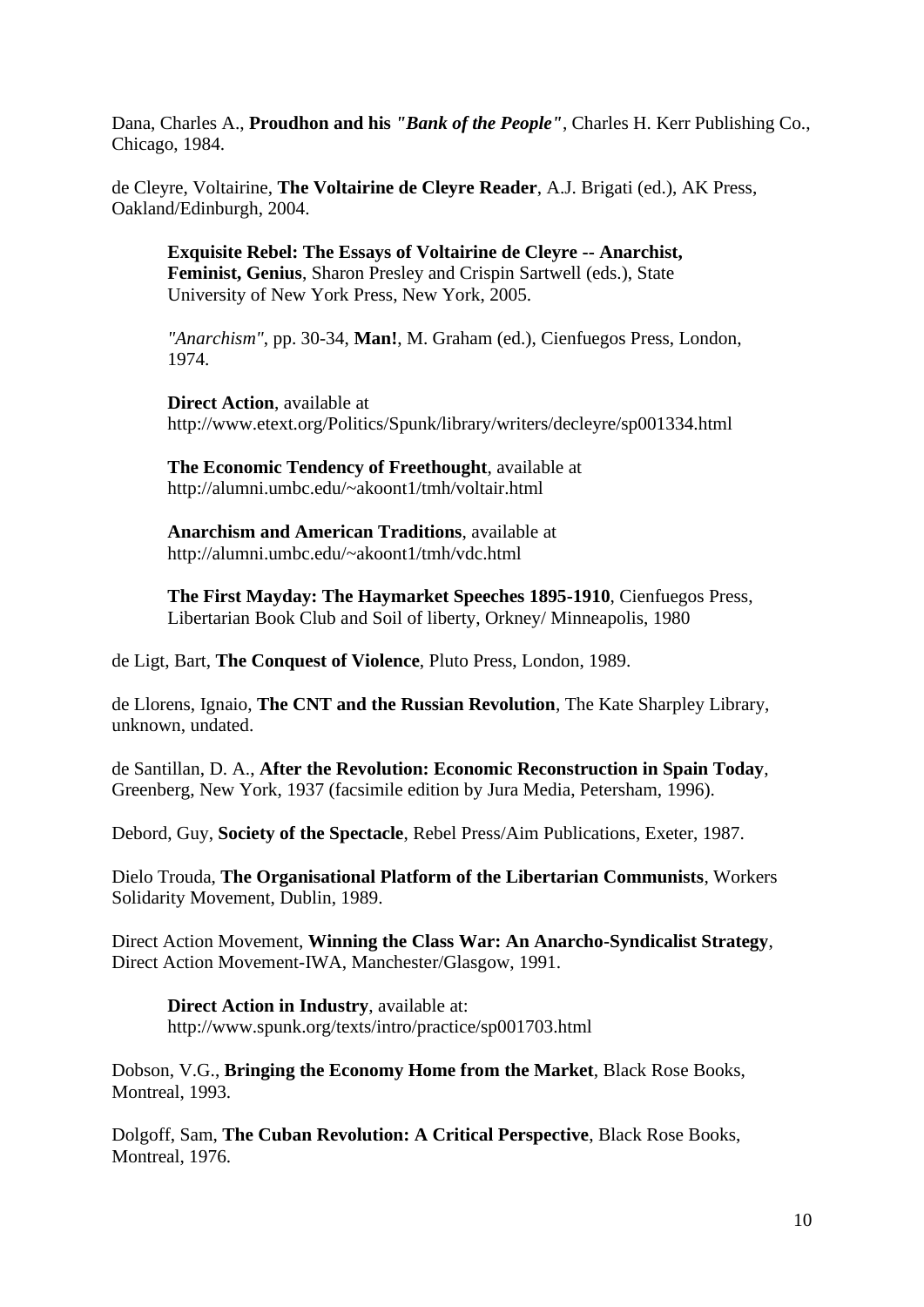**The American Labour Movement: A New Beginning**, Resurgence, Champaign, Il., 1980.

**A Critique of Marxism**, Soil of Liberty, Minneapolis, unknown.

Draughn, Jeff, **Between Anarchism and Libertarianism: Defining a New Movement**, available at http://flag.blackened.net/liberty/between.html

Ervin, Lorenzo Kom'boa, **Anarchism and the Black Revolution**, Monkeywrench Press and the Workers Self-Education Foundation, Philadelphia, 1994.

Fabbri, Luigi, **Bourgeois Influences on Anarchism**, Acrata Press, San Francisco, 1987.

*"Anarchy and 'Scientific' Communism"*, in **The Poverty of Statism**, pp. 13-49, Albert Meltzer (ed.), Cienfuegos Press, Sanday, 1981.

Fernandez, Frank, **Cuban Anarchism: The History of a Movement**, See Sharp Press, Tucson, 2001.

Fernandez, Neil C., **Capitalism and Class Struggle in the USSR: A Marxist Theory**, Ashgate, Aldershot, 1997.

Fleming, Marie, **The Geography of Freedom: The Odyssey of Elisée Reclus**, Black Rose Books, Montreal/New York, 1988.

Foner, Philip S. (ed.), **The Autobiographies of the Haymarket Martyrs**, Monad Press, New York, 1977.

Fontenis, Georges, **Manifesto of Libertarian Communism**,Anarchist Communist Editions, London, 1989.

For Ourselves, **The Right to Be Greedy: Thesis on the Practical Necessity of Demanding Everything**, Loompanics Unlimited, Port Townsend, Washington, 1983.

Fotopoulos, Takis, *"The Economic Foundations of an Ecological Society"*,**Society and Nature**, No. 3 (vol. 1 no. 3), pp. 1-40.

*"The Nation-state and the Market,"* **Society and Nature**, No. 5 (vol. 2, no. 2), pp. 37-80.

**Towards an Inclusive Democracy: The crisis of the growth economy and the need for a new liberatory Project**, Cassell, London/New York, 1997.

Ford, Earl C. and Foster, William Z., **Syndicalism**, Charles H. Keer Publishing Co., Chicago, 1990.

Franks, Benjamin, **Rebel Alliances: The means and ends of contemporary British anarchisms**, AK Press and Dark Star, Edinburgh/Oakland, 2006.

Friends of Durruti, **Towards a Fresh Revolution**, Zabalaza Books, Johannesburg, 2003.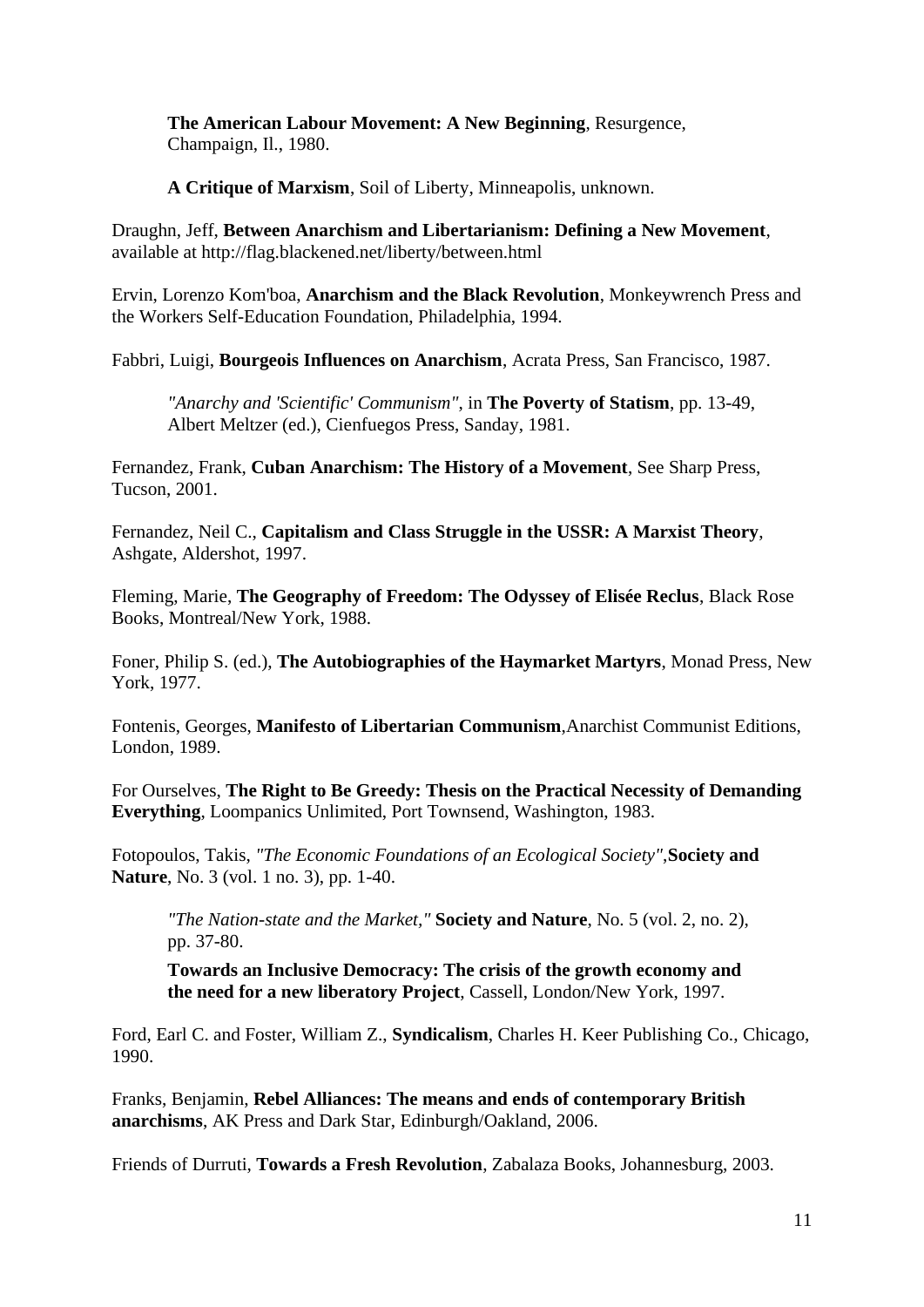Fromm, Erich, **To Have Or To Be?**, Abacus, London, 1993.

**Man for Himself: An Enquiry into the Psychology of Ethics**, Ark Paperbacks, London, 1986. **The Sane Society**, Kegan Paul, 1959. **The Fear of Freedom**, Ark Paperbacks, London, 1989.

Galleani, Luigi, **The End of Anarchism?**, Cienfuegos Press, Orkney, 1982.

Godwin, William, **The Anarchist Writings of William Godwin**, Peter Marshall (ed.), Freedom Press, London, 1986.

**An Enquiry concerning Political Justice**, Penguin, Harmondsworth, 1976

Goldman, Emma, **Red Emma Speaks: An Emma Goldman Reader**, 3rd Edition, Alix Kates Shulman (ed.), Humanity Books, New York, 1998.

**Red Emma Speaks**, Alix Kates Shulman (ed.), Wildwood House, London, 1979.

**Anarchism and Other Essays**, Dover Publications Ltd., New York, 1969.

**Vision on Fire: Emma Goldman on the Spanish Revolution**, Commonground Press, New Paltz New York, 1985.

**My Disillusionment in Russia**, Thomas Y. Crowell Company, New York, 1970.

**Living My Life** (in 2 volumes), Dover Publications, New York, 1970.

**Emma Goldman: A Documentary History of the American Years volume 1: Made for America, 1890-1901**, Candace Falk (ed.), University of California Press, Berkeley/Los Angeles/London, 2003.

**Emma Goldman: A Documentary History of the American Years volume 2: Making Speech Free, 1902-1909**, Candace Falk (ed.), University of California Press, Berkeley/Los Angeles/London, 2005.

**Writings of Emma Goldman: Essays on Anarchism, Feminism, Socialism, and Communism**, Red and Black Publishers, St. Petersburg, Florida, 2013

Goodway, David, **Anarchist Seeds Beneath the Snow: Left-Libertarian Thought and British Writers from William Morris to Colin Ward**, Liverpool University Press, Liverpool, 2006.

Goodway, David (ed.), **For Anarchism: History, Theory and Practice**, Routledge, London, 1989.

Gorter, Herman, **Open Letter to Comrade Lenin**, Wildcat, 1989.

Graeber, David, **Fragments of an Anarchist Anthropology**, Prickly Paradigm Press, Chicago, 2004.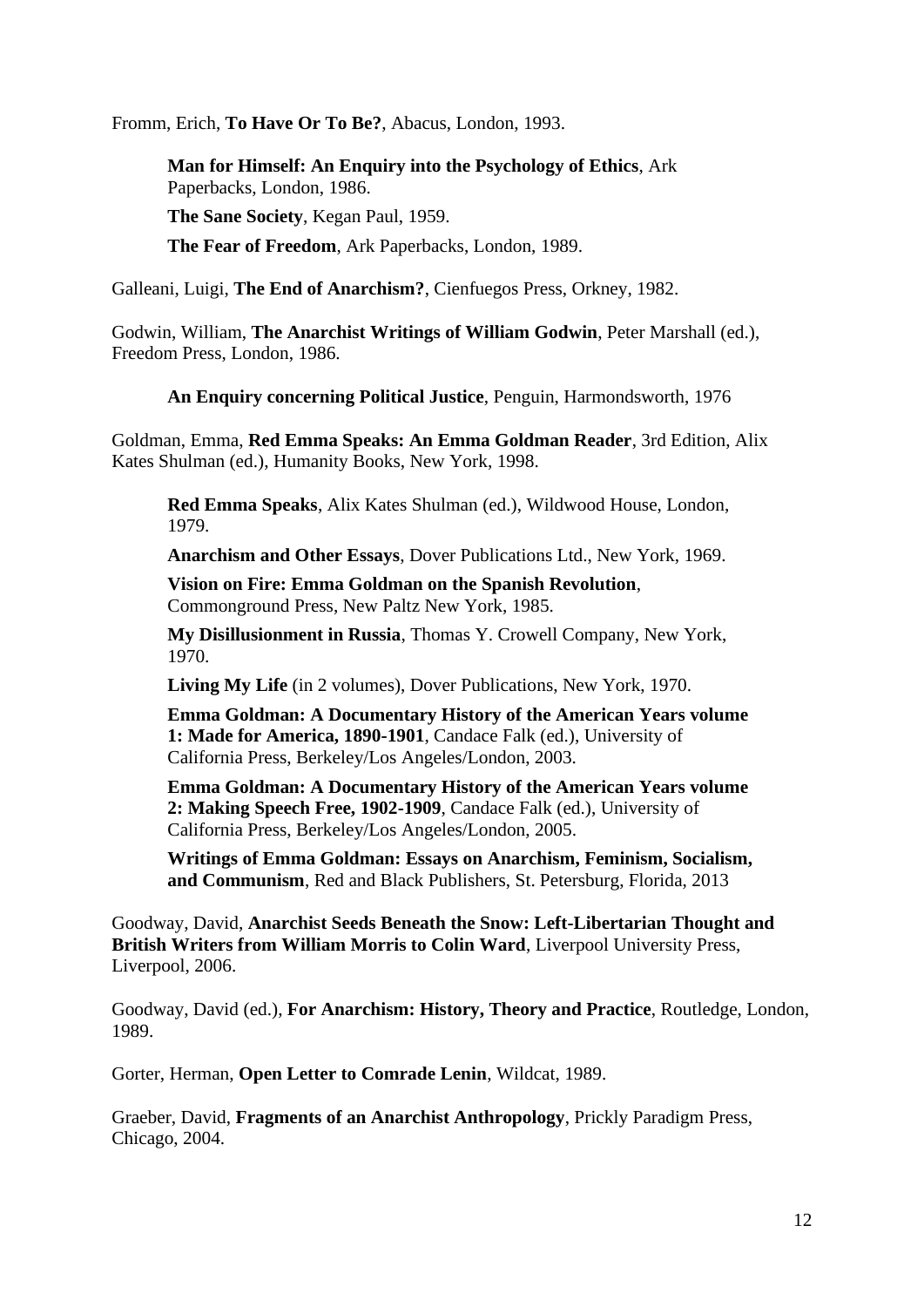**Possibilities: Essays on Hierarchy, Rebellion, and Desire**,AK Press, Edinburgh/Oakland, 2007.

Green Anarchy, **Against Mass Society**, available at: http://www.primitivism.com/masssociety.htm

Greene, William B., **Mutual Banking**, West Brookfield, 1850.

Guerin, Daniel, **Anarchism: From Theory to Practice**, Monthly Review Press, New York/London, 1970.

**Class Struggle in the First French Republic: Bourgeois and Bras Nus 1793-1795**, Pluto Press, London, 1977.

Harper, Clifford, **Anarchy: A Graphic Guide**, Camden Press, London, 1987.

Hoffman, Robert L., **Revolutionary Justice: The Social and Political Theory of P.J. Proudhon**, University of Illinois Press, Urbana, 1972.

International Workers Association, **Principles, Aims and Statutes of the International Workers Association**, Monty Millar Press, Broadway, 1983.

Industrial Workers of the World, **How to fire your boss**, available at: http://fletcher.iww.org/direct\_action/title.html

Kelman, James, **Some Recent Attacks: Essays Cultural and Political**, AK Press, Stirling, 1992.

Kelsey, Graham A., **Anarchosyndicalism, libertarian communism and the state: the CNT in Zaragoza and Aragon 1930-1937**, International Institute of Social History, Dordrecht, London, 1991.

*"Anarchism in Aragon,"* in **Spain in Conflict 1931-1939: democracy and its enemies**, Martin Blinkhorn (ed.), pp. 60-82, Sage, London, 1986.

Kenafick, K.J., **Michael Bakunin and Karl Marx**, Melbourne, 1948.

Klafta, Lance, *"Ayn Rand and the Perversion of Libertarianism"*, **Anarchy: A Journal of Desire Armed**, no. 34, pp. 59-62.

Knabb, Ken, **Public Secrets**, Bureau of Public Secrets, Berkeley, 1997.

**The Poverty of Primitivism**, available at http://www.slip.net/~knabb/CF/primitivism.htm

Knabb, Ken (ed.), **Situationist International Anthology**, Bureau of Public Secrets, Berkeley, 1981.

Kropotkin, Peter, **Anarchism: A Collection of Revolutionary Writings**, Roger N. Baldwin (ed.), Dover Press, New York, 2002.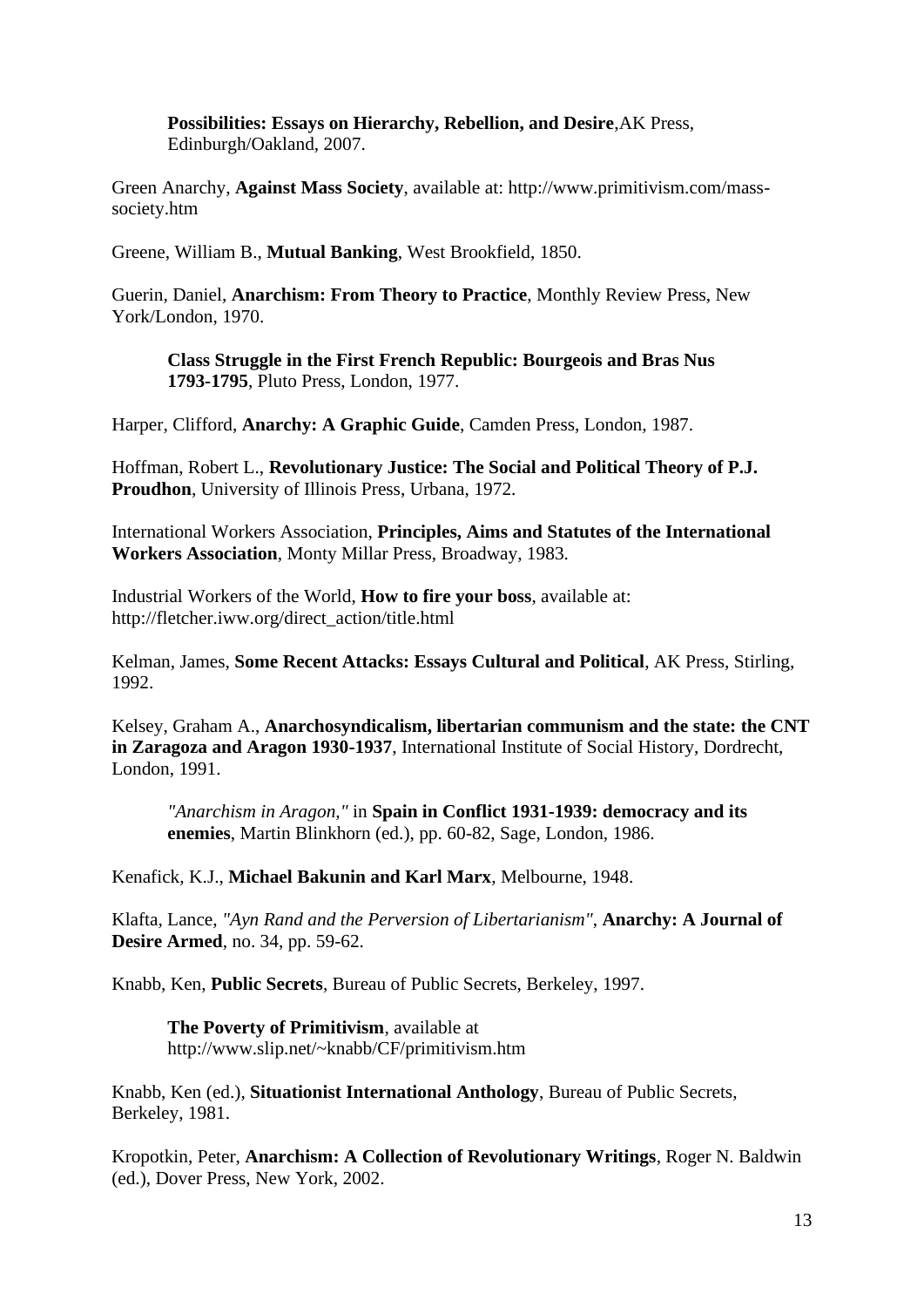**Act for Yourselves: articles from Freedom 1886-1907**,N. Walter and H. Becker (eds), Freedom Press, London, 1988.

**Ethics: Origin and Development**, Blom, 1968.

**Mutual Aid**, Freedom Press, London, 1987.

**The Conquest of Bread**, Elephant Editions, Catania, 1985.

**The State: Its Historic Role**, Freedom Press, London, 1987.

**Anarchism and Anarchist Communism: Its Basis and Principles**, Freedom Press, London, 1987.

**The Great French Revolution** (in two volumes), Elephant Editions, Catania, 1986.

**Words of a Rebel**, Black Rose Books, Montreal, 1992.

**Evolution and Environment**, Black Rose Books, Montreal, 1995.

**Fields, Factories and Workshops Tomorrow**, Colin Ward (ed.), Freedom Press, London, 1985.

**Direct Struggle Against Capital: A Peter Kropotkin Anthology**, Iain McKay (ed.), AK Press, Edinburgh, Oakland, Baltimore, 2014.

**Modern Science and Anarchy**, Iain McKay (ed.), AK Press, Edinburgh, Oakland, Chico, 2018.

**Small Communal Experiments and Why They Fail**, Jura Media, Sydney, 1997.

**The Place of Anarchism in Socialistic Evolution**, Practical Parasite Publications, Cymru, 1990.

**Selected Writings on Anarchism and Revolution**, Martin A. Miller (ed.), MIT Press, Cambridge, 1970.

**Memiors of a Revolutionist**, Black Rose Books, Montreal/New York, 1989.

**The Conquest of Bread and Other Writings**, Unversity Press, Cambridge, 1995.

**Kropotkin's Revolutionary Pamphlets**, R.N. Baldwin (ed.),Dover Press, New York, 1970.

*"Syndicalism and Anarchism"*, **Black Flag**, no. 211, pp. 16-19.

**The Commune of Paris**, available at: http://dwardmac.pitzer.edu/anarchist\_archives/kropotkin/pcommune.html

Labadie, Joseph A., **Anarchism: What It Is and What It Is Not**, available at: http://alumni.umbc.edu/~akoont1/tmh/anar\_jal.html

**Different Phases of the Labour Question**, available at: http://members.aol.com/labadiejo/page11.html

**What is Socialism?**, available at: http://members.aol.com/labadiejo/page7.html

Landauer, Gustav, **For Socialism**, Telos Press, St. Louis, 1978.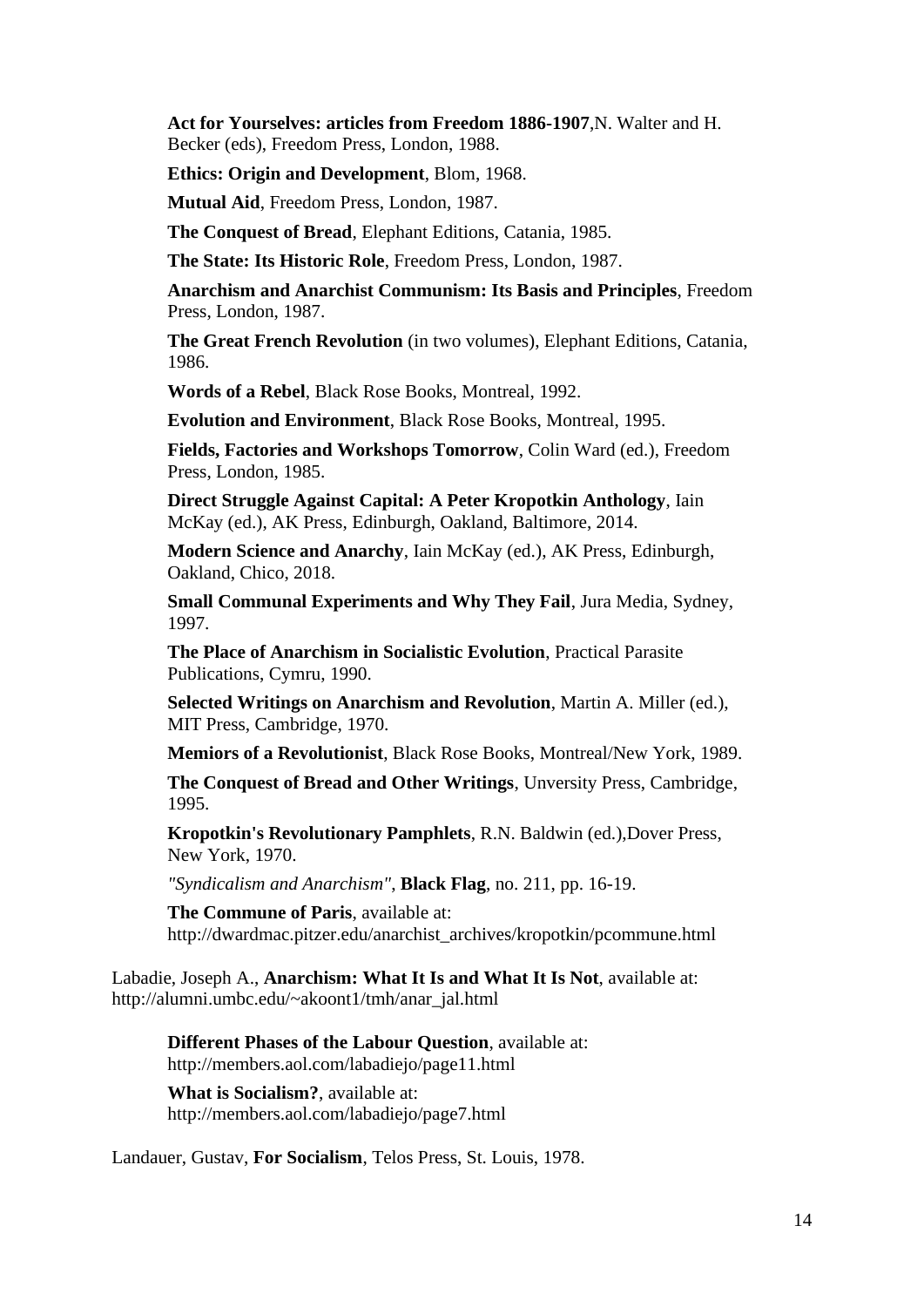Law, Larry, **Spectacular Times: Bigger Cages, Longer Chains**, A-Distribution/Dark Star Press, London, 1991.

Le Guin, Ursula K., **The Dispossessed**, Grafton Books, London, 1986.

Leier, Mark, **Bakunin: The Creative Passion**, Thomas Dunne Books, New York, 2006.

Leval Gaston, **Collectives in the Spanish Revolution**, Freedom Press, London, 1975.

Levy, Carl, **Gramsci and the Anarchists**, Berg, Oxford, 1999.

Magón, Ricardo Flores, **Dreams of Freedom: A Ricardo Flores Magón Reader**, AK Press, Edinburgh/Oakland, 2005.

**Land and Liberty: Anarchist influences in the Mexican Revolution**, David Poole (ed.), Cienfuegos Press, Sanday, 1977.

Mailer, Phil, **Portugal: The Impossible Revolution**, Solidarity, London,1977.

Makhno, Nestor, **The Struggle Against the State and other Essays**, AK Press, Edinburgh/San Francisco, 1996.

**My Visit to the Kremlin**, Kate Sharpley Library, London, 1993.

Makhno, Nestor, Ida Mett, Piotr Archinov, Valevsky, Linsky, **The Organisational Platform of the Libertarian Communists**, Workers Solidarity Movement, Dublin, 1989.

Malatesta, Errico, **Anarchy**, Freedom Press, London, 2001.

**Anarchy**, Freedom Press, London, 1974.

**Errico Malatesta: His Life and Ideas**, 3rd Edition, Vernon Richards (ed.), Freedom Press, London, 1993.

**Life and Ideas**, Vernon Richards (ed.), Freedom Press, London, 1965.

**The Anarchist Revolution**, Vernon Richards (ed.), Freedom Press, London, 1995.

**Fra Contadini: A Dialogue on Anarchy**, Bratach Dudh Editions, Catena, 1981.

**At the Cafe: Conversations on Anarchism**, Freedom Press, London, 2005.

**A Talk about Anarchist Communism**, Freedom Press, London, 1894.

*"Towards Anarchism"*, pp. 73-78, **Man!**, M. Graham (ed.), Cienfuegos Press, London, 1974.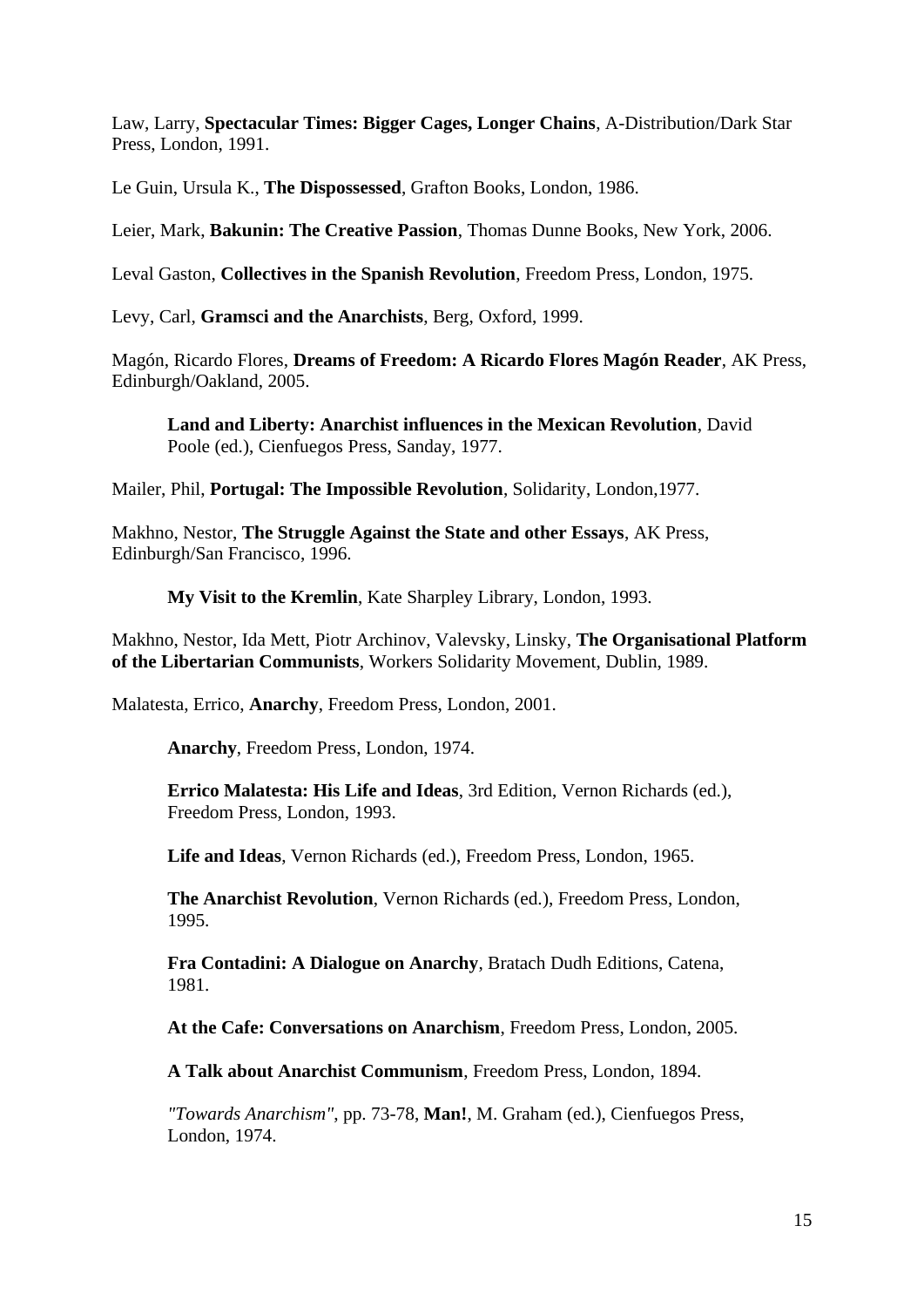*"Anarchism and Syndicalism"*, pp. 146-52, Geoffrey Ostergaard, **The Tradition of Workers' Control**, Freedom Press, London, 1997.

**Anarchistes, Socialistes et Communistes**, Group 1er Mai, Annecy, 1982.

Malet, Michael, **Nestor Makhno in the Russian Civil War**, MacMillan Press, London, 1982.

Martin, James J., **Men Against the State: The Expositors of Individualist Anarchism in America, 1827-1908**, Ralph Myles Publisher Inc., Colorado Springs, 1970.

Marshall, Peter, **Demanding the Impossible: A History of Anarchism**, Fontana, London, 1993.

**Nature's Web: An Exploration of Ecological Thinking**, Simon & Schuster, London, 1992.

Marzocchi, Umberto, **Remembering Spain: Italian Anarchist Volunteersthe Spanish Civil War**, Kate Sharpley Library, London, 1991.

Mattick, Paul, **Economic Crisis and Crisis Theory**, M.E. Sharpe, White Plains, New York, 1981.

**Economics, Politics, and the Age of Inflation**, Merlin Press, London, 1978.

**Anti-Bolshevik Communism**, Merlin Press, London, 1978.

**Marx and Keynes: The Limits of the Mixed Economy**,Merlin Press, London, 1971.

**Marxism: The Last Refuge of the Bourgeoisie?**,M. E. Sharpe, Inc./Merlin Press, Armonk/London, 1983.

Maximoff, G. P., **Program of Anarcho-Syndicalism**, Monty Miller Press, Sydney, 1985.

**The Guillotine at Work: twenty years of terror in Russia (data and documents)**, Chicago Section of the Alexander Berkman Fund, Chicago, 1940.

Maximoff, G. P (ed.), **Constructive Anarchism**, Monty Miller Press, Sidney, 1988.

McKercher, William R., **Freedom and Authority**, Black Rose Books, Montreal/New York, 1989

Meltzer, Albert, **I Couldn't Paint Golden Angels**, AK Press, Edinburgh, 1996.

**Anarchism: Arguments for and against**, 7th Revised Edition, AK Press, Edinbrugh/San Francisco, 2000.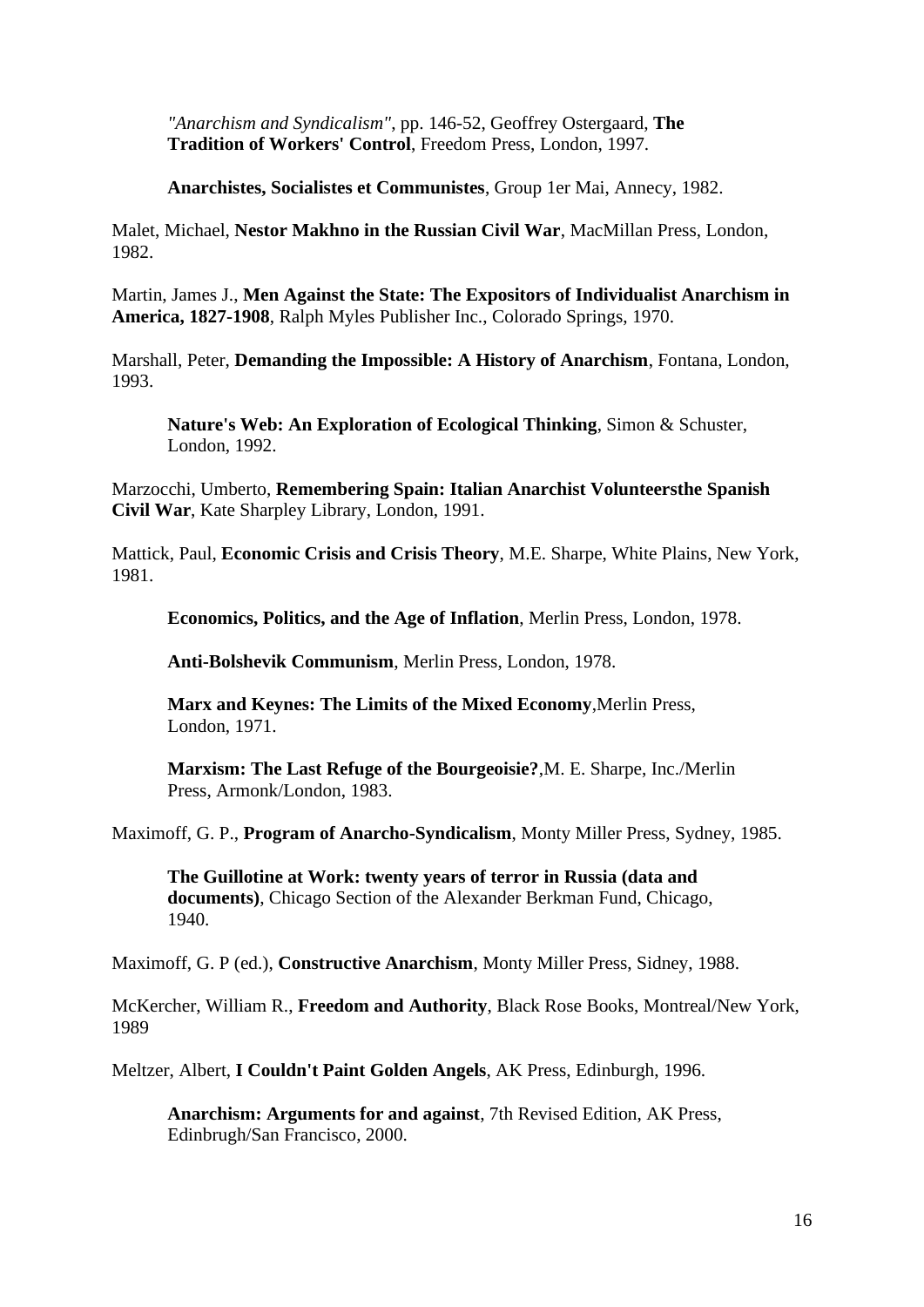**Anarchism: Arguments for and against**, 3rd Edition,Black Flag, London, 1986.

**The Anarcho-Quiz Book**, Simian Publications, Orkney, 1976.

Meltzer, Albert (ed.), **The Poverty of Statism**, Cienfuegos Press, Orkney, 1981.

Mett, Ida, **The Kronstadt Uprising**, Solidarity, London, date unknown.

Michel, Louise, **The Red Virgin: Memoirs of Louise Michel**, The University of Alabama Press, Alabama, 1981

Moorcock, Michael, **Starship Stormtroopers**, available at: http://www.geocities.com/CapitolHill/Lobby/3998/Moorcock.html

Moore, John, **Primitivist Primer**, available at: http://lemming.mahost.org/johnmoore/primer.htm

Morris, Brian, **Bakunin: The Philosophy of Freedom**, Black Rose Books, Montreal, 1993.

**Ecology and Anarchism: Essays and Reviews on Contemporary Thought**, Images Publishing (Malvern) Ltd, Malvern Wells, 1996.

**Kropotkin: The Politics of Community**, Humanity Books, New York, 2004.

Morris, William, **Political Writings: Contributions to Justice and Commonweal 1883- 1890**, Thoemmes Press, Bristol, 1994.

**A Factory As it Might Be**, Mushroom Bookshop, Nottingham, 1994.

Nettlau, Max, **A Short History of Anarchism**, Freedom Press, London, 1996.

**Errico Malatesta: The Biography of an Anarchist**, available at: http://dwardmac.pitzer.edu/anarchist\_archives/malatesta/nettlau/nettlauonmala testa.html

Nursey-Bray, Paul, **Anarchist Thinkers and Thought: an annotated bibliography**, Greenwood Press, New York, 1992.

Ostergaard, Geoffrey, **The Tradition of Workers' Control**, Freedom Press, London, 1997.

Pannekeok, Anton, **Workers' Councils**, AK Press, Oakland/Edinburgh, 2003.

**Lenin as Philosopher: A Critical Examination of the Philosophical Basis of Leninism**, Merlin Press, London, 1975.

Parsons, Albert R., **Anarchism: Its Philosophy and Scientific Basis**,University Press of the Pacific, Honolulu, 2003.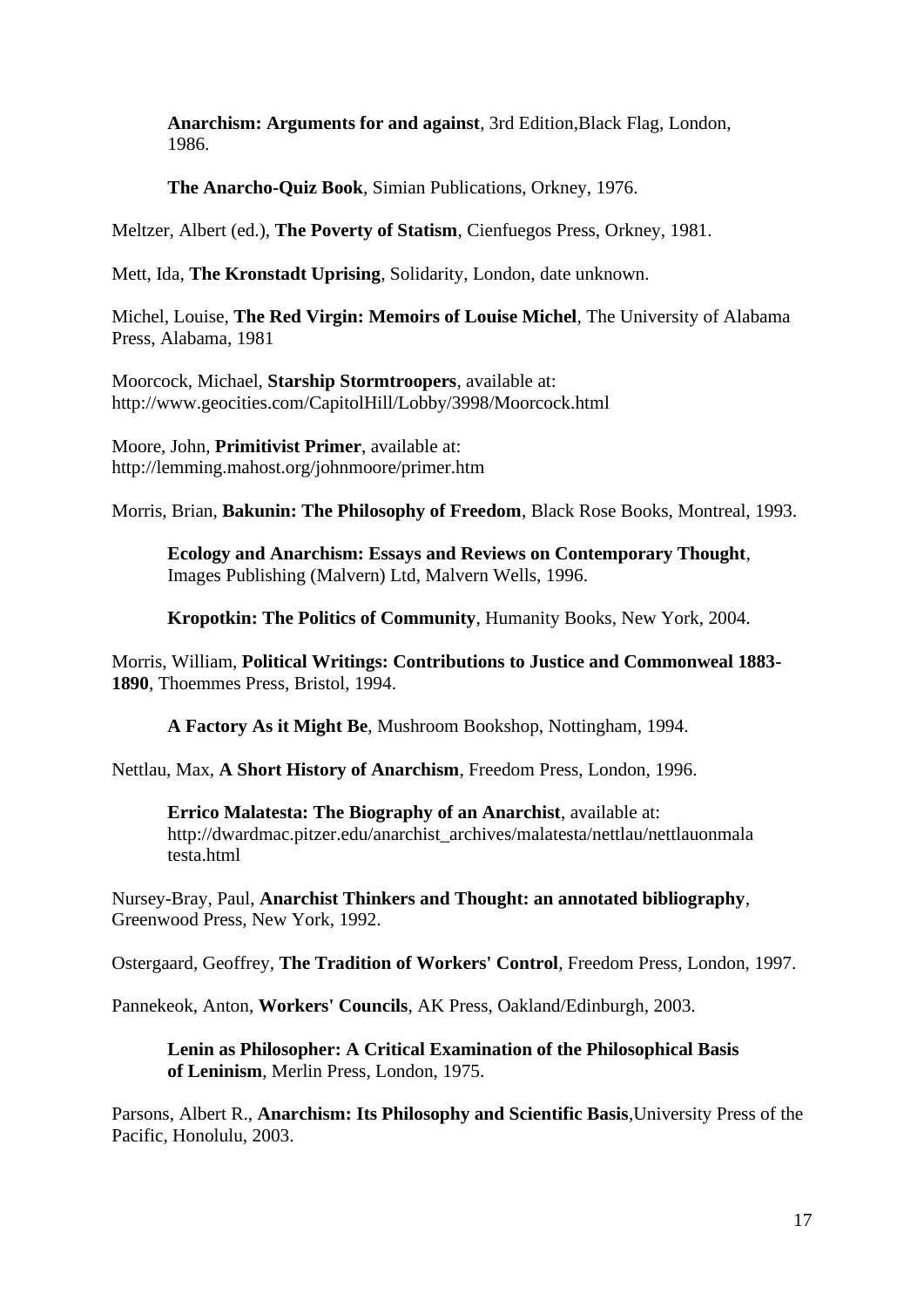Parsons, Lucy, **Freedom, Equality & Solidarity: Writings & Speeches, 1878-1937**, Gale Ahrens (ed.), Charles H. Kerr, Chicago, 2004.

Pataud, Emile and Pouget, Emile, **How we shall bring about the Revolution: Syndicalism and the Co-operative Commonwealth**, Pluto Press, London, 1990.

Pateman, Carole, **The Problem of Political Obligation: A Critique of Liberal Theory**, Polity Press, Cambridge, 1985.

**The Sexual Contract**, Polity, Cambridge, 1988.

**Participation and Democratic Theory**, Cambridge University Press, Cambridge, 1970.

**The Disorder of Women: Democracy, Feminism and Political theory**, Polity, Cambridge, 1989.

Paz, Abel, **Durruti: The People Armed**, Black Rose Books, Montreal, 1976.

**The Spanish Civil War**, Pocket Archives, Hazan, Paris, 1997.

**Durruti in the Spanish Revolution**, AK Press, Edinburgh/Oakland, 2007.

Peacott, Joe, **Individualism and Inequality**, available at: http://world.std.com/~bbrigade/TL anarchy and inequality.htm

**Individualism Reconsidered**, available at: http://world.std.com/~bbrigade/badpp3.htm

Peirats, Jose, **Anarchists in the Spanish Revolution**, Freedom Press, London, 1990.

**The CNT in the Spanish Revolution**, vol. 1, The Meltzer Press, Hastings, 2001.

**The CNT in the Spanish Revolution**, vol. 2, ChristieBooks.com, Hastings, 2005.

Piercy, Marge, **Woman on the Edge of Time**, The Woman's Press, London, 1995.

Pouget, Emile , **Direct Action**, Kate Sharpley Library, London, 2003.

**The Party Of Labour**, available at: http://www.anarchosyndicalism.net/archive/display/190/index.php

Proudhon, P-J, **What is Property: an inquiry into the principle of right and of government**, William Reeves Bookseller Ltd., London, 1969.

**System of Economical Contradictions: or, the Philosophy ofMisery**, Benjamin Tucker, Boston, 1888.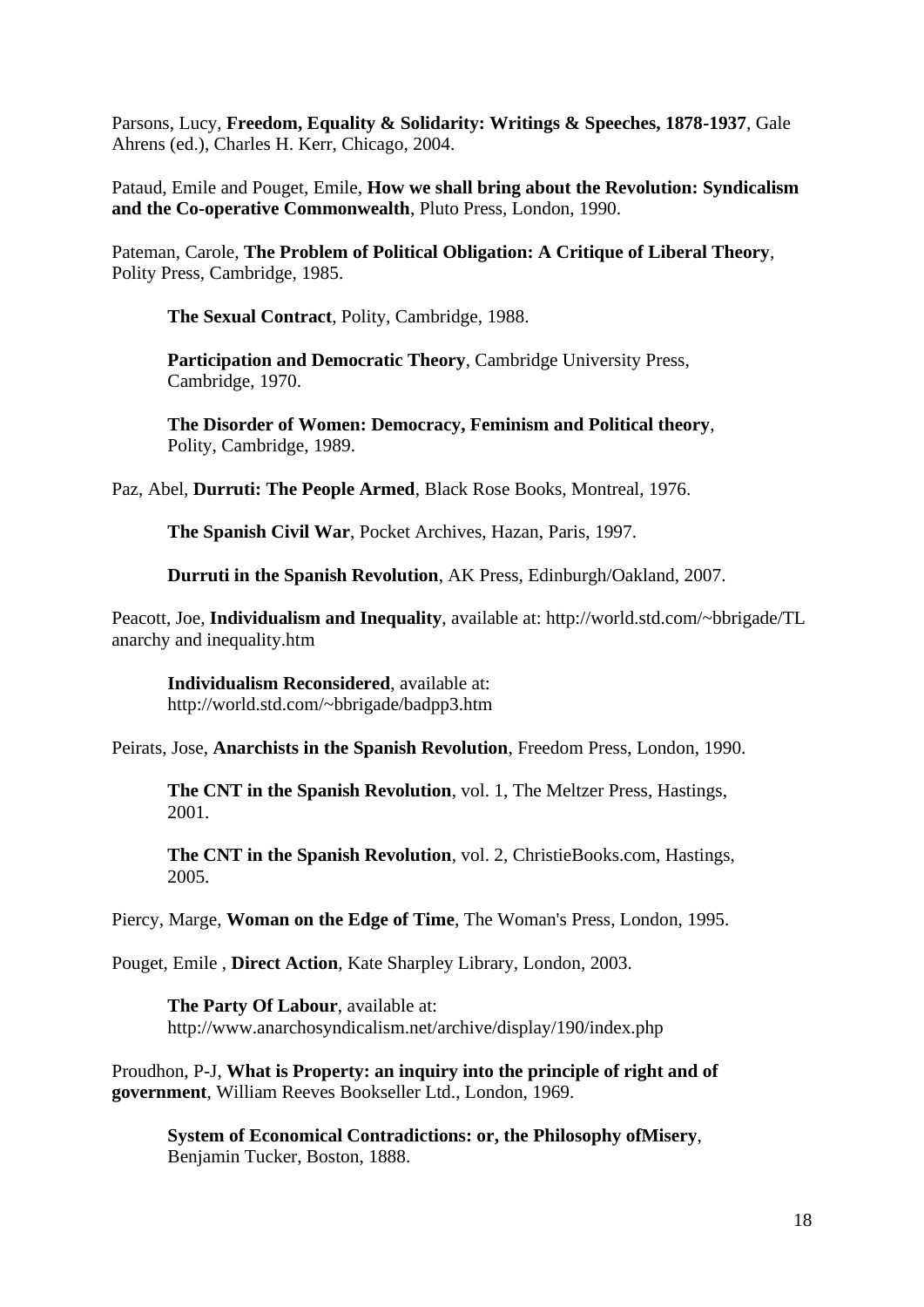**The General Idea of the Revolution**, Pluto Press, London, 1989.

**Interest and Principal: A Loan is a Service** available at: http://www.pitzer.edu/~dward/Anarchist\_Archives/proudhon/interestletter1.ht ml

**Interest and Principal: The Circulation of Capital, Not Capital Itself, Gives Birth to Progress** available at: http://www.pitzer.edu/~dward/Anarchist\_Archives/proudhon/interestletter2.ht

ml

**Selected Writings of Pierre-Joseph Proudhon**, Stewart Edwards (ed.), MacMillan, London, 1969.

**The Principle of Federation**, University of Toronto Press, Canada, 1979.

**Proudhon's Solution of the Social Problem**, Henry Cohen (ed.), Vanguard Press, New York, 1927.

**Property is Theft! A Pierre-Joseph Proudhon Anthology**, Iain McKay (ed.), AK Press, Edinburgh, Oakland, Baltimore, 2011.

**Du Principe Fédératif et de la Nécessité De Reconstituerle Parti de la Révolution**, E. Dentu, Paris, 1863.

**Carnets**, vol. 3, Marcel Riviere, Paris, 1968

Puente, Isaac, **Libertarian Communism**, Monty Miller Press, Sydney, 1985.

Purchase, Graham, **Evolution and Revolution: An Introduction to the Life and Thought of Peter Kropotkin**, Jura Books, Petersham, Australia, 1996.

Quail, John, **The Slow Burning Fuse: The Lost History of the BritishAnarchists**, Granada Publishing Ltd., London, 1978.

Read, Herbert, **Anarchy and Order: essays in politics**, Faber and Faber Ltd,London, 1954.

**A One-Man Manifesto and other writings from Freedom Press**, Freedom Press, London, 1994.

Richards, Vernon, **Lessons of the Spanish Revolution**, 3rd Edition, Freedom Press, London, 1983.

**The Impossibilities of Social Democracy**, Freedom Press, London, 1978.

Richards, Vernon (ed.), **Neither Nationalisation nor Privatisation: Selections from the Anarchist Journal Freedom 1945-1950**, Freedom Press, London, 1989.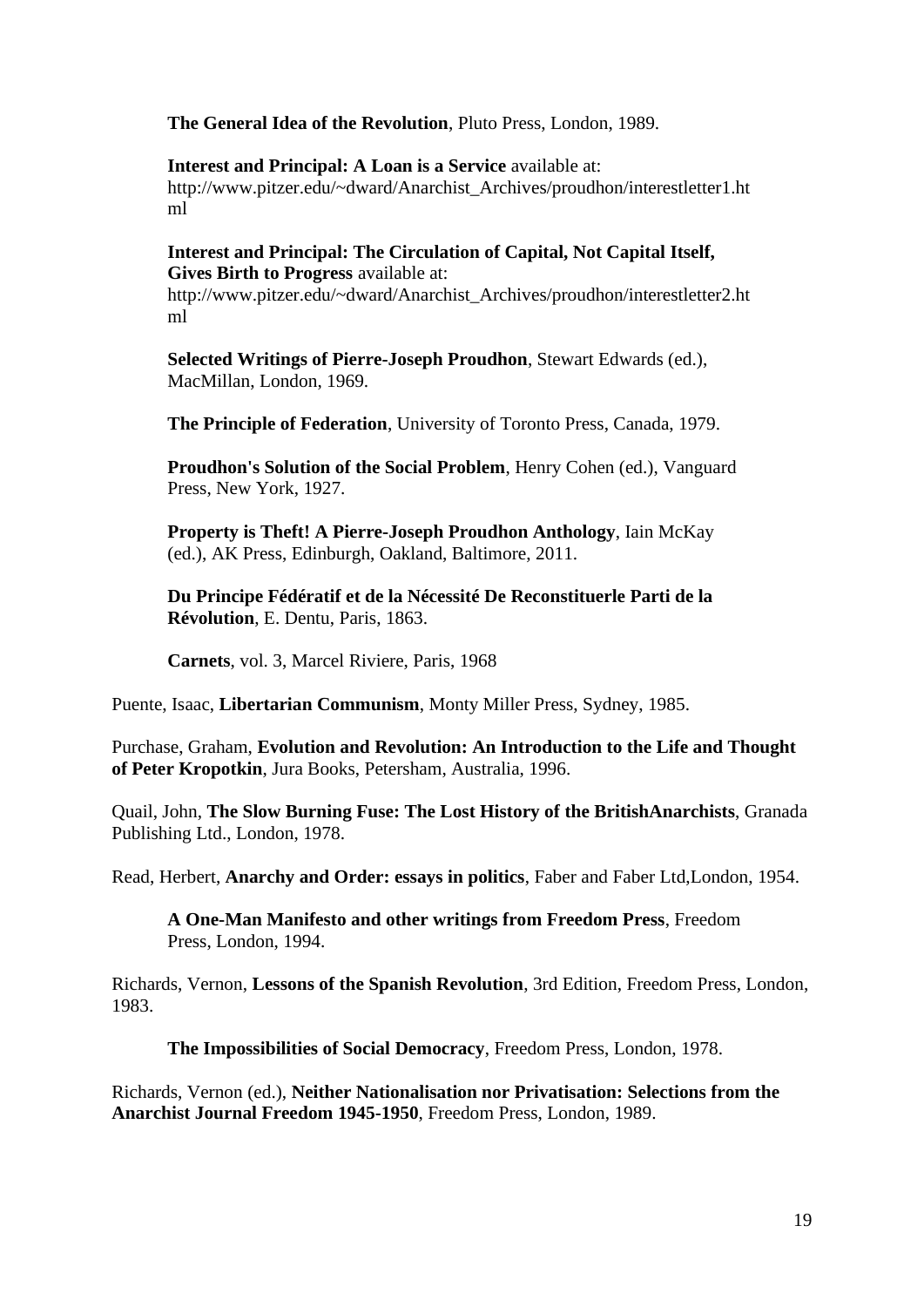**Spain 1936-39 Social revolution and Counter Revolution: Selections from the Anarchist fortnightly Spain and the World**, Freedom Press, London, 1990.

**Why Work? Arguments for the Leisure Society**, Freedom Press, London, 1997.

**The May Days in Barcelona**, Freedom Press, London, 1987.

**World War - Cold War: Selections from the Anarchist Journals War Commentary and Freedom, 1939-1950**, Freedom Press, London, 1989.

**The Left and World War II: Selections from the Anarchist Journal War Commentary 1939-1943**, Freedom Press, London, 1989.

Rocker, Rudolf, **Anarcho-Syndicalism: Theory and Practice**, AK Press, Edinburgh/Oakland, 2004.

**Anarcho-Syndicalism**, Phoenix Press, London, 1988.

**Nationalism and Culture**, Michael E. Coughlin, Minnesota, 1978.

**The London Years**, Five Leaves Publications/AK Press, Nottingham/Oakland, 2005.

**The Tragedy of Spain**, ASP, London & Doncaster, 1986.

**Anarchism and Sovietism**, available at: http://flag.blackened.net/rocker/soviet.htm

**Marx and Anarchism**, available at: http://flag.blackened.net/rocker/marx.htm

**Pioneers of American Freedom: Origin of Liberal and Radical Thought in America**, Rocker Publications Committee, Los Angeles, 1949.

Root & Branch (ed.), **Root & Branch: The Rise of the Workers Movements**, Fawcett Publications, Greenwich, Conn., 1975.

Rooum, Donald, **What is Anarchism? An Introduction**, Freedom Press, London, 1992.

Roussopoulos, Dimitrios I. (ed.), **The Radical Papers**, Black Rose Books, Montreal/New York, 1987.

**The Anarchist Papers**, Black Rose Books, Montreal/New York, 2002.

Russell, Bertrand, **The Practice and Theory of Bolshevism**, George Allen and Unwin Ltd., London, 1949.

**Roads to Freedom: Socialism, Anarchism and Syndicalism**, George Allen and Unwin Ltd., London, 1973.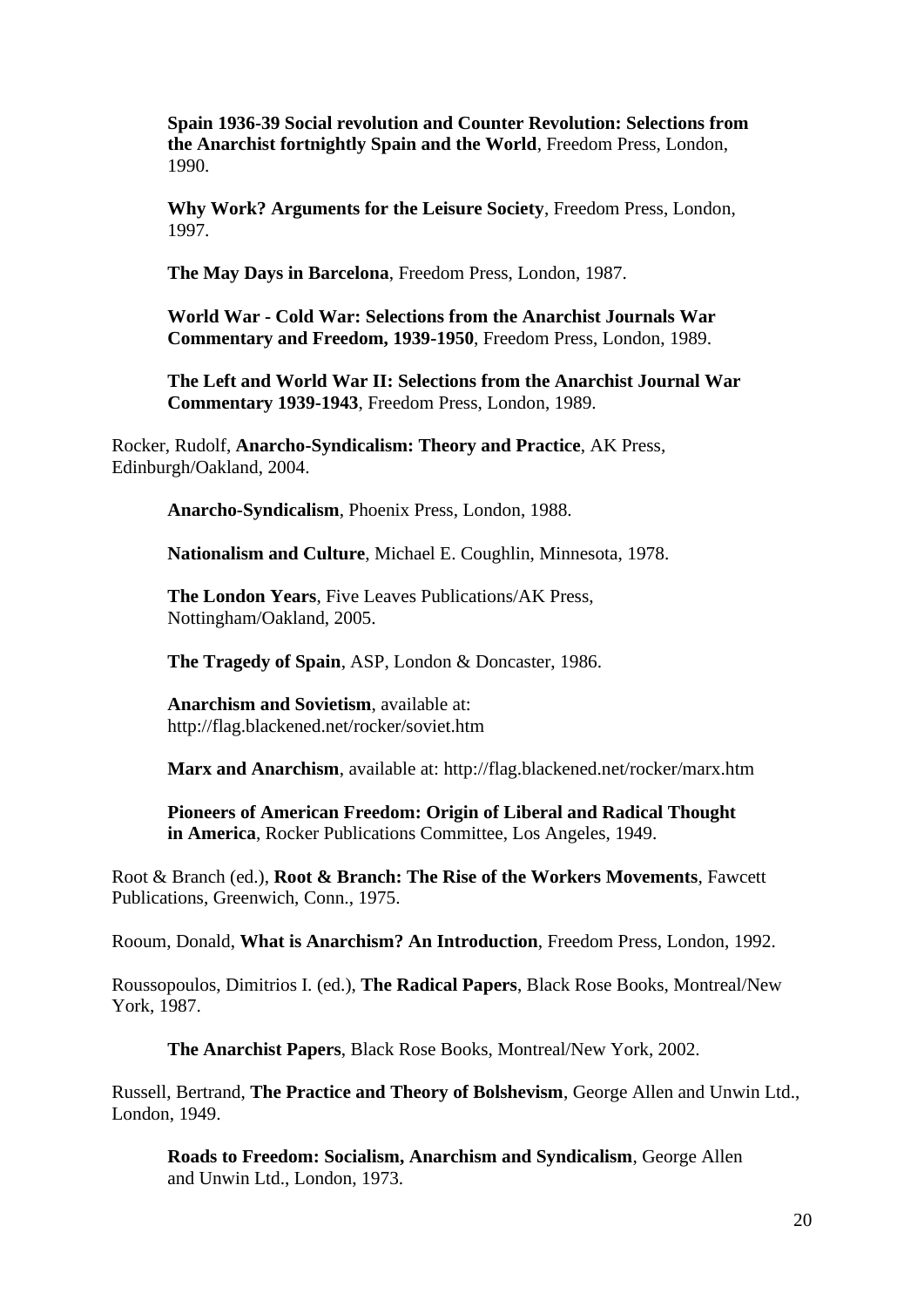Sabatini, Peter, *"Libertarianism: Bogus Anarchy"*, **Anarchy: A Journal of Desire Armed**, no. 41, Fall/Winter 1994-5

Sacco, Nicola and Vanzetti, Bartolomeo, **The Letters of Sacco and Vanzetti**, Penguin Books, New York, 1997.

Schmidt, Michael and Walt, Lucien van der, **Black Flame: The Revolutionary Class Politics of Anarchism andSyndicalism**, AK Press,Edinburgh/Oakland, 2009.

Scott, James C., **Seeing like a State: How Certain Schemes to Improve theHuman Condition Have Failed**, Yale University Press, New Haven and London, 1998.

Sheppard, Brian Oliver, **Anarchism vs. Primitivism**, See Sharpe Press, Tuscon, 2003.

Shipway, Mark A. S., **Antiparliamentary Communism: The Movement for Workers' Councils in Britain, 1917-45**, Palgrave Macmillan, Basingstoke, 1988.

Sitrin, Marina (ed.), **Horizontalism: Voices of Popular Power in Argentina**, AK Press, Oakland/Edinburgh, 2006.

Skirda, Alexandre, **Nestor Makhno Anarchy's Cossack: The struggle for freesoviets in the Ukraine 1917-1921**, AK Press,Edinburgh/Oakland, 2004

**Facing the Enemy: A History of Anarchist Organisation from Proudhon to May 1968**, AK Press, Edinburgh/Oakland, 2002.

*"The Rehabilitation of Makhno"*, **The Raven: Anarchist Quarterly**, no. 8 (Vol. 2, No. 4), Oct. 1989, Freedom Press, pp. 338-352

Smart, D.A. (ed.), **Pannekoek and Gorter's Marxism**, Pluto Press, London, 1978.

Spooner, Lysander, **Natural Law**, available at http://flag.blackened.net/liberty/spoonnat.html

**No Treason: The Constitution of No Authority**, Ralph Myles Publisher, Inc., Colorado Springs, 1973.

**An essay on the Trial by Jury**, John P. Jewett and Co., Boston, 1852.

**A Letter to Grover Cleveland**, Benjamin R. Tucker, Boston,1886.

**Revolution: The Only Remedy For The Oppressed Classes Of Ireland, England, And Other Parts Of The British Empire**, available at: http://www.lysanderspooner.org/Revolution.htm

**Poverty: Its Illegal Causes and Legal Cure**, Bela Marsh, Boston, 1846.

**The Law of Intellectual Property, or, An Essay on the Right of Authors and Inventors to a Perpetual Property in Their Ideas**, Boston, 1885.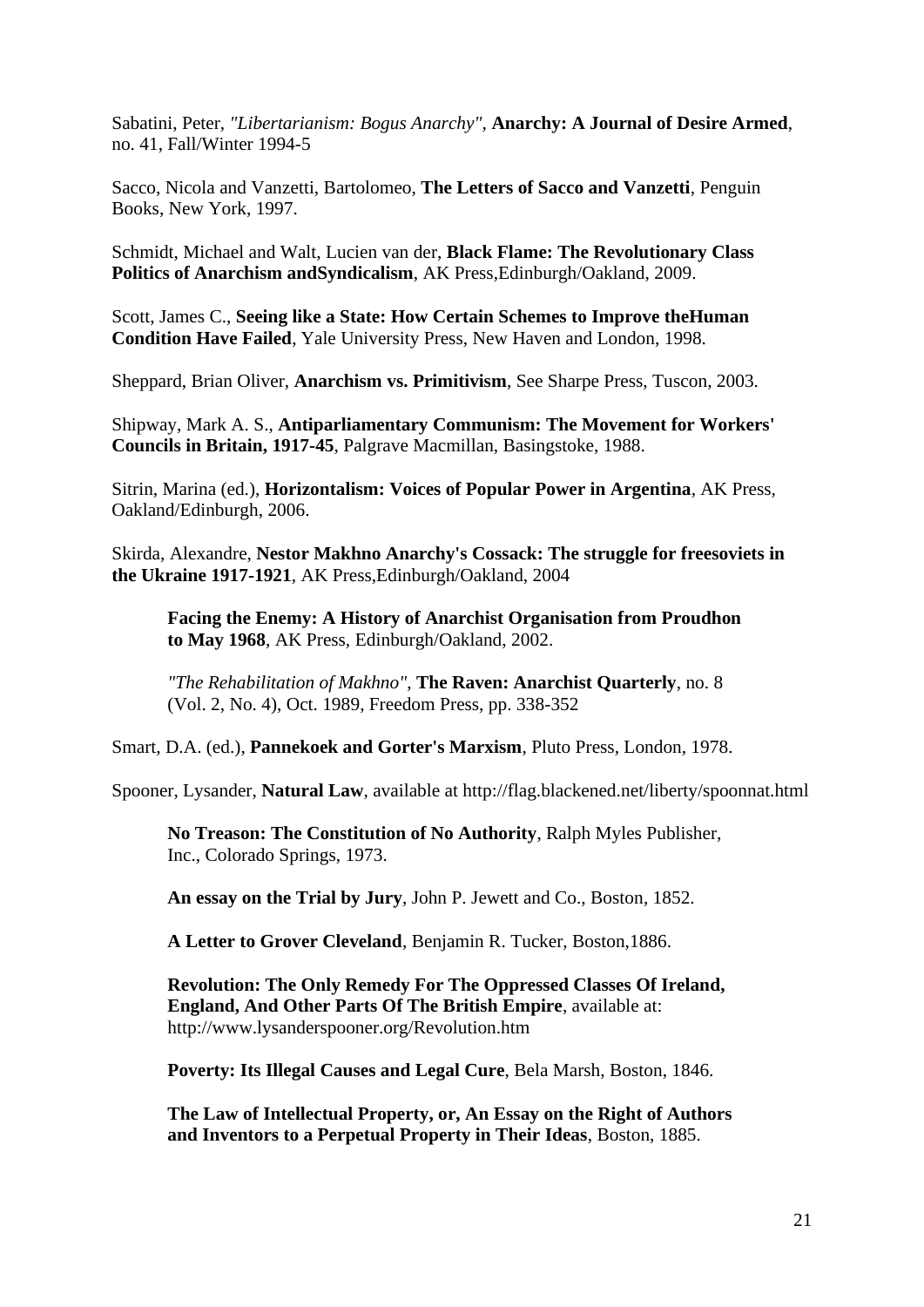Starhawk, *"Staying on the Streets,"* contained in **On Fire: The Battle of Genoa and the anti-capitalist movement**, One Off Press, unknown, 2001.

Stirner, Max, **The Ego and Its Own**, Rebel Press, London, 1993.

Tolstoy, Leo, **The Kingdom of God is Within You: Christianity Not as a MysticReligion but as a New Theory of Life**, University of NebraskaPress, London, 1984.

**The Slavery of Our Times**, John Lawrence, London, 1972.

Trotwatch, **Carry on Recruiting! Why the Socialist Workers Party dumped the 'downturn' in a 'dash for growth' and other party pieces**, AK Press/Trotwatch, Glasgow, 1993.

Tucker, Benjamin R., **Instead of a Book, by a man too busy to write one: a fragmentary exposition of philosophical anarchism culled from the writings of Benj. R. Tucker**, Haskell House Publishers, New York, 1969.

**Occupancy and Use verses the Single Tax** available at: http://flag.blackened.net/daver/anarchism/tucker/tucker32.html

*"Why I am an Anarchist"*, pp. 132-136, **Man!**, M. Graham (ed.), Cienfuegos Press, London, 1974.

Unofficial Reform Committee, **The Miner's Next Step: Being a suggested scheme for the reorganisation of the Federation**, Germinal and Phoenix Press, London, 1991.

Vaneigem, Raoul, **The Revolution of Everyday Life**, Rebel Press/Left Bank Books,London, 1994.

Voline, **The Unknown Revolution**, Black & Red/Solidarity, Detroit/Chicago,1974.

Walter, Nicolas, **About Anarchism**, Freedom Press, London, 2002.

**The Anarchist Past and other essays**, Five Leaves Publications, Nottingham, 2007.

Ward, Colin, **Anarchy in Action** (2nd Edition), Freedom Press, London, 1982.

**Social Policy: an anarchist response**, Freedom Press, London, 2000.

**Talking Houses**, Freedom Press, London, 1990.

**Housing: An Anarchist Approach**, Freedom Press, London, 1983

**Reflected in Water: A Crisis of Social Responsibility**, Cassel, London, 1997.

**Freedom to go: after the motor age**, Freedom Press, London, 1991.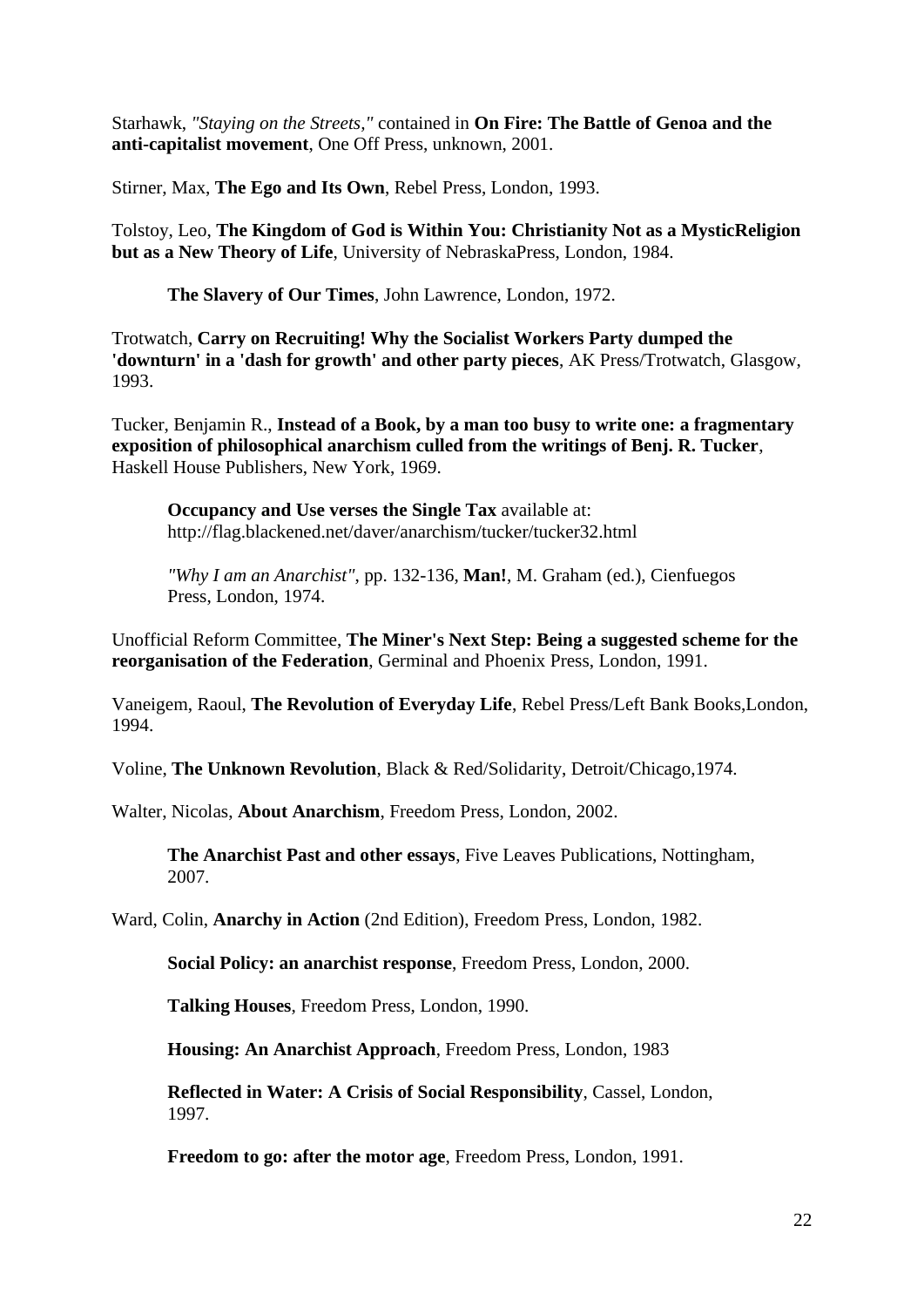**Anarchism: A Very Short Introduction**, Oxford University Press, Oxford, 2004.

**Cotters and Squatters: Housing's Hidden History**, Five Leaves,Nottingham, 2005.

Ward, Colin (ed.), **A Decade of Anarchy: Selections from the Monthly Journal Anarchy**, Freedom , London, 1987.

Ward, Colin and Goodway, David, **Talking Anarchy**, Five Leaves, Nottingham,2003.

Watson, David, **Beyond Bookchin: Preface for a Future Social Ecology**, Autonomedia/Black and Red/Fifth Estate, USA, 1996.

**Against the Megamachine: Essays on Empire and Its Enemies**, Autonomedia/Fifth Estate, USA, 1997.

Weick, David, *"Anarchist Justice"*, pp. 215-36, **Anarchism: Nomos XIX**, J. Roland Pennock and John W. Chapman (eds.), New York University Press, New York, 1978.

Weil, Simone, **Oppression and Liberty**, Routledge, London, 2001.

Wetzel, Tom, **The Origins of the Union Shop**, available at:http://www.uncanny.net/~wsa/union3.html

> **Workers' Power and the Spanish Revolution**, available at: http://www.uncanny.net/~wsa/spain.html

Wildcat Group (ed.), **Class War on the Home Front: Revolutionary Opposition to the Second World War**, Wildcat Group, Manchester, 1986.

Wilde, Oscar, *"The Soul of Man Under Socialism"*, pp. 1174-1197, **Completeworks of Oscar Wilde**, HarperCollins Publishers, Glasgow, 1994.

Wilson, Charlotte, **Three Essays on Anarchism**, Drowned Rat Publications, Cambridge, 1985.

**Anarchist Essays** , Freedom Press, London, 2000.

Wilson, Robert Anton, **Natural Law: or don't put a rubber on your willy**, Loompanics Ltd, Port Townsend, 1987.

Woodcock, George,**Anarchism: A History of libertarian ideas and movements** (2nd Edition), Penguin Books, England, 1986.

**Pierre-Joseph Proudhon: A Biography**, Black Rose Books, Montreal/New York, 1987.

**Anarchy or Chaos**, Freedom Press, London, 1944.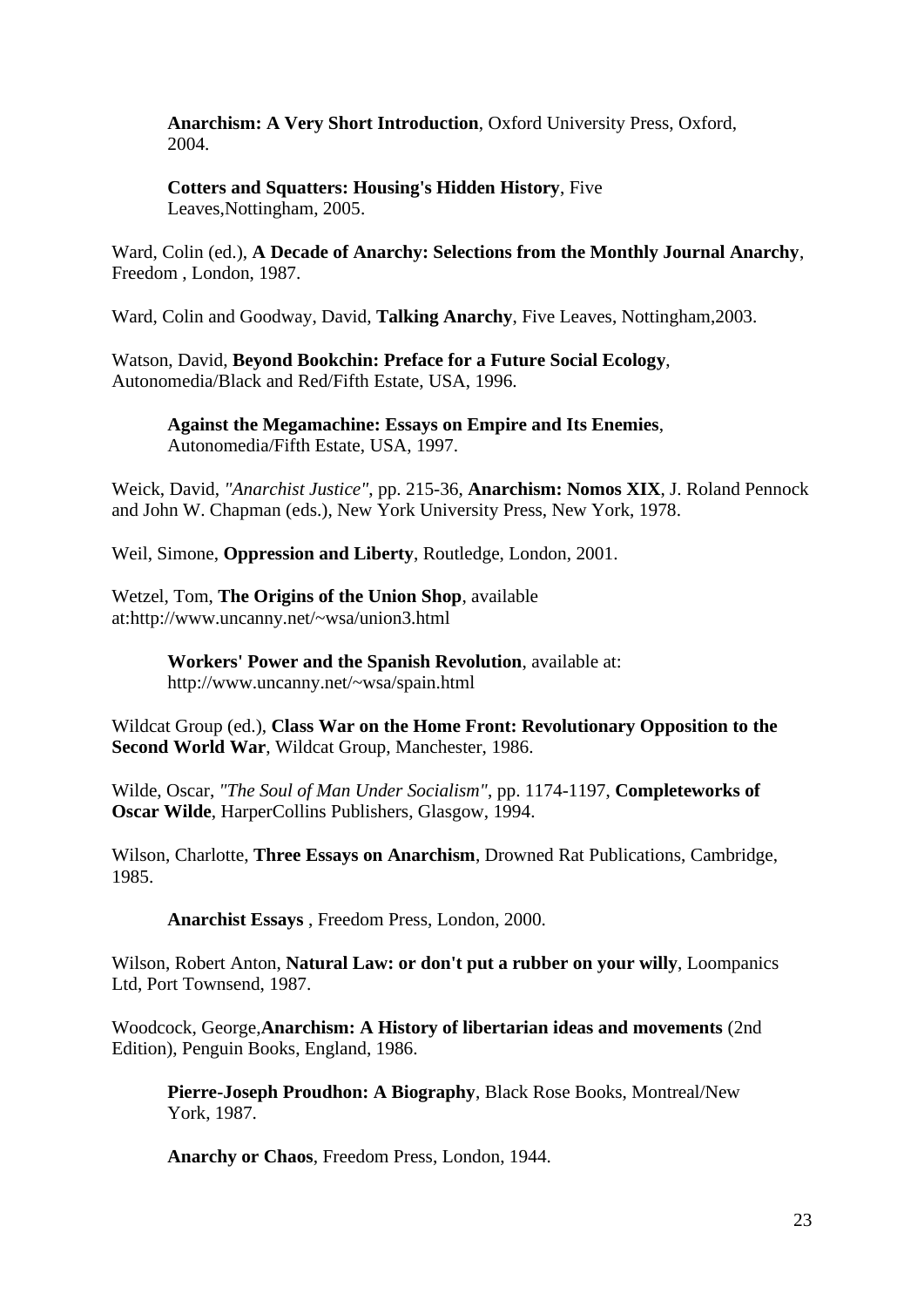Woodcock, G. and Avakumovic, I., **The Anarchist Prince**, Boardman, London, 1950.

Zerzan, John, **Elements of Refusal**, Left Bank Books, Seattle, 1988.

**On the Transition: Postscript to Future Primitive**, available at: http://www.insurgentdesire.org.uk/fp.htm

Zinn, Howard, **A People's History of the United States**, 2nd Edition, Longman,Essex, 1996.

**Failure to Quit: Reflections of an Optimistic Historian**,Common Courage Press, Monroe Main, 1993.

**The Colorado Coal Strike, 1913-14**, contained in **Three Strikes: Miners, Musicians, Salesgirls, and the Fighting Spirit of Labor's Last Century**, Howard Zinn, Dana Frank, Robin D. G. Kelly, Beacon Press, Boston, 2001.

**The Zinn Reader: Writings on Disobedience and Democracy**,Seven Stories Press, New York, 1997.

**An Interview with Howard Zinn on Anarchism: Rebels Against Tyranny**,available at: http://www.revolutionbythebook.akpress.org/aninterview-with-howard-zinn-on-anarchism-rebels-against-tyranny/

Zinn, Howard and Arnove, Anthony (eds.), **Voices of a People's History of the United States**, Seven Stories Press, New York, 2004.

#### **Works about Anarchism**

Alexander, Robert, **The Anarchists in the Spanish Civil War** (2 vols.), Janus Publishing Company, London, 1999.

Anderson, Carlotta R., **All-American Anarchist: Joseph A. Labadie and the Labor Movement**, Wayne State University Press, Detroit, 1998.

Apter, D. and Joll, J (Eds.), **Anarchism Today**, Macmillan, London, 1971.

Archer, Julian P. W., **The First International in France, 1864-1872: Its Origins, Theories, and Impact**, University Press of America, Inc., Lanham/Oxford, 1997.

Cahm, C., **Kropotkin and the Rise of Revolutionary Anarchism 1872-1886**,Cambridge University Press, Cambridge, 1989.

Carr, Edward Hallett, **Michael Bakunin**, Macmillan, London, 1937.

Coleman, Stephen and O'Sullivan, Paddy (eds.), **William Morris and News from Nowhere: A Vision for Our Time**,Green Books, Bideford, 1990.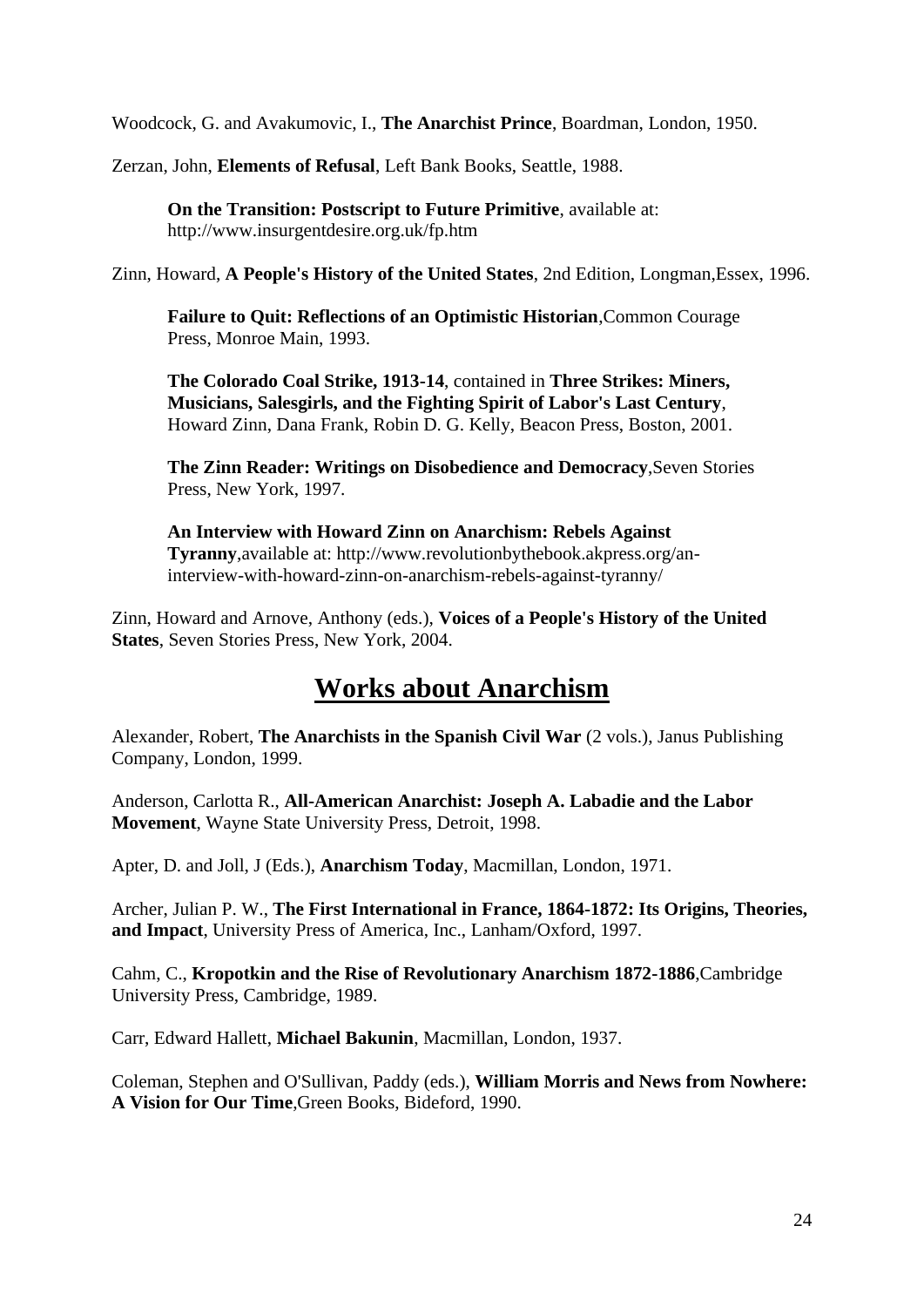Coughlin, Michael E., Hamilton, Charles H. and Sullivan, Mark A. (eds.), **Benjamin R. Tucker and the Champions of Liberty: A Centenary Anthology**, Michael E. Coughlin Publisher, St. Paul, Minnesota, 1986.

Crowder, George, **Classical Anarchism: The Political Thought of Godwin, Proudhon, Bakunin and Kropotkin**, Clarendon Press, Oxford, 1991.

Delamotte, Eugenia C., **Gates of Freedom: Voltairine de Cleyre and the Revolution of the Mind -- With Selections from Her Writing**, The University of Michigan Press, Ann Arbor, 2004.

Dirlik, Arif, **Anarchism in the Chinese Revolution**, University of CaliforniaPress, Berkeley and Los Angeles, 1991.

Ehrenberg, John, **Proudhon and his Age**, Humanity Books, New York, 1996.

Esenwein, George Richard, **Anarchist Ideology and the Working Class Movement in Spain, 1868-1898**, University of California Press, Berkeley, 1989.

Guillamon, Agustin, **The Friends of Durruti Group: 1937-1939**, AK Press, Edinburgh/San Francisco, 1996.

Guthke, Karl S., **B. Traven: The life behind the legends**, Lawrence Hill Books, New York, 1991.

Hart, John M., **Anarchism and the Mexican Working Class, 1860-1931**, University of Texas Press, Austin, 1987.

Holton, Bob, **British Syndicalism: 1900-1914: Myths and Realities**, Pluto Press, London, 1976.

Hyams, Edward, **Pierre-Joseph Proudhon: His Revolutionary Life, Mind and Works**, John Murray, London, 1979.

Jackson, Corinne, **The Black Flag of Anarchy: Antistatism in the United States**, Charles Scribner's Sons, New York, 1968.

Jennings, Jeremy, **Syndicalism in France: a study of ideas**, Macmillan, London, 1990

Kline, Wm. Gary, **The Individualist Anarchists: A Critique of Liberalism**, University Press of America, Lanham, Maryland, 1987.

Linden, Marcel van der and Thorpe, Wayne (eds.), **Revolutionary Syndicalism: An International Perspective**, Scolar Press, Aldershort, 1990.

Merithew, Caroline Waldron, *"Anarchist Motherhood: Toward the making of a revolutionary Proletariat in Illinois Coal towns"*, pp. 217-246, Donna R. Gabaccoia and Franca Iacovetta (eds.), **Women, Gender, and Transnational Lives: Italian Workers of the World**, University of Toronto Press, Toronto, 2002.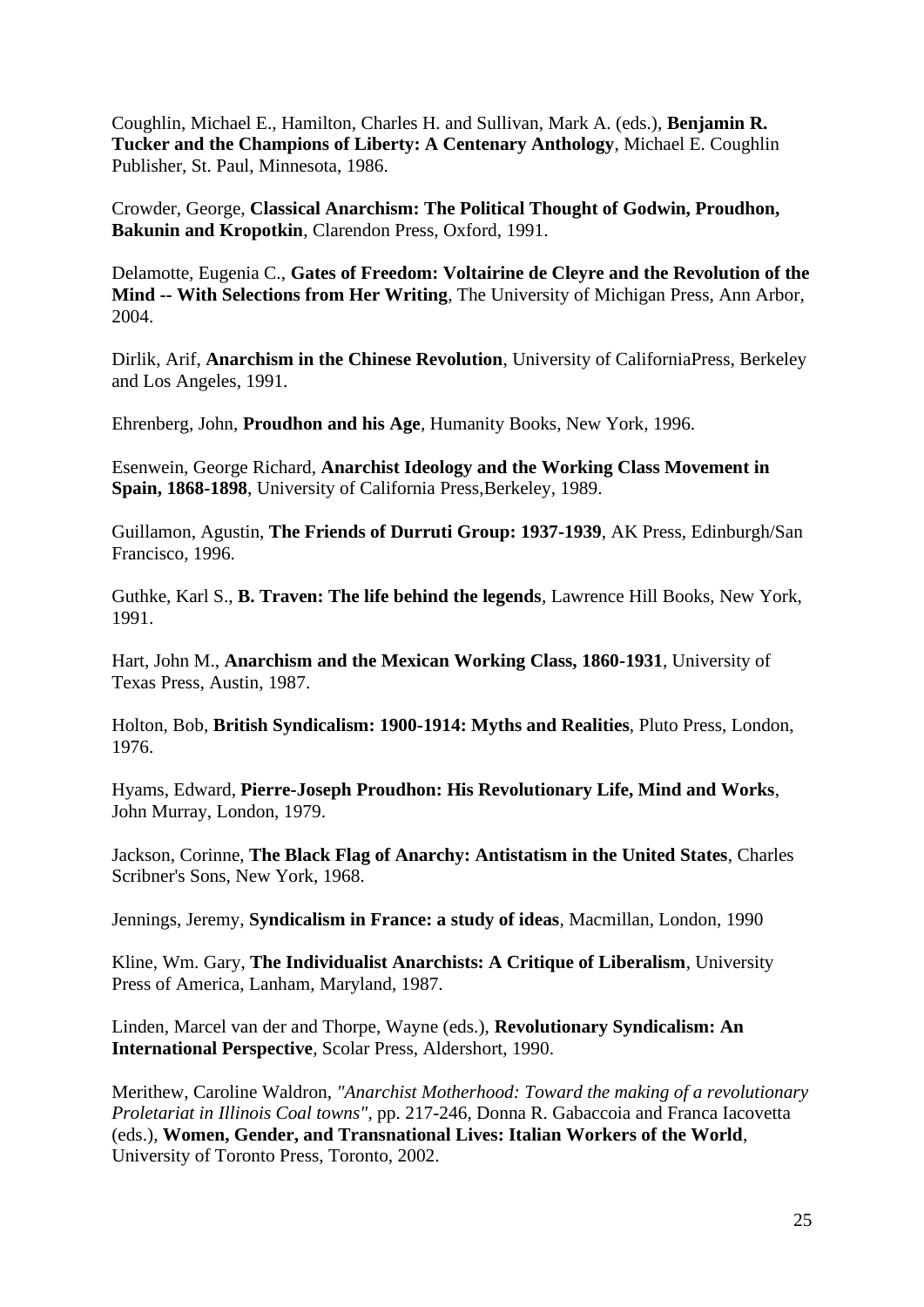Miller, Martin A., **Kropotkin**, The University of Chicago Press, London, 1976.

Milner, Susan, **The Dilemmas of Internationalism: French Syndicalism and the International Labour Movement 1900-1914**, Berg, New York, 1990.

Mintz, Jerome R., **The Anarchists of Casas Viejas**, Indiana University Press, Bloomington, 1994.

Moya, Jose, *"Italians in Buenos Aires's Anarchist Movement: Gender Ideology and Women's Participation, 1890-1910,"* pp. 189-216, Donna R. Gabaccoia and Franca Iacovetta (eds.), **Women, Gender, and Transnational Lives: Italian Workers of the World**, University of Toronto Press, Toronto, 2002.

Oved, Yaacov, *"'Communsmo Libertario' and Communalism in Spanish Collectivisations (1936-1939)"*, **The Raven: AnarchistQuarterly**, no. 17 (Vol. 5, No. 1), Jan-Mar 1992, Freedom Press, pp. 39-61.

Palij, Michael, **The Anarchism of Nestor Makhno, 1918-1921: An Aspect of theUkrainian Revolution**, University of Washington Press,Seattle, 1976.

Pernicone, Nunzio, **Italian Anarchism: 1864-1892**, Princeton University Press, Princeton, 1993.

**Carlo Tresca: Portrait of a Rebel**, Palgrave MacMillian, New York, 2005.

Pyziur, Eugene, **The Doctrine of Anarchism of Michael A. Bakunin**, Marquette University Press, Milwaukee, 1955.

Ravindranathan, T. R., **Bakunin and the Italians**, McGill-Queen's Univsersity Press, Kingston and Montreal, 1988.

Reichert, William O., **Partisans of Freedom: A study in American Anarchism**, Bowling Green University Popular Press, Bowling Green, Ohio, 1976.

Ritter, Alan, **The Political Thought of Pierre-Joseph Proudhon**, PrincetonUniversity Press, Princeton, 1969.

Salerno, Salvatore, **Red November, Black November: Culture and Community inthe Industrial Workers of the World**, State UniversityPress of New York, Albany, 1989.

Saltman, Richard B., **The Social and Political Thought of Michael Bakunin**, Greenwood Press, Westport Connecticut, 1983.

Schuster, Eunice, **Native American Anarchism : A Study of Left-Wing American Individualism**, De Capo Press, New Yprk, 1970.

Sysyn, Frank, *"Nestor Makhno and the Ukrainian Revolution"*, contained inHunczak, Taras (ed.), **The Ukrainian, 1917-1921: A Studyin Revolution**, Harvard University Press, Massachusetts, 1977.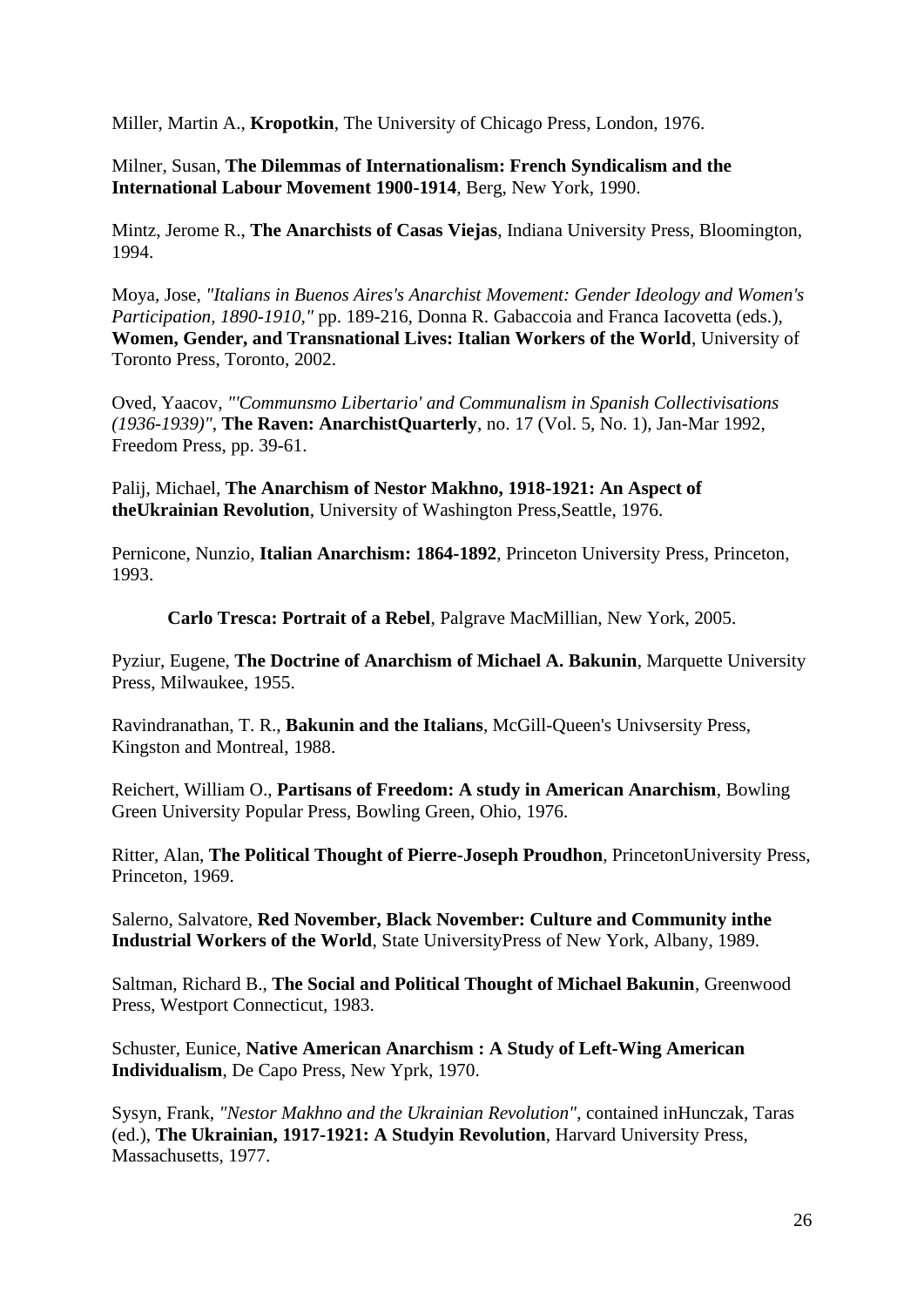Taylor, Michael, **Community, Anarchy and Liberty**, Cambrdige University Press, Cambridge, 1982.

Thomas, Edith, **Louise Michel**, Black Rose Books, Montreal, 1980.

Thomas, Matthew, **Anarchist ideas and counter-cultures in Britain, 1880-1914: revolutions in everyday life**, Aldershot, Ashgate, 2005.

Thorpe, Wayne, **"The Workers Themselves": Revolutionary Syndicalism and International Labour, 1913-1923**, Kluwer Academic Publishers, Dordrecht, 1989.

Vincent, K. Steven, **Pierre-Joseph Proudhon and the Rise of French RepublicanSocialism**, Oxford University Press, Oxford, 1984.

Zarrow, Peter, **Anarchism and Chinese Political Culture**, Columbia University Press, New York, 1990.

#### **Non-Anarchist Works**

Adams, Arthur E., **Bolsheviks in the Ukraine: the second campaign, 1918-1919**, Yale University Press, New Haven, 1963

Anderson, Terry L. and Leal, Donald R., **Free Market Environmentalism**, Pacific Research Institute for Public Policy,San Francisco, 1991.

Anweiler, Oskar, **The Soviets: The Russian Workers, Peasants, and Soldiers Councils 1905-1921**, Random House, New York, 1974.

Archer, Abraham (ed.), **The Mensheviks in the Russian Revolution**, Thames and Hudson Ltd, London, 1976.

Arestis, Philip, **The Post-Keynesian Approach to Economics: An Alternative Analysis of Economic Theory and Policy**, Edward Elgar Publishing Ltd., Aldershot, 1992.

Armstrong, Philip, Glyn, Andrew and Harrison, John, **Capitalism Since World War II: The making and breakup of the great boom**, Fontana, London, 1984.

**Capitalism Since 1945**, Basil Blackwell, Oxford, 1991.

Arrow, Kenneth, *"Economic Welfare and the Allocation of Resources for Inventiveness,"* in National Bureau of Economic Research, **The Rate and Direction of Inventive Activity**, Princeton University Press, 1962.

Aves, Jonathan, **Workers Against Lenin: Labour Protest and the Bolshevik Dictatorship**, Tauris Academic Studies, London, 1996.

Bain, J.S., **Barriers in New Competition: Their Character and Consequences in Manufacturing Industries**, Harvard University Press, Cambridge, 1967.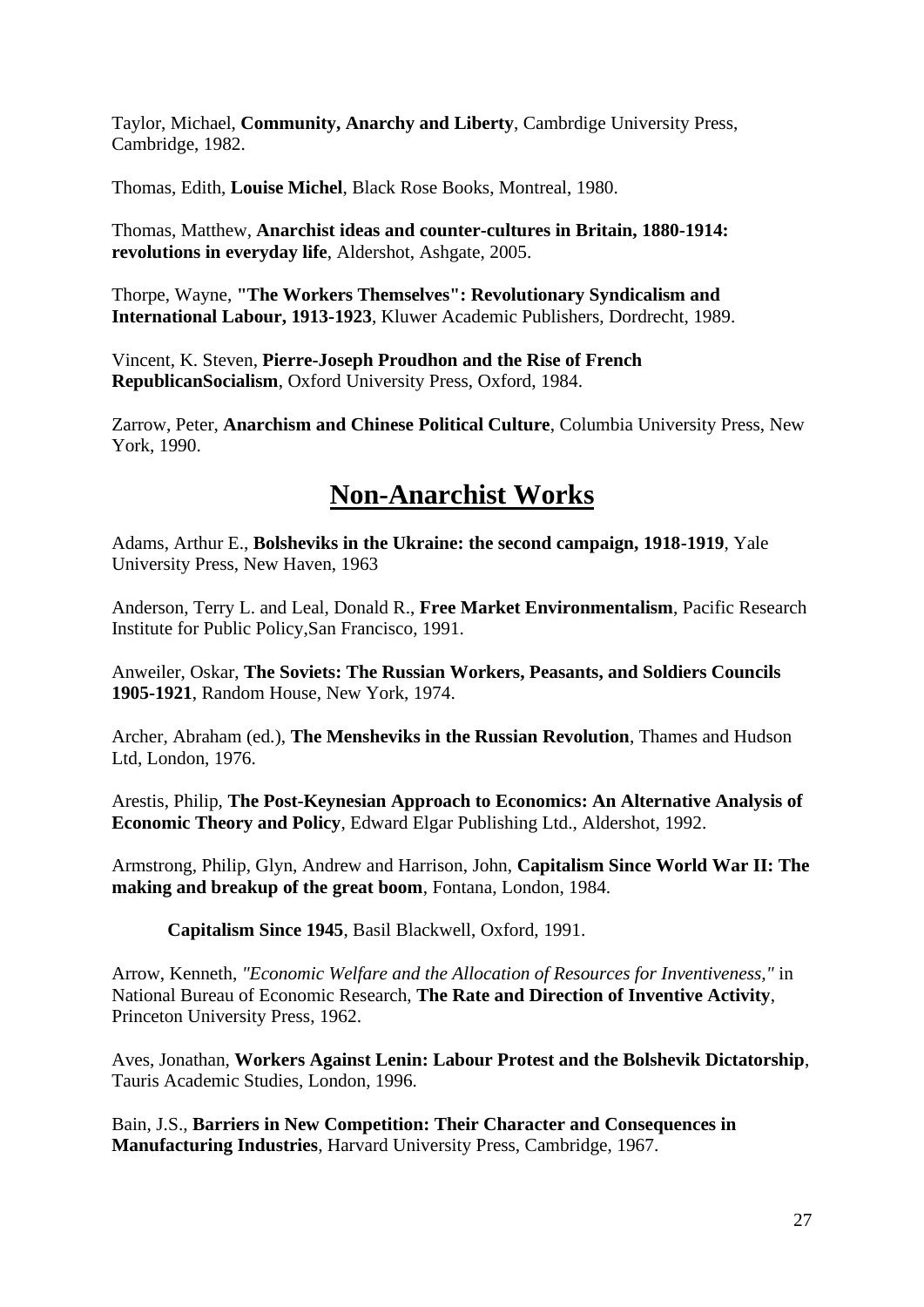Bakan, Joel, **The Corporation: The Pathological Pursuit of Profit and Power**, Constable, London, 2004.

Bakunin, Michael, **The Confession of Mikhail Bakunin**, Cornell University Press, Ithaca, N.Y., 1977.

Bukharin, Nikolai, **Economy Theory of the Leisure Class**, Monthly PressReview, New York/London, 1972.

Bagdikian, Ben H., **The New Media Monopoly**, Beacon Press, Boston, 2004.

Baldwin, William L., **Market Power, Competition and Anti-Trust Policy**, Irwin, Homewood, Illinois, 1987.

Balogh, Thomas, **The Irrelevance of Conventional Economics**,Weidenfield and Nicolson, London, 1982.

Baran, Paul A. and Sweezy, Paul M., **Monopoly Capital**, Monthly Press Review, New York, 1966.

Baron, Samuel H., **Plekhanov: the Father of Russian Marxism**, Routledge & K. Paul, London, 1963

Barry, Brian, *"The Continuing Relevance of Socialism"*, in **Thatcherism**, Robert Skidelsky (ed.), Chatto & Windus, London, 1988.

Beder, Sharon, **Global Spin: The Corporate Assault on Environmentalism**, Green Books, Dartington, 1997.

Beevor, Antony, **The Spanish Civil War**, Cassell, London, 1999.

**The Battle for Spain: The Spanish Civil War 1936-1939**, Phoenix, London, 2006.

Berghahn, V. R., **Modern Germany: society, economy and politics in the twentieth century**, 2nd ed., Cambridge University Press, Cambridge, 1987.

Berlin, Isaiah, **Four Essays on Liberty**, Oxford University Press, Oxford, 1969.

Bernstein, Michael A., **The Great Depression: Delayed recovery and Economic Change in America, 1929-1939**, Cambridge University Press, New York, 1987.

Beynon, Huw, **Working for Ford**, Penguin Education, London, 1973.

Binns, Peter, Cliff, Tony, and Harman, Chris, **Russia: From Workers' State to State Capitalism**, Bookmarks, London, 1987.

Blanchflower, David and Oswald, Andrew, **The Wage Curve**, MIT Press, Cambridge, Mass., 1994.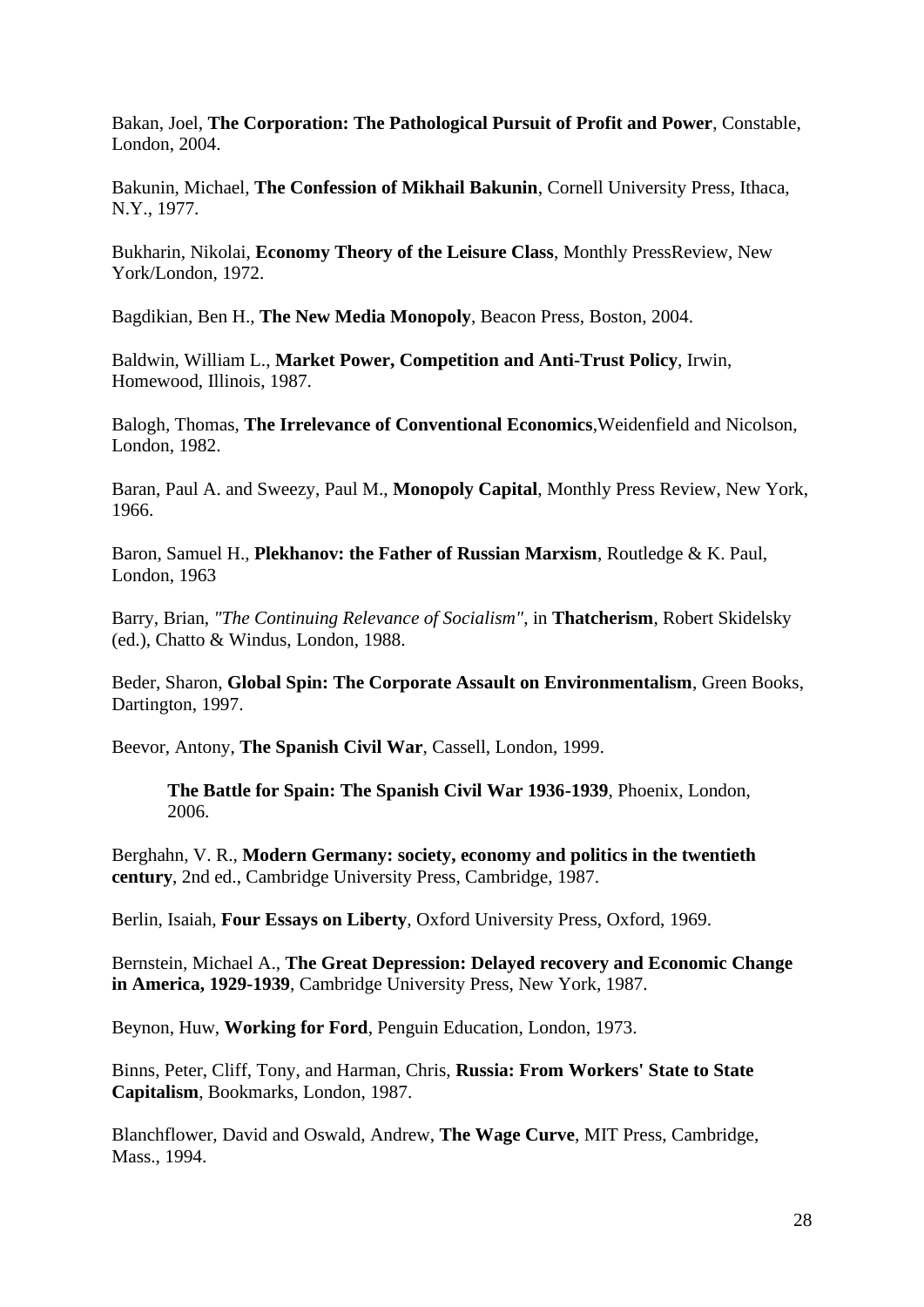Blinder, Alan S. (ed.), **Paying for productivity: a look at the evidence**, Brookings Institution, Washington, D.C, 1990.

Blum, William, **Killing Hope: US Military and CIA Interventions Since World War II**, 2nd edition, Zed Books, London, 2003.

**Rogue State: A Guide to the World's Only Superpower**, 3rd edition, Zed Books, London, 2006.

Böhm-Bawerk, Eugen, **Capital and Interest**, Libertarian Press, South Holland,Ill., 1959.

Bolloten, Burnett, **The Spanish Civil War: Revolution and Counter Revolution**, Harvester-Wheatsheaf, New York, 1991.

Boucher, Douglas H. (ed.), **The Biology of Mutualism: Biology and Evolution**, Croom Helm , London, 1985.

Bourne, Randolph, **Untimely Papers**, B.W. Huebsch, New York, 1919.

**War and the Intellectuals: Essays by Randolph S. Bourne 1915-1919**, Harper Torchbooks, New York, 1964.

Bowles, Samuel and Edwards, Richard (Eds.), **Radical Political Economy**, (two volumes), Edward Elgar Publishing Ltd., Aldershot, 1990.

Bowles, Samuel and Gintis, Hebert, **Schooling in Capitalist America: Education Reform and the Contradictions of Economic Life**, Routledge & Kegan Paul, London, 1976.

Braverman, Harry, **Labour and Monopoly Capital: The Degradation of Work in theTwentieth Century**, Monthly Review Press, New York, 1974.

Brecher, Jeremy, **Strike!**, South End Press, Boston, 1972.

Brecher, Jeremy and Costello, Tim, **Common Sense for Hard Times**, Black Rose Books, Montreal, 1979.

Brenan, Gerald, **The Spanish Labyrinth: An Account of the Social and Political of the Spanish Civil War**, 2nd Edition, Cambridge University Press, Cambridge, 1976.

Broido, Vera, **Lenin and the Mensheviks: The Persecution of Socialists under Bolshevism**, Gower Publishing Company Limited, Aldershot, 1987.

Brovkin, Vladimir N., **From Behind the Front Lines of the Civil War: political parties and social movements in Russia, 1918-1922**, Princeton University Press, Princeton, N.J, 1994.

**The Mensheviks After October: Socialist Opposition and the Rise of the Bolshevik Dictatorship**, Cornell University Press, Ithaca, 1987.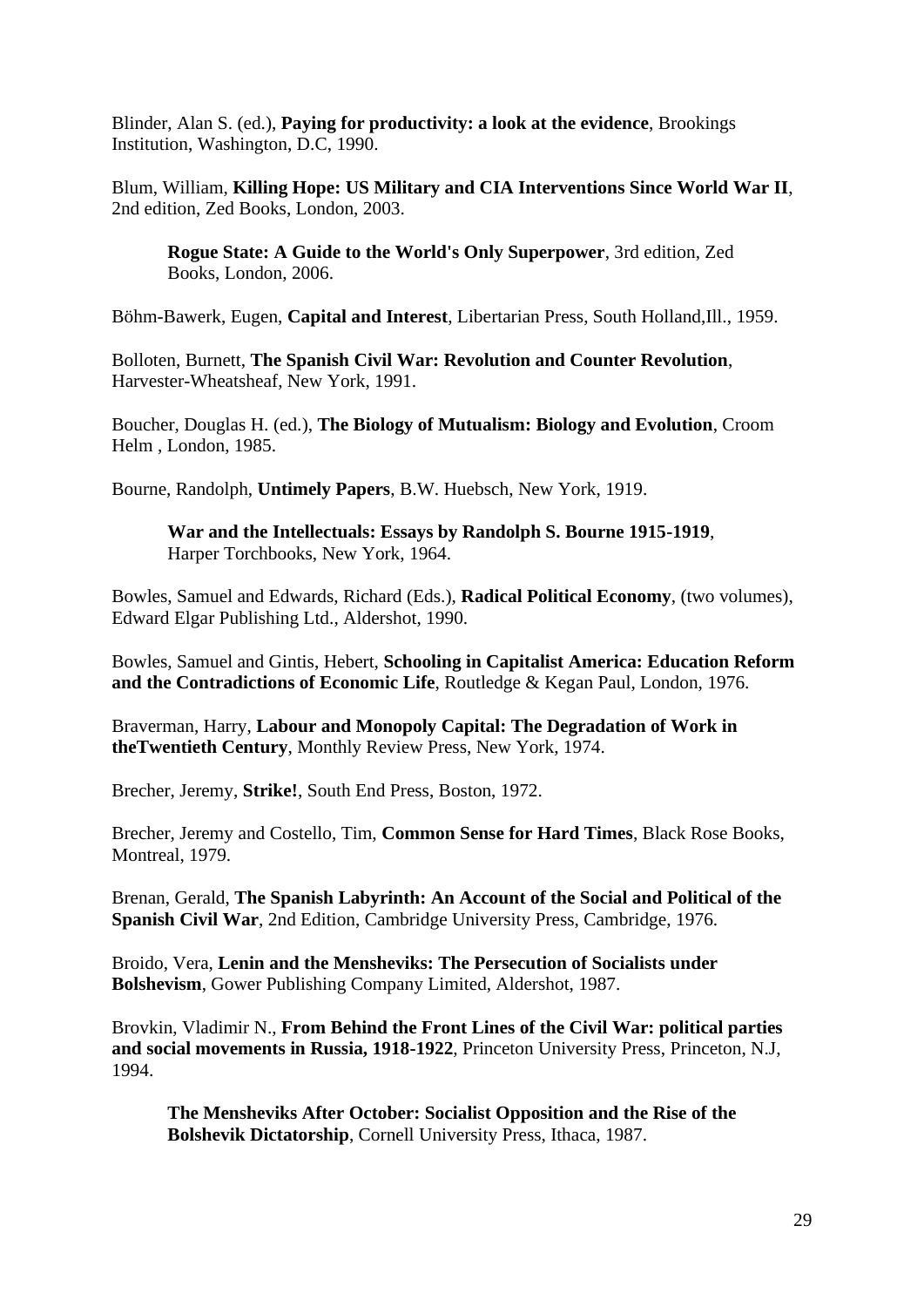**Russia after Lenin : politics, culture and society, 1921-1929**, Routledge, London/New York, 1998

Brovkin, Vladimir N. (ed.), **The Bolsheviks in Russian Society: The Revolution and Civil Wars**, Yale University Press, New Haven and London, 1997.

Bunyan, James, **The Origin of Forced Labor in the Soviet State, 1917-1921: Documents and Materials**, Johns Hopkins University Press, Baltimore, 1967.

Byock, Jesse, **Viking Age Iceland**, Penguin Books, London, 2001

C.P.S.U. (B), **History of the Communist Party of the Soviet Union (Bolsheviks)**, International Publishers, New York, 1939.

Cahm, Eric and Fisera, Vladimir Claude (eds), **Socialism and Nationalism**, Spokesman, Nottingham, 1978-80.

Carr, Edward Hallett, **The Bolshevik Revolution: 1917-1923**, in three volumes, Pelican Books, 1966.

**The Interregnum 1923-1924**, Penguin, Harmondsworth, 1969.

Carr, Raymond, **Spain: 1808-1975**, 2nd Edition, Clarendon Press, Oxford, 1982.

Carrier, James G. (ed.), **Meanings of the market: the free market in western culture**, Berg, Oxford, 1997.

Chandler, Lester V., **America's Greatest Depression, 1929-1941**, Harper & Row, New York/London, 1970.

Chang, Ha-Joon, **Kicking Away the Ladder: Development Strategy in Historic Perspective**, Anthem Press, London, 2002.

**Bad samaritans: rich nations, poor policies and the threat to the developing world**, Random House Business, London, 2007

Clark, J.B., **The Distribution of Wealth: A theory of wages, interest and profits**, Macmillan, New York, 1927

Cliff, Tony, **Lenin: The Revolution Besieged**, vol. 3, Pluto Press, London,1978.

**Lenin: All Power to the Soviets**, vol. 2, Pluto Press, London,1976.

**State Capitalism in Russia**, Bookmarks, London, 1988.

*"Trotsky on Substitutionism"*, contained in Tony Cliff, Duncan Hallas, Chris Harman and Leon Trotsky, **Party and Class**,Bookmarks, London, 1996.

**Trotsky**, vol. 3, Bookmarks, London, 1991.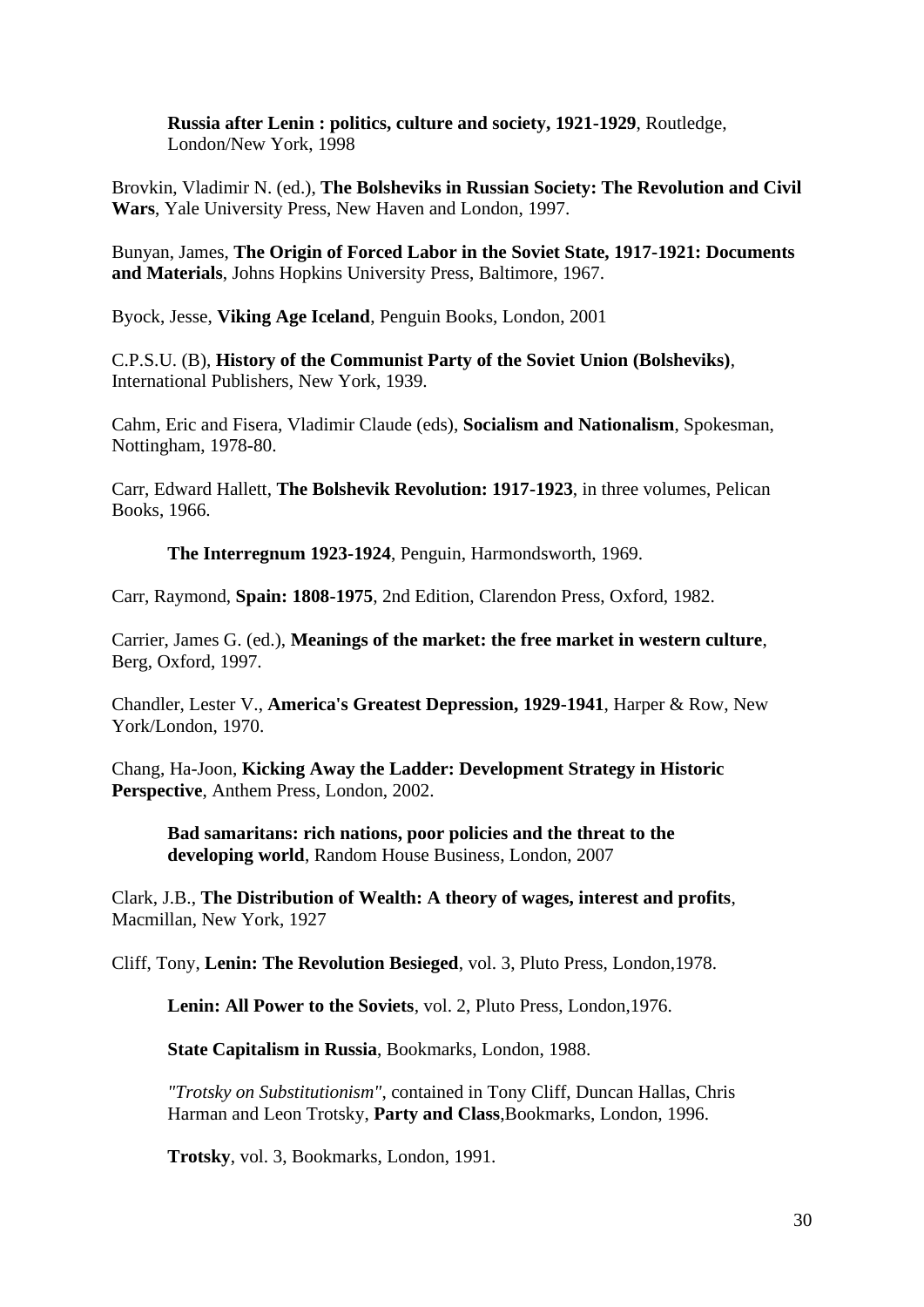**Revolution Besieged: Lenin 1917-1923**, Bookmarks, London, 1987.

Cohen, Stephan F., **Bukharin and the Bolshevik Revolution**, Oxford University Press, London, 1980.

*"In Praise of War Communism: Bukharin's The Economics of the Transition Period"*, pp. 192-203, **Revolution and politics in Russia: essays in memory of B.I. Nicolaevsky**, Alexander and Janet Rabinowitch with Ladis K.D. Kristof (eds.).

Collins, Joseph and Lear, John, **Chile's Free-Market Miracle: A Second Look**,Institute for Food and Development Policy, Oakland, 1995.

Communist International, **Proceedings and Documents of the Second Congress1920**, (in two volumes), Pathfinder, New York, 1991.

Confino, Michael (ed.), **Daughter of a Revolutionary: Natalie Herzen and the Bakunin-Nechayev Circle**, Library Press, LaSalle Illinois, 1973.

Cowen, Tyler, *"Law as a Public Good: The Economics of Anarchy"*,**Economics and Philosophy**, no. 8 (1992), pp. 249-267.

*"Rejoinder to David Friedman on the Economics of Anarchy"*, **Economics and Philosophy**, no. 10 (1994), pp. 329-332.

Cowling, Keith, **Monopoly Capitalism**, MacMillian, London, 1982.

Cowling, Keith and Sugden, Roger, **Transnational Monopoly Capitalism**,Wheatshelf Books, Sussez, 1987.

**Beyond Capitalism: Towards a New World Economic Order**, Pinter, London, 1994.

Curry, Richard O. (ed.), **Freedom at Risk: Secrecy, Censorship, and Repression in the 1980s**, Temple University Press, 1988.

Curtis, Mark, **Web of Deceit: Britain's real role in the world**,Vintage, London, 2003.

**Unpeople: Britain's Secret Human Rights Abuses**,Vintage, London, 2004.

Daniels, Robert V., **The Conscience of the Revolution: Communist Opposition in Soviet Russia**, Harvard UniversityPress, Cambridge, 1960.

Daniels, Robert V. (ed.), **A Documentary History of Communism**, vol. 1,Vintage Books, New York, 1960.

Davidson, Paul, **Controversies in Post-Keynesian Economics**, E. Elgar, Brookfield, Vt., USA, 1991.

**John Maynard Keynes**, Palgrave Macmillan, Basingstoke, 2007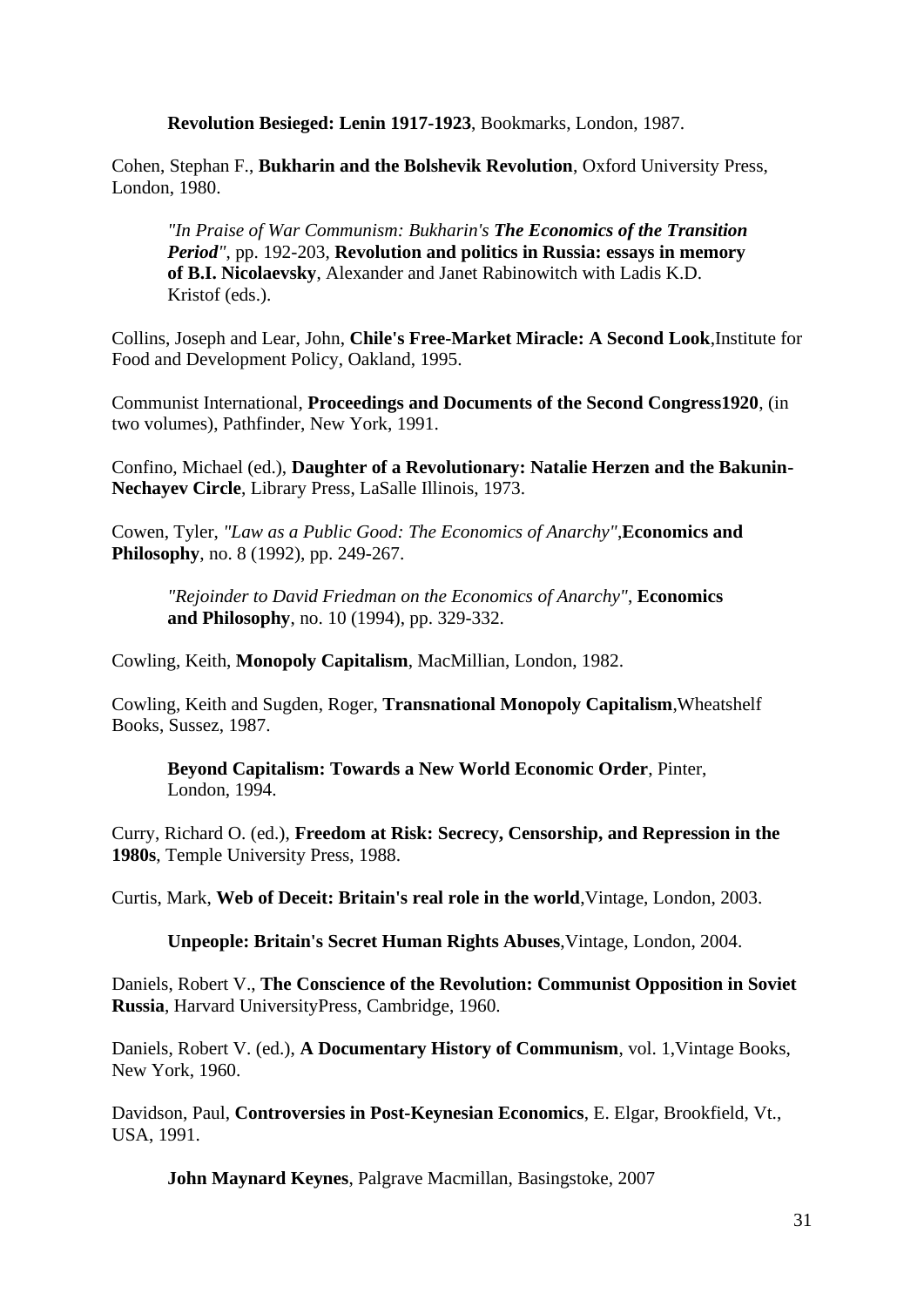Davis, Mike, **Late Victorian Holocausts: El Niño Famines and the Making of the Third World**, Verso, London, 2002.

Denikin, General A., **The White Armies**, Jonathan Cape, London, 1930.

DeShazo, Peter, **Urban Workers and Labor Unions in Chile 1902-1927**,University of Wisconsin Press, Madison, 1983.

Deutscher, Isaac, **The prophet unarmed : Trotsky 1921-1929**, Oxford University Press, 1959.

Devine, Pat, **Democracy and Economic Planning**, Polity, Cambridge, 1988.

Dobbs, Maurice, **Studies in Capitalist Development**, Routledge & Kegan Paul Ltd., London, 1963.

Dobson, Ross V. G., **Bringing the Economy Home from the Market**, Black Rose Books, Montreal, 1993.

Domhoff, G. William, **Who Rules America Now? A view from the '80s**, Prentice-Hall, Englewood Cliffs, 1983.

Donaldson, Peter, **A Question of Economics**, Penguin Books, London, 1985.

**Economics of the Real World**, 3rd edition, Penguin books, London, 1984.

Dorril, Stephen and Ramsay, Robin, **Smear! Wilson and the Secret State**, Fourth Estate Ltd., London, 1991.

Douglass, Frederick, **The Life and Writings of Frederick Douglass**, vol. 2, Philip S. Foner (ed.) International Publishers, New York, 1975.

Draper, Hal, **The 'dictatorship of the proletariat' from Marx to Lenin**, Monthly Review Press, New York, 1987.

**The Myth of Lenin's "Concept of The Party"**, available at: http://www.marxists.org/archive/draper/works/1990/myth/myth.htm

Du Boff, Richard B., **Accumulation and Power: an economic history of the United States**, M.E. Sharpe, London, 1989.

Dubois, Pierre, **Sabotage in Industry**, Penguin Books, London, 1979.

Eastman, Max, **Since Lenin Died**, Boni and Liveright, New York, 1925.

Eatwell, Roger and Wright, Anthony (eds.), **Contemporary political ideologies**, Pinter, London, 1993.

Edwards, Stewart, **The Paris Commune 1871**, Victorian (& Modern History) Book Club, Newton Abbot, 1972.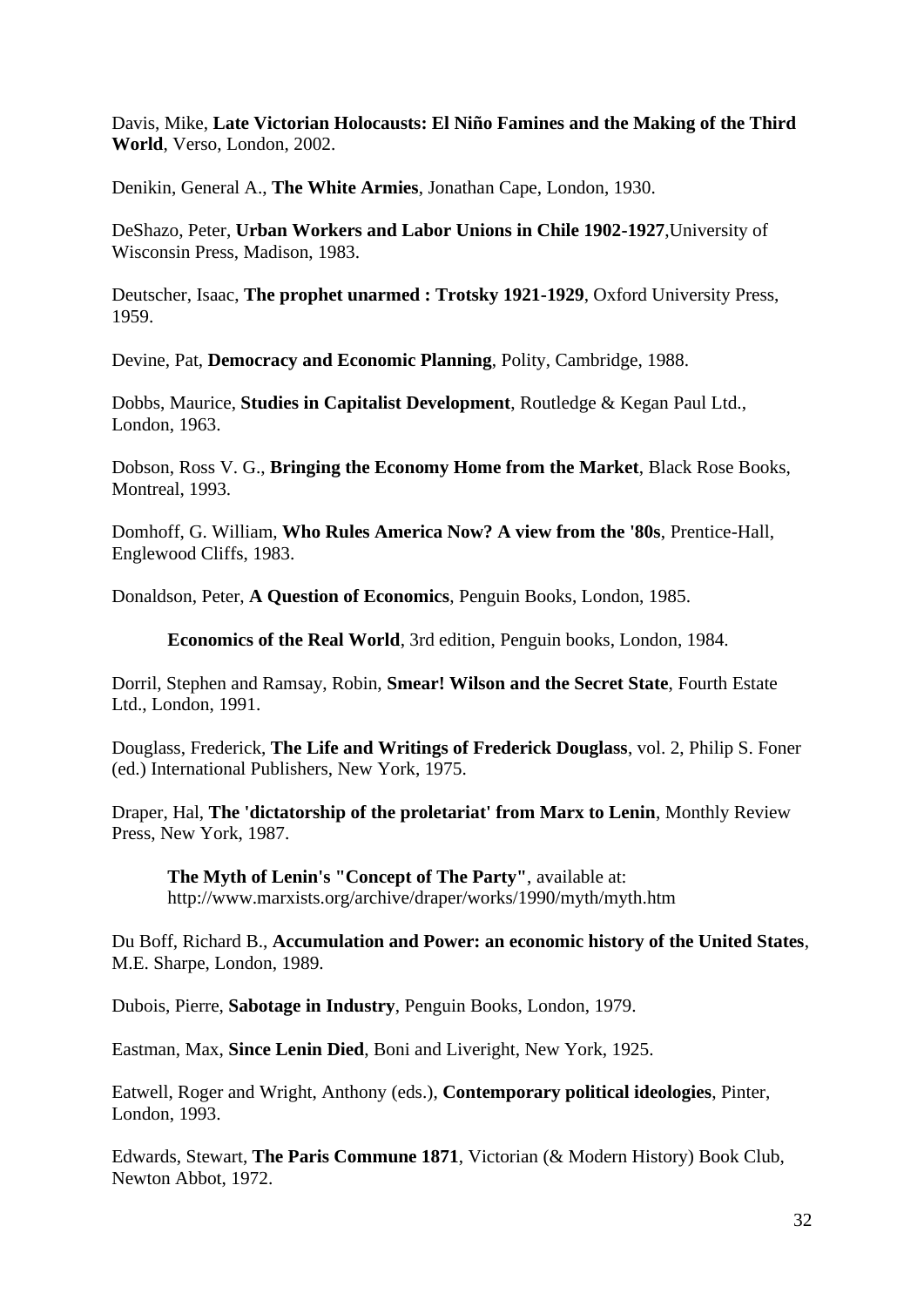Edwards, Stewart (ed.), **The Communards of Paris, 1871**, Thames and Hudson, London, 1973.

Eisler, Rianne, **Sacred Pleasure**,

Ellerman, David P., **Property and Contract in Economics: The Case forEconomic Democracy**, Blackwell, Oxford, 1992.

**The Democratic Worker-Owned Firm: A New Model for Eastand West**, Unwin Hyman, Boston, 1990.

as "J. Philmore", **The Libertarian Case for Slavery**, available at: http://cog.kent.edu/lib/Philmore1/Philmore1.htm

Elliot, Larry and Atkinson, Dan, **The Age of Insecurity**, Verso, London, 1998.

**Fantasy Island: Waking Up to the Incredible Economic, Political and Social Illusions of the Blair Legacy**, Constable, London, 2007.

**The Gods That Failed: Now the Financial Elite have Gambled Away our Futures**, Vintage Books, London, 2009.

Engler, Allan, **Apostles of Greed: Capitalism and the myth of the individual in the market**, Pluto Press, London, 1995.

Evans Jr., Alfred B., **Soviet Marxism-Leninism: The Decline of an Ideology**, Praeger, London, 1993.

Faiwel, G. R., **The Intellectual Capital of Michal Kalecki: A study ineconomic theory and policy**, University of Tennessee Press, 1975.

Farber, Samuel, **Before Stalinism: The Rise and Fall of Soviet Democracy**, Polity Press, Oxford, 1990.

Fedotoff-White, D., **The Growth of the Red Army**, Princeton University Press, Princeton, 1944.

Ferguson, C. E., **The Neo-classical Theory of Production and Distribution**, Cambridge University Press, London, 1969.

Ferro, Marc, **October 1917: A social history of the Russian Revolution**, Routledge & Kegan Paul, London, 1980.

Figes, Orlando, **A People's Tragedy: The Russian Revolution 1891-1924**, Jonathan Cape, London, 1996.

**Peasant Russia, Civil War: the Volga countryside in revolution 1917- 1921**, Phoenix Press, London, 2001.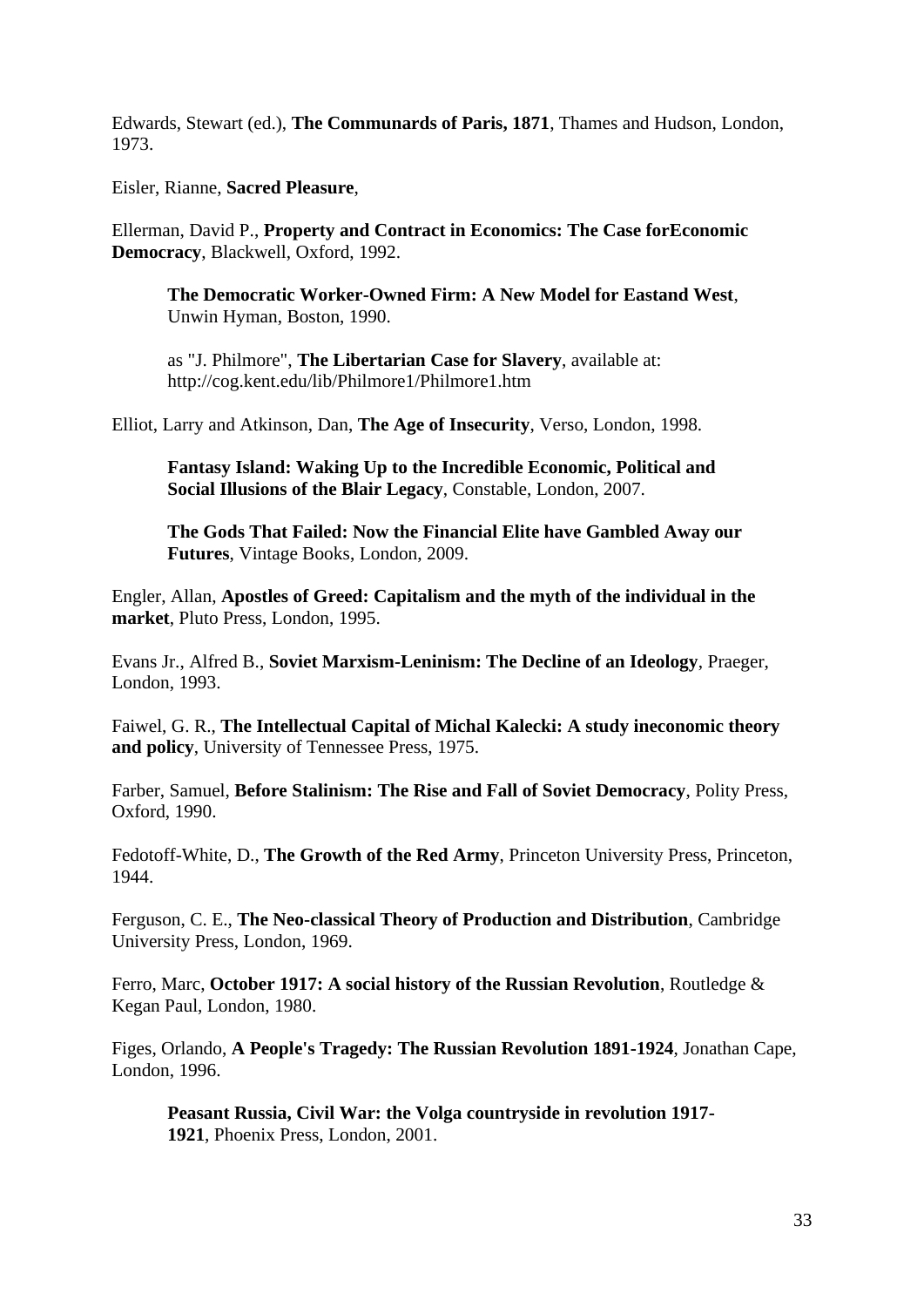Flamm, Kenneth, **Creating the Computer: Government, Industry, and High Technology**, The Brookings Institution, Washington D.C., 1988.

Forgacs, David (ed.), **Rethinking Italian fascism: capitalism, populismand culture**, Lawrence and Wishart, London, 1986.

Fraser, Ronald, **Blood of Spain: the experience of civil war, 1936-1939**, Allen Lane, London, 1979.

French, Marilyn, **Beyond Power: On Women, Men, and Morals** , Summit Books, 1985.

Frenkel-Brunswick, Else, **The Authoritarian Personality**,

Friedman, David, **The Machinery of Freedom**, Harper and Row, New York, 1973.

Friedman, Milton, **Capitalism and Freedom**, University of Chicago Press, Chicago, 2002.

**Economic Freedom, Human Freedom, Political Freedom**,available at: http://www.cbe.csueastbay.edu/~sbesc/frlect.html

**The Hong Kong Experiment**, available at: http://www.hoover.org/publications/digest/3532186.html

Funnell, Warrick, Jupe, Robert and Andrew, Jane, **In Government we Trust:Market Failure and the delusionsof privatisation**, Pluto Press, London,2009.

Gaffney, Mason and Harrison, Mason, **The Corruption of Economics**, Shepheard-Walwyn (Publishers) Ltd., London, 1994.

Galbraith, James K., **Created Unequal: The Crisis in American Pay**, The Free Press, New York, 1999.

Galbraith, John Kenneth, **The Essential Galbraith**, Houghton Mifflin Company, New York, 2001.

**The New Industrial State**, 4th edition, Princeton University Press, Princeton and Oxford, 2007.

Gemie, Sharif, **French Revolutions, 1815-1914**, Edinburgh University Press, Edinburgh, 1999.

Getzler, Israel, **Kronstadt 1917-1921: The Fate of a Soviet Democracy**, Cambridge University Press, Cambridge, 1983.

**Martov: A Political Biography of a Russian Social Democrat**, Melbourne University Press, Carlton, 1967.

*"Soviets as Agents of Democratisation"*, in **Revolution in Russia: reassessments of 1917**, Edith Rogovin Frankel, Jonathan Frankel, Baruch Knei-Paz (eds.), Cambridge University Press, Cambridge/New York, 1991.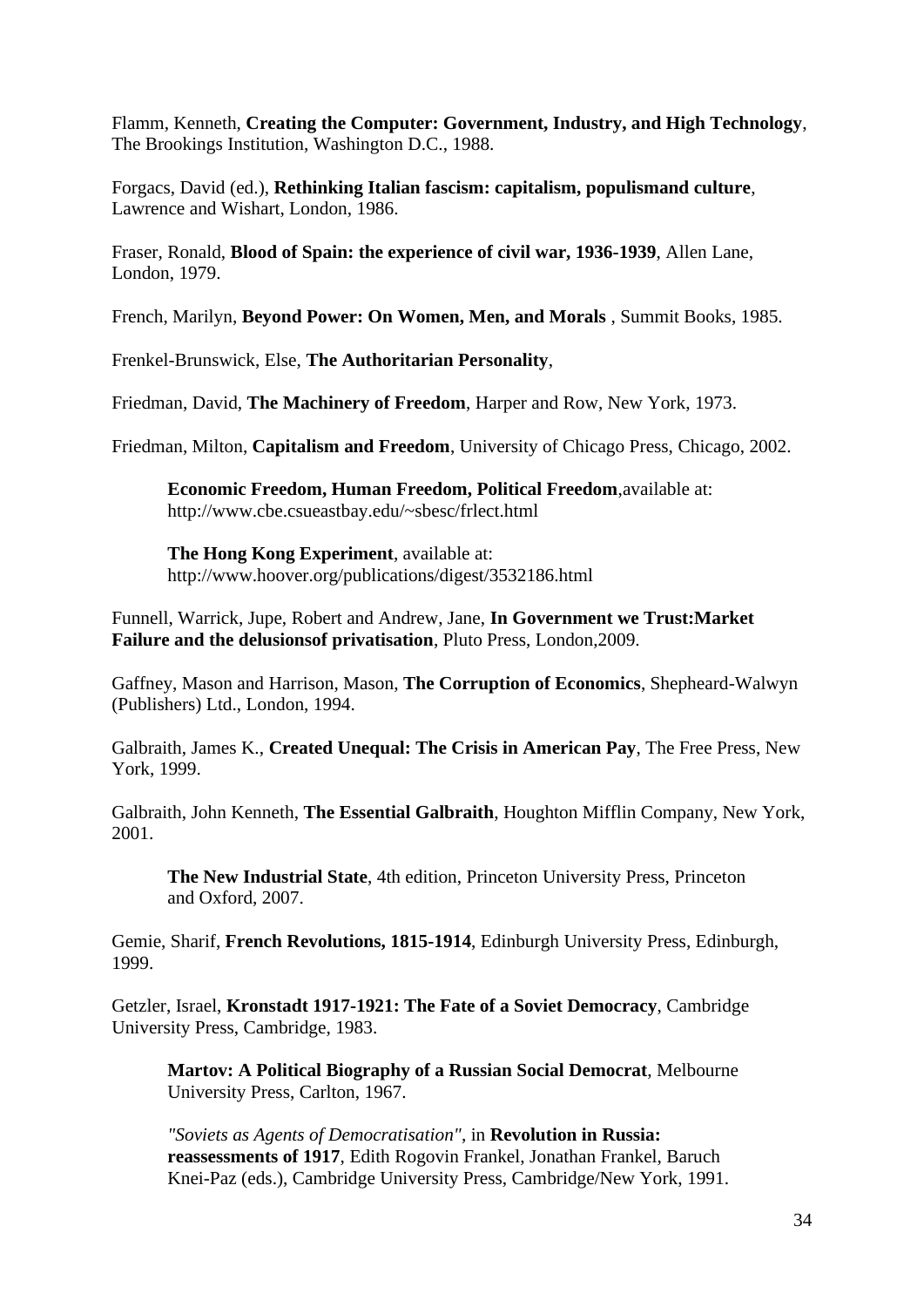*"Marxist Revolutionaries and the Dilemma of Power"*, pp. 88-112, **Revolution and Politics in Russia**, Alexander and Janet Rabinowitch with Ladis K.D. Kristof (eds.)

Gilmour, Ian, **Dancing with Dogma, Britain Under Thatcherism**, Simon and Schuster, London, 1992.

Glennerster, Howard and Midgley, James (eds.), **The Radical Right and the Welfare State:an international assessment**, Harvester Wheatsheaf,1991.

Gluckstein, Donny, **The Tragedy of Bukharin**, Pluto Press, London, 1994

**The Paris Commune: A Revolutionary Democracy**, Bookmarks,London, 2006

Glyn, Andrew, **Capitalism Unleashed: Finance Globalisation and Welfare**,Oxford University Press, Oxford, 2006.

Glyn, Andrew and Miliband, David (eds.), **Paying for Inequality: The Economic Costs of Social Injustice**, IPPR/Rivers Oram Press, London, 1994.

Goodstein, Phil H., **The Theory of the General Strike from the French Revolution to Poland**, East European Monographs, Boulder, 1984.

Gould, Stephan Jay, **Ever Since Darwin: Reflections in Natural History**,Penguin Books, London, 1991.

**Bully for Brontosaurus: Reflections in Natural History**, Hutchinson Radius, London, 1991.

Gramsci, Antonio, **Selections from Political Writings (1921-1926)**, Lawrence and Wishart, London, 1978.

Grant, Ted, **The Unbroken Thread: The Development of Trotskyism over 40 Years**, Fortress Publications, London, 1989.

**Russia from revolution to counter-revolution** available at https://www.marxist.com/russia-from-revolution-to-counter-revolution.htm

Gray, John, **False Dawn: The Delusions of Global Capitalism**, Granta Books, London, 1998.

Green, Duncan, **Silent Revolution: The Rise of Market Economics in Latin America**, Cassell, London, 1995.

Greider, William, **One World, Ready or Not: The Manic Logic of Global Capitalism**, Penguin Books, London, 1997.

Gross, Bertram, **Friendly Fascism**, South End Press, Boston, 1989.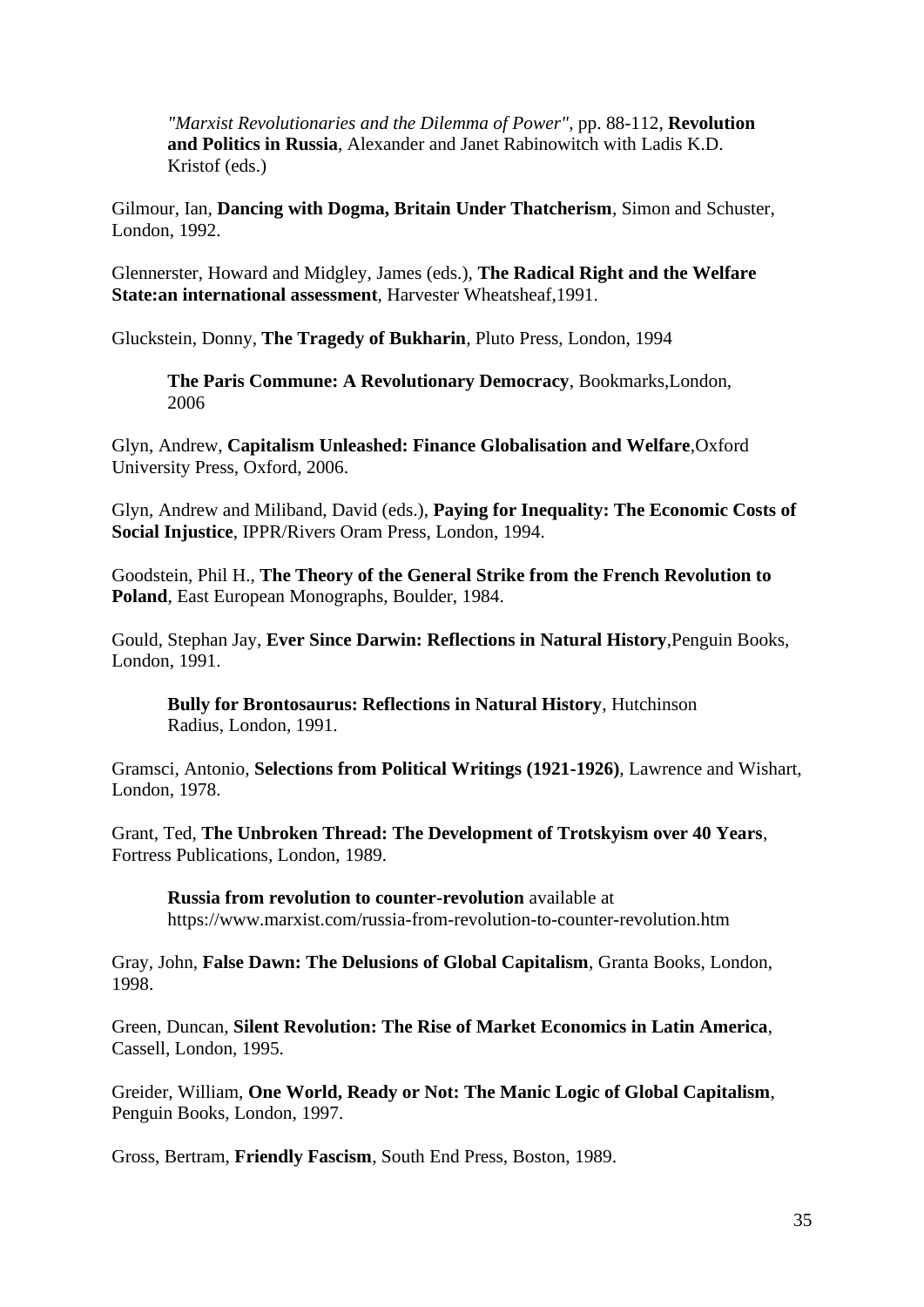Gunn, Christopher Eaton, **Workers' Self-Management in the United States**, Cornell University Press, Ithaca and London, 1984.

Gunson, P., Thompson, A. and Chamberlain, G., **The Dictionary of Contemporary Politics of South America**, Routledge, 1989.

Hahnel, Robin and Albert, Michael, **The Quiet Revolution in Welfare Economics**, Princeton University Press, Princeton, 1990.

**The Political Economu of Participatory Economics**, Princeton University Press, Princeton, 1991.

**Looking Forward: Participatory Economics for the Twenty First Century**, South End Press, Boston, 1991.

Hallas, Duncan, **The Comintern**, Bookmarks, London, 1985.

*"Towards a revolutionary socialist party"*, contained inTony Cliff, Duncan Hallas, Chris Harman and Leon Trotsky,**Party and Class**, Bookmarks, London, 1996.

Harding, Neil, **Leninism**, MacMillan Press, London, 1996.

**Lenin's political thought**, vol. 1, Macmillan, London, 1977.

Harman, Chris, **Bureaucracy and Revolution in Eastern Europe**, Pluto Press, London, 1974.

*"Party and Class"*, contained in Tony Cliff, Duncan Hallas, Chris Harman and Leon Trotsky, **Party and Class**,Bookmarks, London, 1996,

**How the revolution was lost** available at: http://www.marxists.de/statecap/harman/revlost.htm

Hastrup, Kirsten, **Culture and History in Medieval Iceland**, Clarendon Press, Oxford, 1985.

Hatch, John B., *"Labour Conflict in Moscow, 1921-1925"* contained in **Russia in the Era of NEP: explorations in Soviet society and culture**, Fitzpatrick, Sheila, Rabinowitch, Alexander and Stites, Richard (eds.), Indiana University Press, Bloomington, 1991.

Hawkins, Howard, *"Community Control, Workers' Control and the Co-operative Commonwealth"*, **Society and Nature**, no. 3, vol. 1, no. 3, pp. 55-85.

Haworth, Alan, **Anti-Libertarianism: Markets, Philosophy and Myth**, Routledge, London, 1994.

Hayek, F. A. von, **The Essence of Hayek**, Chiaki Nishiyama and Kurt Leube (Eds.), Hoover Institution Press, Stanford, 1984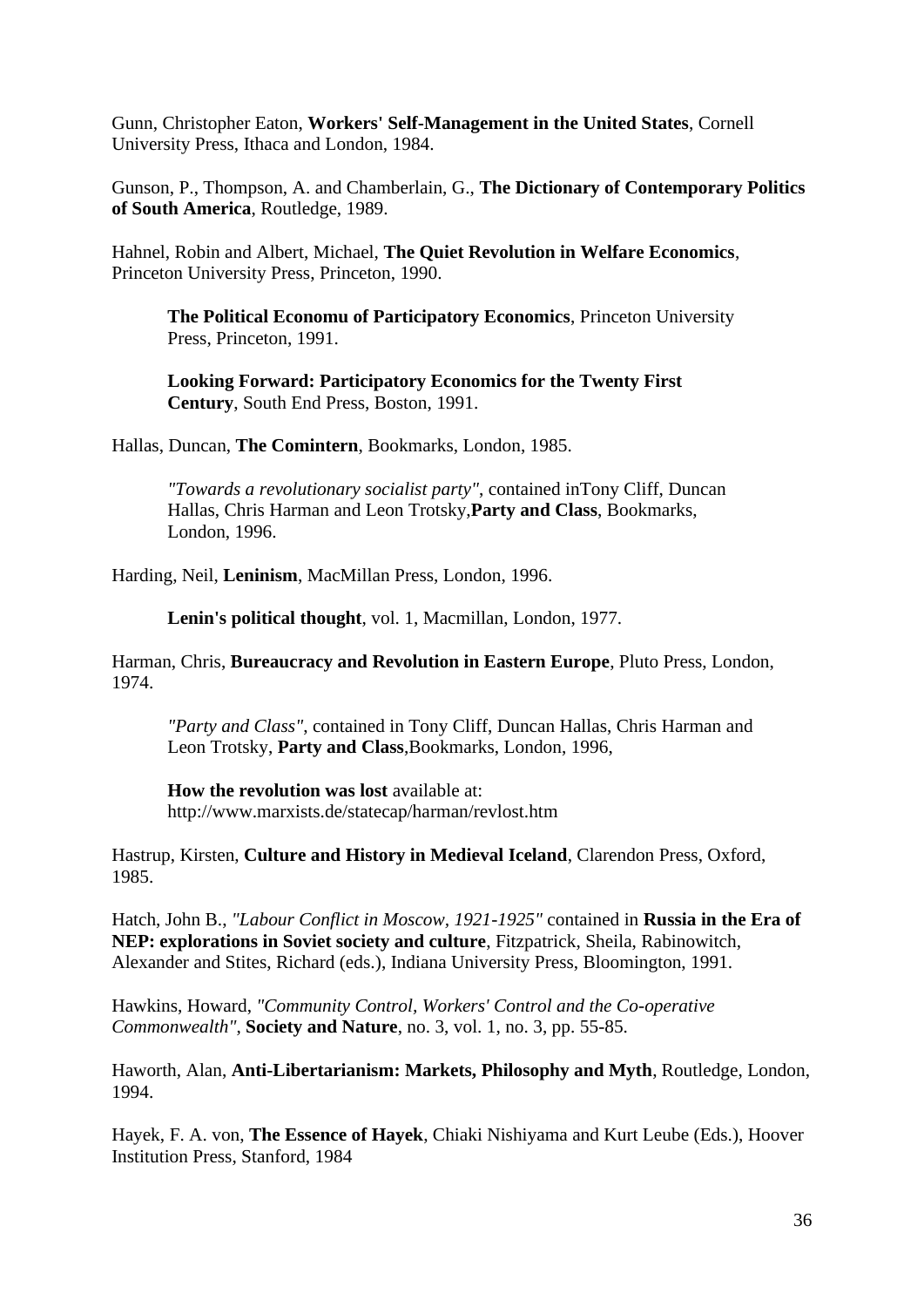**Individualism and Economic Order**, Henry Regnery Company, Chicago, 1948

*"1980s Unemployment and the Unions"* contained in Coates, David and Hillard, John (Eds.), **The Economic Decline of Modern Britain: The Debate between Left and Right**, Wheatsheaf Books Ltd., 1986.

**New Studies in Philosophy, Politics, Economics and the History of Ideas**, Routledge & Kegan Paul. London/Henley, 1978.

**Law, Legislation and Liberty**, Routledge and Kegan Paul, London, 1982.

Hayek, F. A. von (ed.), **Collectivist Economic Planning**, Routledge and Kegan Paul, London, 1935.

Hayward, Jack, **After the French Revolution: Six critics of Democracy and Nationalism**, Harvester Wheatsheaf, Hemel Hempstead, 1991.

Heider, Ulrike, **Anarchism: left, right, and green**, City Lights Books, San Francisco, 1994.

Hein, Eckhard and Schulten, Thorsten, **Unemployment, Wages and Collective Bargaining in the European Union, WSI** Discussion Paper No. 128, Witschafts- und Sozialwissenschaftliches Institut, Dusseldorf, 2004.

Henwood, Doug, **Wall Street: How it works and for whom**, Verso, London, 1998.

*"Booming, Borrowing, and Consuming: The US Economy in 1999"*, **Monthly Review**, vol. 51, no. 3, July-August 1999, pp.120-33.

**After the New Economy**, The New Press, New York, 2003.

**Wall Street: Class Racket**, available at http://www.panix.com/~dhenwood/WS\_Brecht.html

Herbert, Auberon, *"Essay X: The Principles Of Voluntaryism And Free Life"*, **The Right And Wrong Of Compulsion By The State, And Other Essays**, available at: http://oll.libertyfund.org/Texts/LFBooks/Herbert0120/CompulsionByState/HTMLs/0146\_Pt1 1\_Principles.html

*"Essay III: A Politician In Sight Of Haven"*, **The Right And Wrong Of Compulsion By The State, And Other Essays**, available at: http://oll.libertyfund.org/Texts/LFBooks/Herbert0120/CompulsionByState/HT MLs/0146\_Pt04\_Politician.html

Herman, Edward S., **Beyond Hypocrisy**, South End Press, Boston, 1992.

**Corporate Control, Corporate Power**, Cambridge University Press, Cambridge, 1981.

*"Immiserating Growth: The First World"*, **Z Magazine**, January, 1994.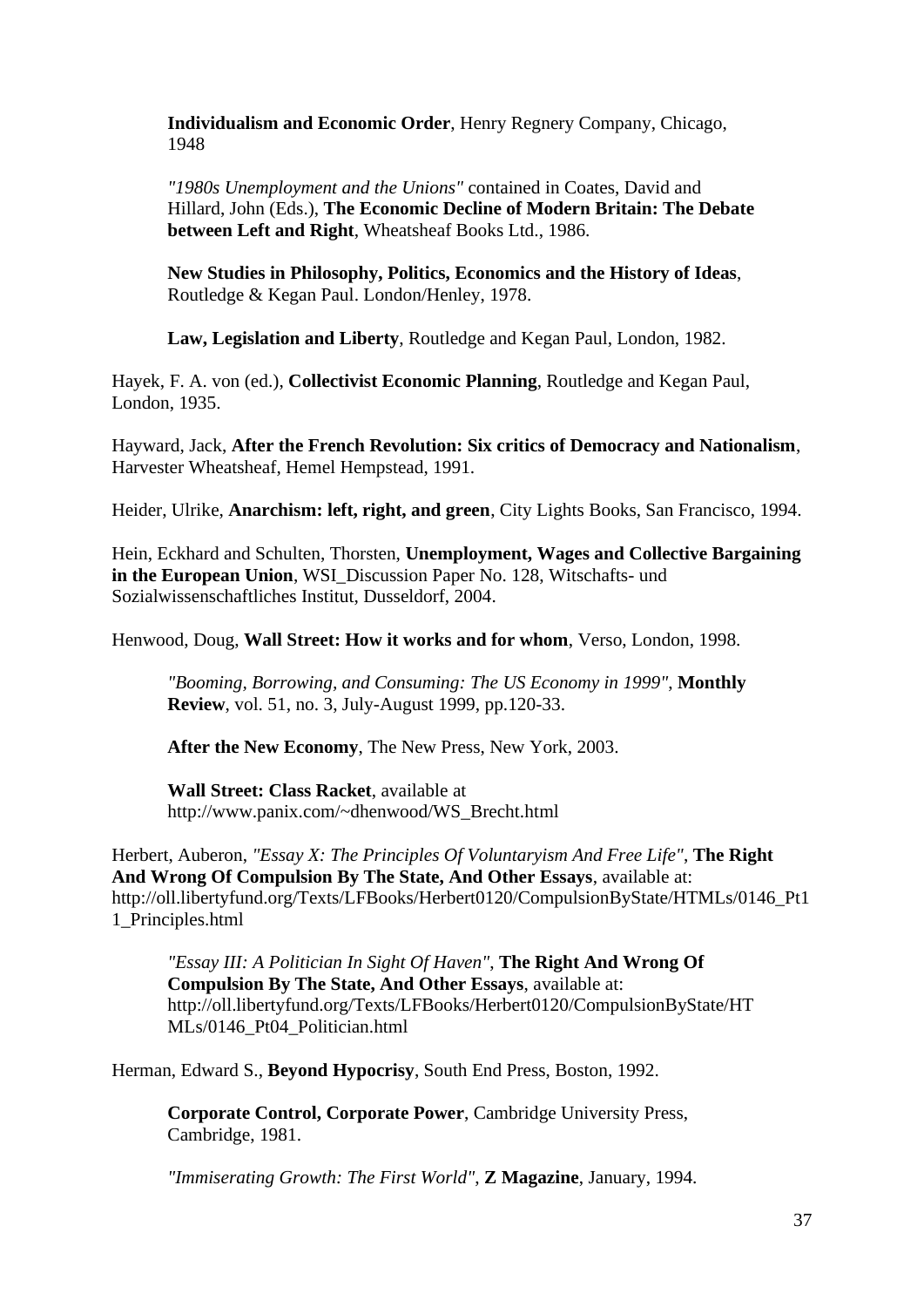*"The Economics of the Rich"*, **Z Magazine**, July, 1997

Herman, Edward S. and Chomsky, Noam, **Manufacturing Consent: the politicaleconomy of the mass media**, Pantheon Books,New York, 1988.

Heywood, Paul, **Marxism and the Failure of Organised Socialism in Spain 1879-1936**, Cambridge University Press, Cambridge, 1990.

Hicks, J. R., **Value and capital: an inquiry into some fundamental principles of economic theory**, 2nd edition, Clarendon Press, Oxford, 1975.

Hills, John, **Inequality and the State**, Oxford University Press, Oxford, 2004.

Hobsbawm, Eric, **Primitive Rebels: Studies in Archaic Forms of Social Movements in the 19th and 20th Centuries**, 2nd Edition, W. W. Norton and Co., New Yprk, 1965.

**Revolutionaries**, rev. ed., Abacus, London, 2007.

Hodgskin, Thomas, **Labour Defended against the Claims of Capital**, available at: http://socserv2.socsci.mcmaster.ca/~econ/ugcm/3ll3/hodgskin/labdef.txt

Hollis, Martin and Edward Nell, **Rational Economic Man: A Philosophical Critique of Neo-classic Economics**, Cambridge University Press, London, 1975.

Hodgson, Geoffrey Martin, **Economics and Utopia: why the learning economy is not the end of history**, Routledge, London/New York, 1999.

Hoppe, Hans-Hermann, **Democracy: The God That Failed: The Economics andPolitics of Monarchy, Democracy, and Natural Order**,Transaction, 2001.

**Anarcho-Capitalism: An Annotated Bibliography**, available at: http://www.lewrockwell.com/hoppe/hoppe5.html

Holt, Richard P. F. and Pressman, Steven (eds.), **A New Guide to Post KeynesianEconomics**, Routledge, London, 2001.

Howell, David R. (ed.), **Fighting Unemployment: The Limits of Free MarketOrthodoxy**, Oxford University Press, New York, 2005.

Hutton, Will, **The State We're In**, Vintage, London, 1996.

**The World We're In**, Little, Brown, London, 2002.

Hutton, Will and Giddens, Anthony (eds.), **On The Edge: living with global capitalism**,Jonathan Cape, London, 2000.

ISG, **Discussion Document of Ex-SWP Comrades**, available at: http://www.angelfire.com/journal/iso/isg.html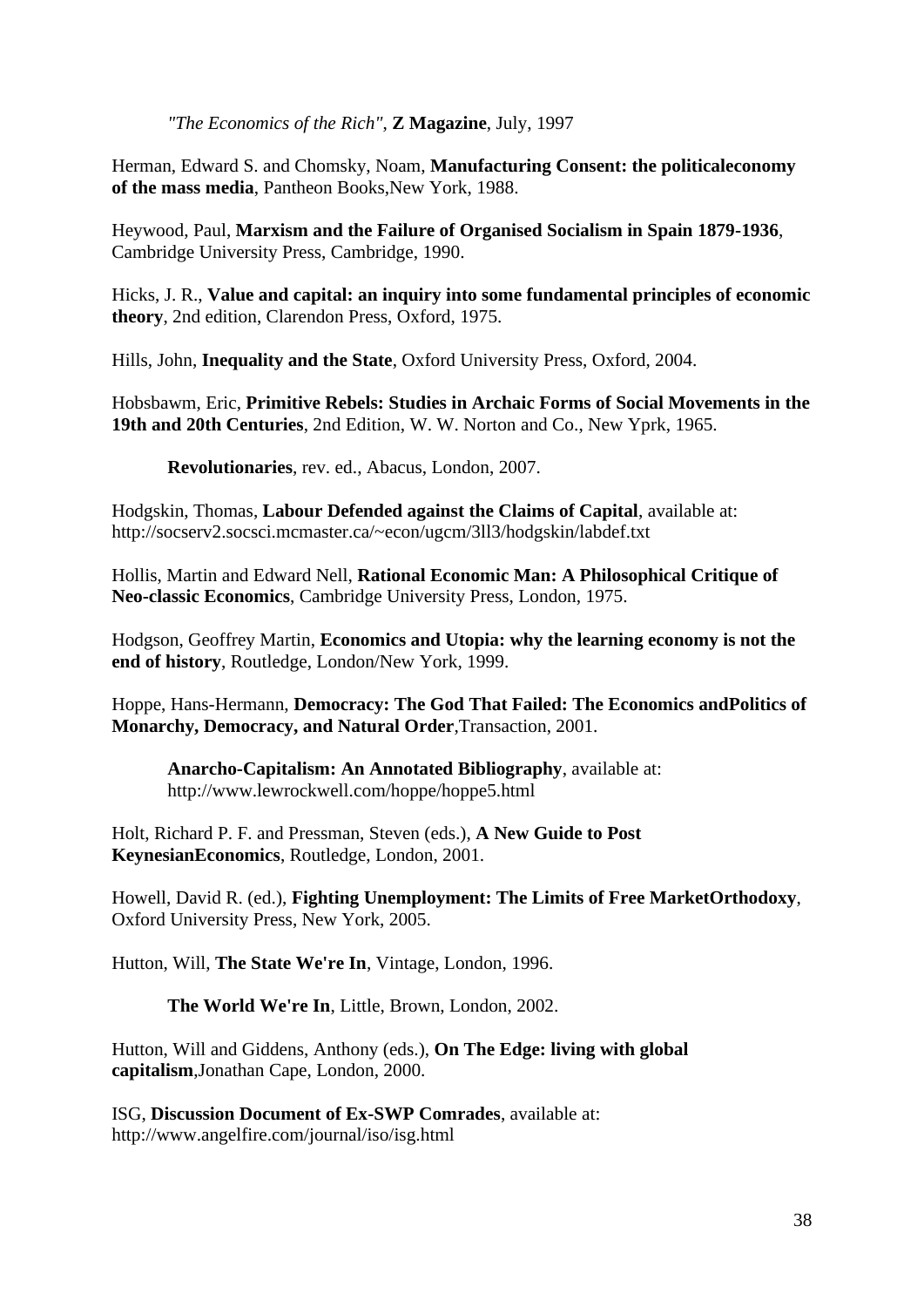**Lenin vs. the SWP: Bureaucratic Centralism Or Democratic Centralism?**, available at: http://www.angelfire.com/journal/iso/swp.html

Jackson, Gabriel, **The Spanish Republic and the Civil War, 1931-1939**, Princeton University Press, Princeton, 1965.

Jackson, J. Hampden, **Marx, Proudhon and European Socialism**, English Universities Press, London, 1957.

Johnson, Martin Phillip, **The Paradise of Association: Political Culture and Popular Organisation in the Paris Commune of 1871**, University of Michigan Press, Ann Arbor, 1996

Kaldor, Nicholas, **Further Essays on Applied Economics**, Duckworth, London, 1978.

**The Essential Kaldor**, F. Targetti and A.P. Thirlwall (eds.), Holmes & Meier, New York, 1989.

**The Economic Consequences of Mrs Thatcher**, Gerald Duckworth and Co. Ltd, London, 1983.

Kaplan, Frederick I., **Bolshevik Ideology and the Ethics of Soviet Labour,1917-1920: The Formative Years**, Peter Owen, London, 1969.

Kaplan, Temma, **Anarchists of Andalusia: 1868-1903**, Princeton University Press, Princeton, N.J., 1965.

Katouzian, Homa, **Ideology and Method in Economics**, MacMillian Press Ltd., London, 1980.

Kautsky, Karl, **The road to power: political reflections on growing intothe revolution**, Humanities Press, Atlantic Highlands, 1996.

Keen, Steve, **Debunking Economics: The Naked Emperor of the social sciences**, Pluto Press Australia, Annandale, 2001.

Keynes, John Maynard, **The General Theory of Employment, Interest and Money**, MacMillan Press, London, 1974.

Kerhohan, Andrew, *"Capitalism and Self-Ownership"*, from **Capitalism**, pp. 60-76, Paul, Ellen Frankel, Fred D. Miller Jr., Jeffrey Paul and John Ahrens (eds.), Basil Blackwood, Oxford, 1989.

Kindleberger, Charles P., **Manias, Panics, and Crashes: a history of financialcrises**, 2nd Edition, Macmillan, London, 1989.

King, J.E., **A history of post Keynesian economics since 1936**, Edward Elgar, Cheltenham, 2002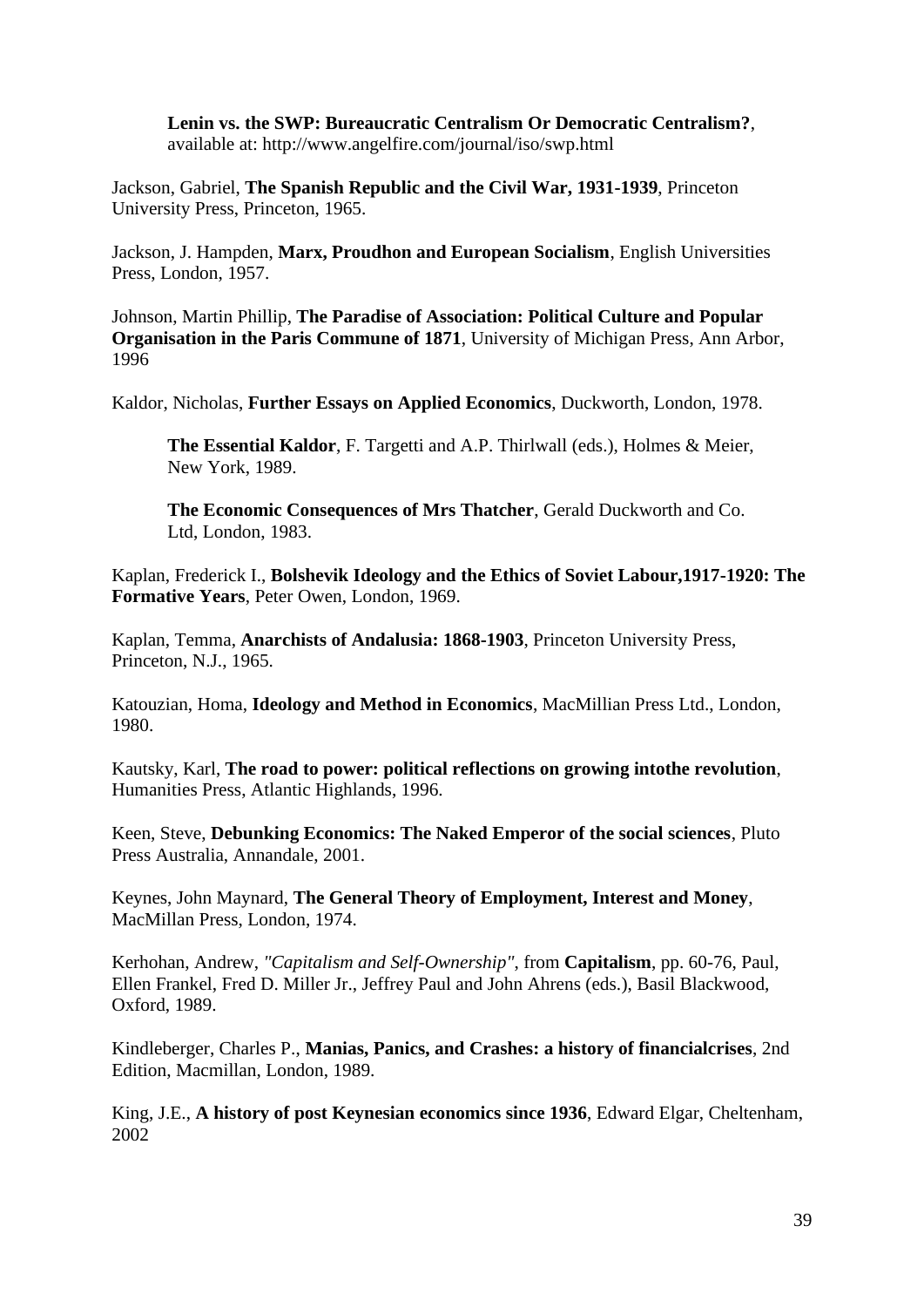Kirzner, Israel M., *"Entrepreneurship, Entitlement, and Economic Justice"*, pp. 385-413, in **Reading Nozick: Essays on Anarchy, State and Utopia**, Jeffrey Paul (ed.), Basil Blackwell, Oxford, 1982.

**Perception, Opportunity, and Profit**, University of ChicagoPress, Chicago, 1979.

Klein, Naomi, **No Logo**, Flamingo, London, 2001.

**Fences and Windows: Dispatches from the front lines of theGlobalisation Debate**, Flamingo, London, 2002.

Koenker, Diane P., *"Labour Relations in Socialist Russia: Class Values and Production Values in the Printers' Union, 1917-1921,"* pp. 159-193, Siegelbaum, Lewis H., and Suny, Ronald Grigor (eds.), **Making Workers Soviet: power, class, and identity**, Cornell University Press, Ithaca, 1994.

Koenker, Diane P., Rosenberg, William G. and Suny, Ronald Grigor (eds.), **Party, State, and Society in the Russian Civil War**, Indiana University Press, Indiana, 1989.

Kohn, Alfie, **No Contest: The Case Against Competition**, Houghton Mufflin Co.,New York, 1992.

**Punished by Rewards: The Trouble with Gold Stars, Incentive Plans, A's, Praise and Other Bribes**, Houghton Mifflin Company, Boston, 1993.

Kollontai, Alexandra, **The Workers Opposition**, Solidarity, London, date unknown.

**Selected Writings of Alexandra Kollontai**, Allison and Busby, London, 1977.

Kowalski, Ronald I., **The Bolshevik Party in Conflict: the left communist opposition of 1918**, Macmillan, Basingstoke, 1990.

Krause, Peter, **The Battle for Homestead, 1880-1892: politics, culture, and steel**, University of Pittsburgh Press, Pittsburgh/London, 1992

Krugman, Paul, **Peddling Prosperity: Economic Sense and Nonsense in the Age of Diminished Expectations**, NW Norton & Co., New York/London, 1994.

**The Conscience of a Liberal**, W.W. Norton & Co., New York/London, 2007.

Krugman, Paul and Wells, Robin, **Economics**, W. H. Freeman, New York, 2006.

Kuhn, Thomas S., **The Structure of Scientific Revolutions**, 3rd ed., University of Chicago Press, Chicago, 1996.

Kuznets, Simon, **Economic Growth and Structure: Selected Essays**, Heineman Educational Books, London, 1966.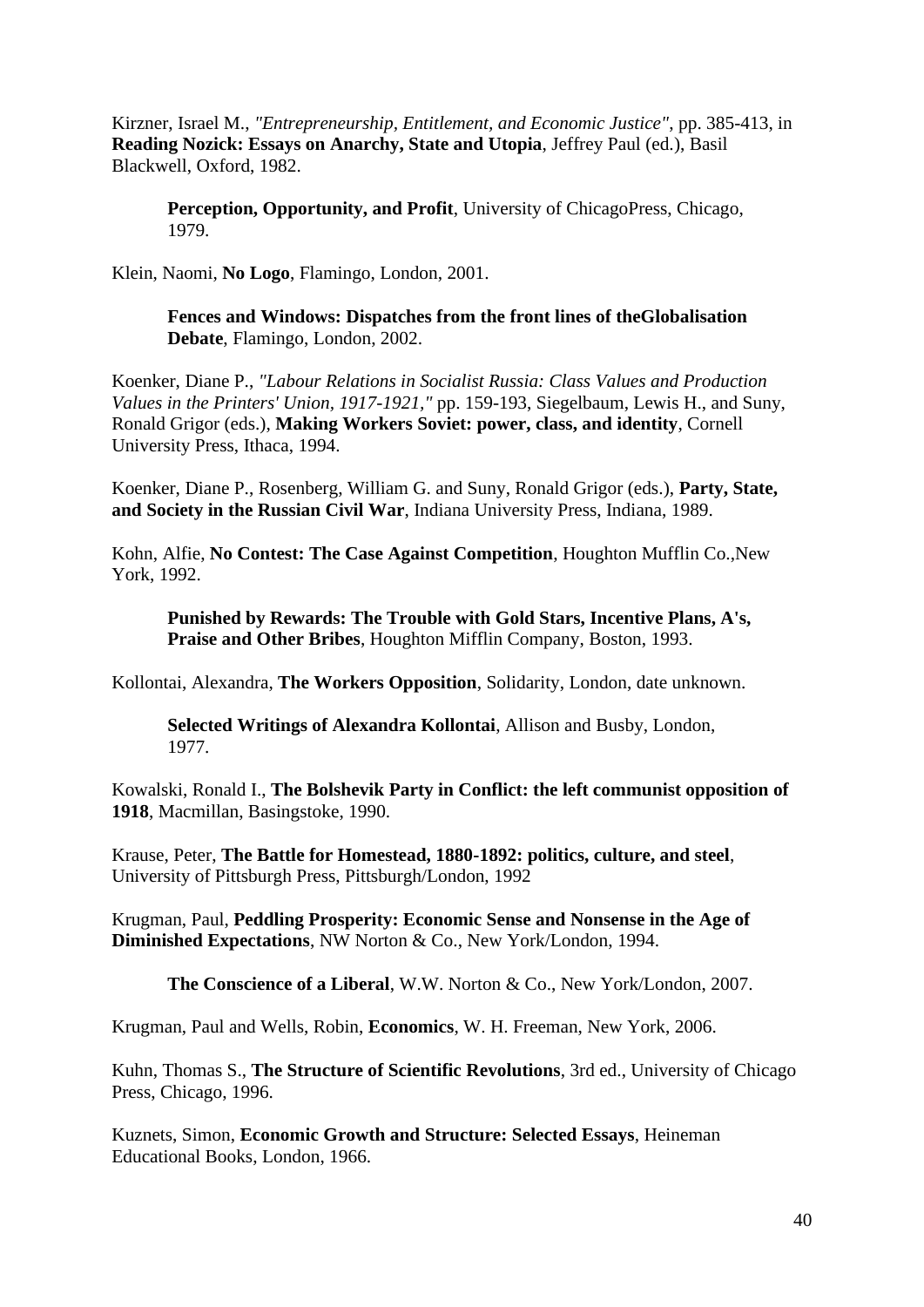**Capital in the American Economy**, Princeton University Press, New York, 1961.

Lange, Oskar and Taylor, Fred M., **On the Economic Theory of Socialism**, Benjamin Lippincott (ed.), University of Minnesota Press, New York, 1938.

Laqueur, Walter (ed.), **Fascism: a Reader's Guide**, Harmondsworth, Penguin, 1979.

Lazonick, William, **Business Organisation and the Myth of the Market Economy**, Cambridge University Press, Cambridge, 1991.

**Competitive Advantage on the Shop Floor**, Havard University Press, Cambridge, Mass., 1990.

**Organisation and Technology in Capitalist Development**, Edward Elgar, Brookfield, Vt, 1992.

Lea, John and Pilling, Geoff (eds.), **The condition of Britain: Essays on Frederick Engels**, Pluto Press, London, 1996.

Lear, John, **Workers, Neighbors, and Citizens: The Revolution in Mexico City**, University of Nebraska Press, Lincoln, 2001.

Lee, Frederic S., **Post Keynesian Price Theory**, Cambridge University Press, Cambridge, 1998

Leggett, George, **The Cheka: Lenin's Political Police**, Clarendon Press, Oxford, 1981.

Lenin, V. I., **Essential Works of Lenin**, Henry M. Christman (ed.), Bantam Books, New York, 1966.

**The Lenin Anthology**, Robert C. Tucker (ed.), W.W. Norton & Company, New York, 1975.

**Will the Bolsheviks Maintain Power?**, Sutton Publishing Ltd,Stroud, 1997.

**Left-wing Communism: An Infantile Disorder**, Lawrence & Wishart,London, 1947.

**The Immediate Tasks of the Soviet Government**, Progress Publishers, Moscow, 1970.

**Six Thesis on the Immediate Tasks of the Soviet Government**,contained in **The Immediate Tasks of the Soviet Government**, Progress Publishers, Moscow, 1970, pp. 42-45.

**The Threatening Catastrophe and How to Avoid It**, Martin Lawrence Ltd., undated.

**Selected Works: In Three Volumes**, Progress Publishers, Moscow, 1975.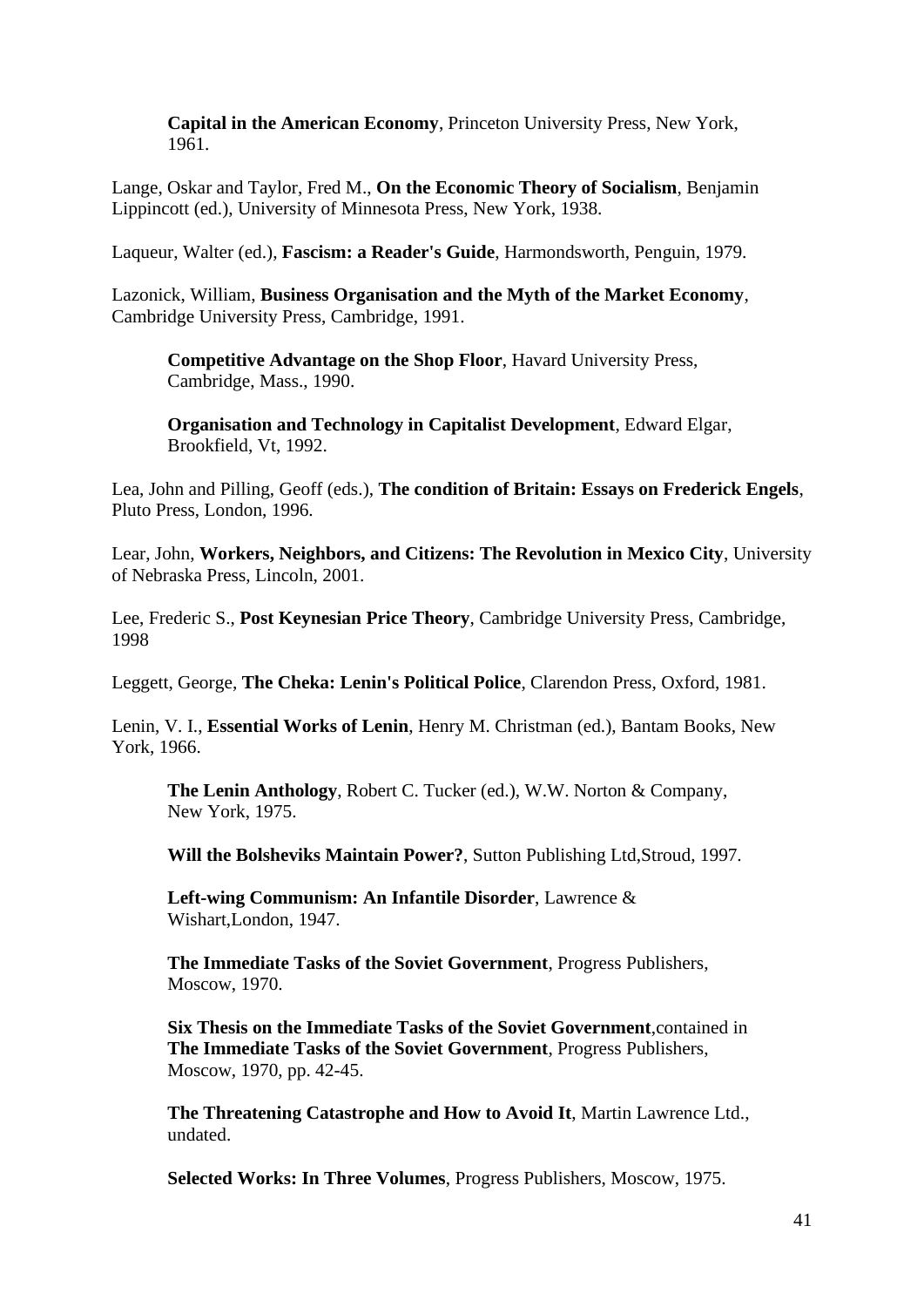Lenin, V. I., and Trotsky, Leon, **Kronstadt**, Monad Press, New York, 1986.

Levin, Michael, **Marx, Engels and Liberal Democracy**, MacMillan Press, London, 1989.

Lichtenstein, Nelson and Howell, John Harris (eds.), **Industrial Democracy in America: The Ambiguous Promise**, Cambridge University Press, Cambridge, 1992

Lichtheim, George, **The origins of socialism**, Weidenfeld & Nicolson, London, 1969

**A short history of socialism**, Weidenfeld & Nicolson, London, 1970

Lincoln, W. Bruce, **Red Victory: A History of the Russian Civil War**, Simon and Schuster, New York, 1989.

List, Friedrich, **The Natural System of Political Economy**, Frank Cass, London, 1983.

Lovell, David W., **From Marx to Lenin: An evaluation of Marx's responsibility for Soviet authoritarianism**, Cambridge University Press, Cambridge, 1984.

Luxemburg, Rosa, **Rosa Luxemburg Speaks**, Mary-Alice Waters (ed.), Pathfinder Press, New York, 1970.

MacPherson, C.B., **The Political Theory of Possessive Individualism: Hobbes to Locke**, Oxford University Press, Oxford, 1964.

Malle, Silvana, **The Economic Organisation of War Communism, 1918-1921**, Cambridge University Press, Cambridge, 1985.

Mandel, David, **The Petrograd Workers and the Soviet Seizure of Power: from the July days 1917 to July 1918**, MacMillan, London, 1984.

Marglin, Steven, *"What do Bosses Do?"*, **Review of Radical Political Economy**, Vol. 6, No.2, New York, 1974.

Marshall, Alfred, **Principles of Economics: An Introductory Volume**, 9th Edition (in 2 volumes), MacMillian, London, 1961.

Martin, Benjamin, **The Agony of Modernisation: Labour and Industrialisation in Spain**, ICR Press, Cornell University, 1990.

Martov, J., **The State and Socialist Revolution**, Carl Slienger, London, 1977.

Marx, Karl, **Capital: A Critique of Political Economy**, vol. 1, Penguin Books, London, 1976.

**Capital: A Critique of Political Economy**, vol. 3, Penguin Books, London, 1981.

**Theories of Surplus Value**, vol. 3, Progress Publishers, Moscow, 1971.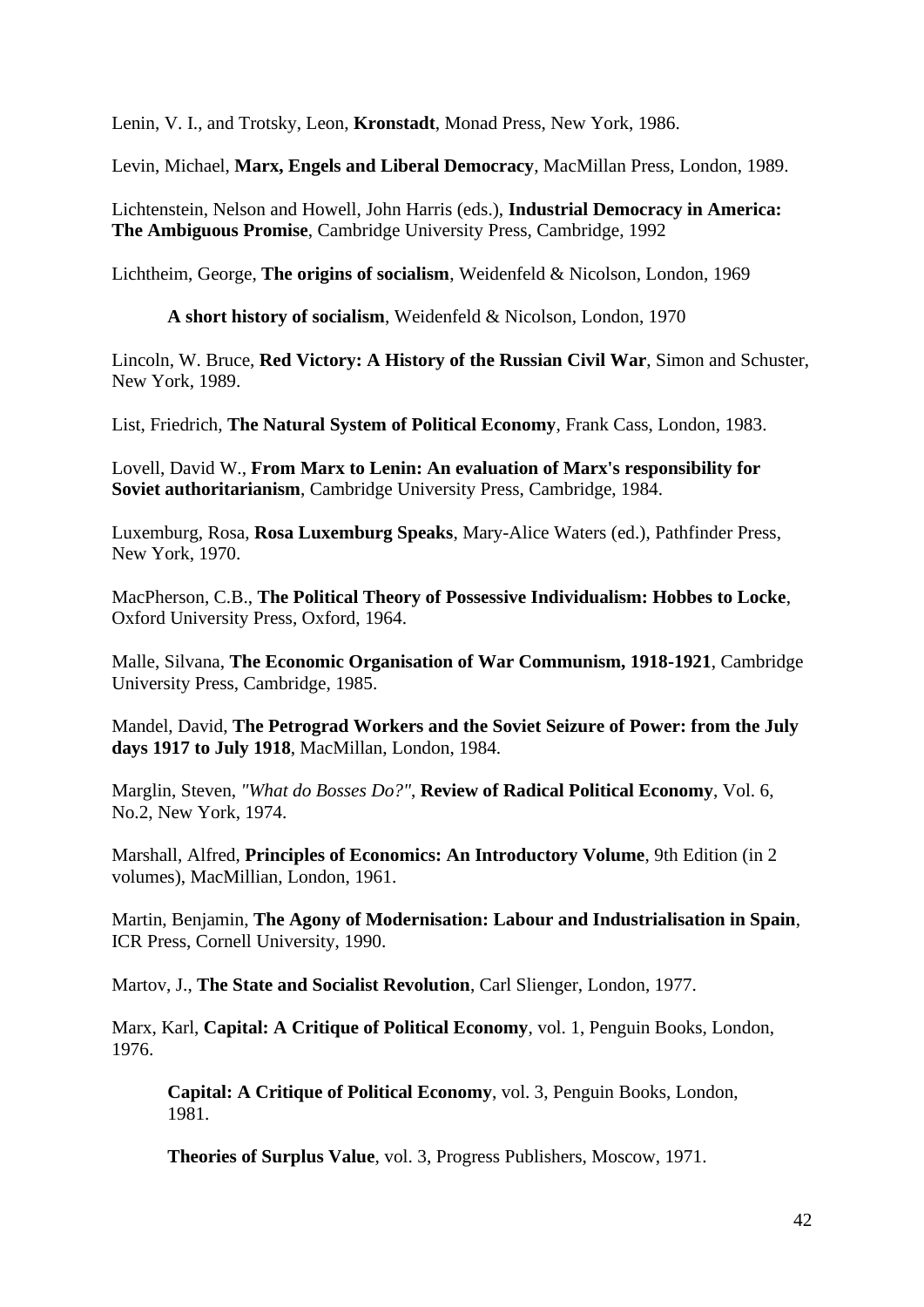**A Contribution to the Critique of Political Economy**, Progress Publishers, Moscow, 1970.

Marx, Karl and Engels, Frederick, **Selected Works**, Progress Publishers, Moscow, 1975.

**The Marx-Engels Reader**, Second Edition,Robert C. Tucker (ed.), W.W. Norton & Co, London & New York, 1978.

**The socialist revolution**, F. Teplov and V. Davydov (eds.)Progess, Moscow, 1978.

**Basic Writings on Politics and Philosophy**,Lewis S. Feuer (ed.), Fontana/Collins, Aylesbury, 1984.

*"Manifesto of the Communist Party"*, **Selected Works**, pp. 31-63.

**Fictitious Splits In The International**,available at: http://www.marxists.org/archive/marx/works/1864iwma/1872-e.htm

Marx, Karl, Engels, Federick and Lenin, V.I., **Anarchism and Anarcho-Syndicalism**, Progress Publishers, Moscow, 1974.

Matthews, R.C.O. (ed.), **Economy and Democracy**, MacMillan Press Ltd., London, 1985.

McAuley, Mary, **Bread and Justice: State and Society in Petrograd 1917-1922**, Clarendon Press, Oxford, 1991.

McElroy, Wendy, **Anarchism: Two Kinds**, available at:http://www.wendymcelroy.com/mises/twoanarchism.html

McLay, Farguhar (ed.), **Workers City: The Real Glasgow Stands Up**, Clydeside Press, Glasgow, 1988.

McNally, David, **Against the Market: Political Economy, Market Socialism and the Marxist Critique**, Verso, London, 1993.

**Another World Is Possible: Globalization & Anti-Capitalism**, Revised Expanded Edition, Merlin, 2006.

Mehring, Franz, **Karl Marx: The Story of his life**, John Lane, London, 1936.

Miliband, Ralph, **Divided societies: class struggle in contemporary capitalism**, Clarendon Press, Oxford, 1989.

Mill, John Stuart, **Principles of Political Economy**, Oxford University Press, Oxford, 1994.

**On Liberty and Other Essays**, Oxford University Press, Oxford, 1991.

Miller, David, **Social Justice**, Clarendon Press, Oxford, 1976.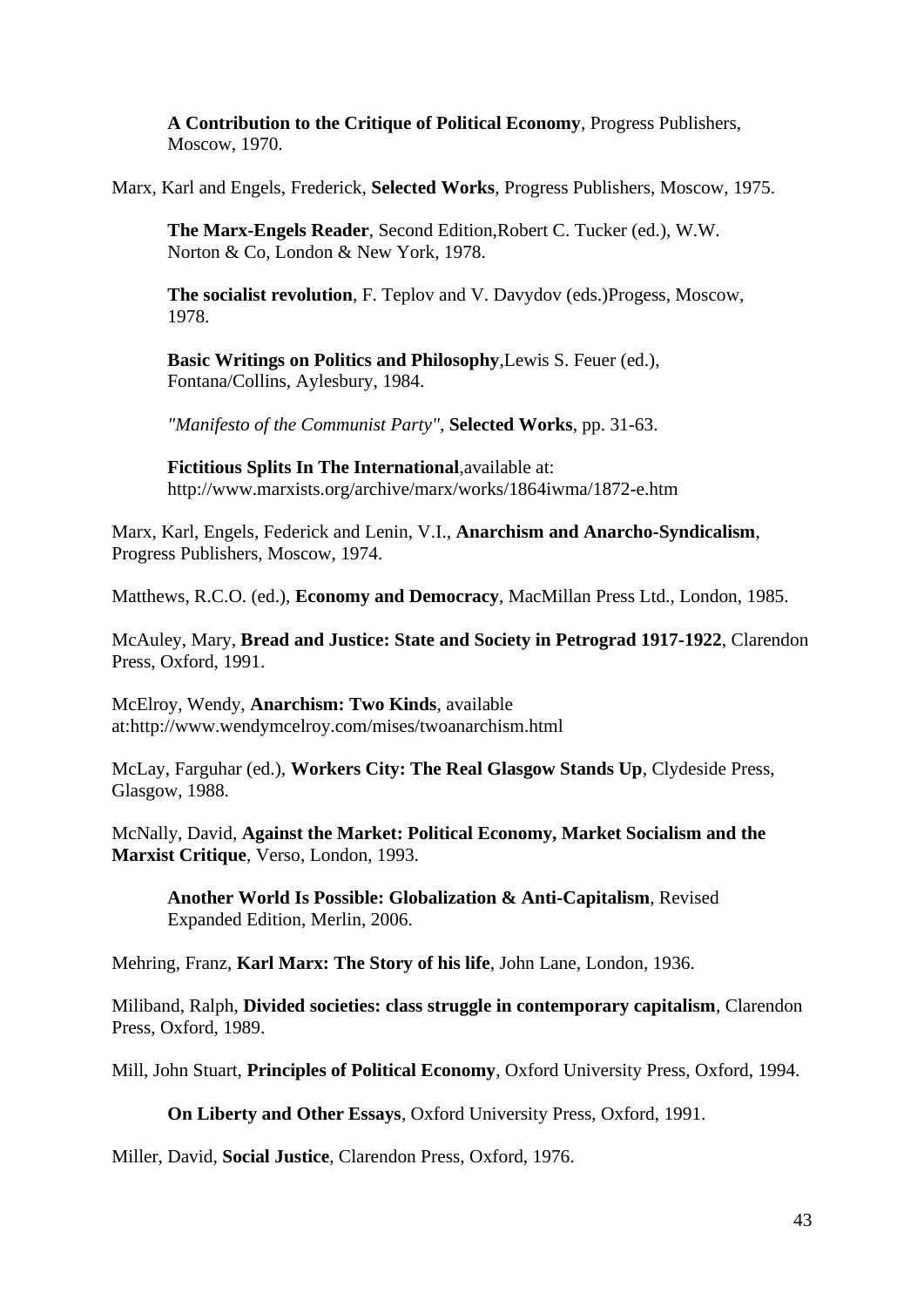#### **Market, State, and community: theoretical foundations of marketsocialism**, Clarendon, Oxford, 1989.

Miller, William Ian, **Bloodtaking and Peacemaking: Feud, Law and Society in Saga Iceland**, University of Chicago Press, Chicago, 1990.

Mills, C. Wright, **The Power Elite**, Oxford University Press, London, 1956.

Milne, S., **The Enemy Within**, Verso, London, 1994.

Minsky, Hyman, **Inflation, Recession and Economic Policy**, Wheatsheaf Books, Sussex, 1982.

*"The Financial Instability Hypothesis"* in **Post-Keynesian Economic Theory**, pp. 24-55, Arestis, Philip and Skouras, Thanos (eds.), Wheatsheaf Books, Sussex, 1985.

Mises, Ludwig von, **Liberalism: A Socio-Economic Exposition**,Sheed Andres and McMeek Inc., Kansas City, 1978.

**Human Action: A Treatise on Economics**, William Hodge and Company Ltd., London, 1949.

**Socialism: an economic and sociological analysis**, Cape, London, 1951.

Montagu, Ashley, **The Nature of Human Aggression**, Oxford University Press, Oxford, 1978.

Montgomery, David, **Beyond Equality: Labour and the Radical Republicans, 1862-1872**, Vintage Books, New York, 1967.

**The Fall of the House of Labour: The Workplace, the state, and American labour activism, 1865-1925**, Cambridge University Press, Cambridge, 1987.

Moore, Michael, **Downsize This! Random Threats from an Unarmed America**, Boxtree, London, 1997.

Morrow, Felix, **Revolution and Counter-Revolution in Spain**, Pathfinder Press, New York, 1974.

Mumford, Lewis, **The Future of Technics and Civilisation**, Freedom Press, London, 1986.

Negri, Antonio, **Marx Beyond Marx**, Autonomedia, Brooklyn, 1991.

Neill, A.S, **Summerhill: a Radical Approach to Child Rearing**, Penguin, 1985.

Newman, Stephen L., **Liberalism at wit's end: the libertarian revolt against the modern state**, Cornell University Press, 1984.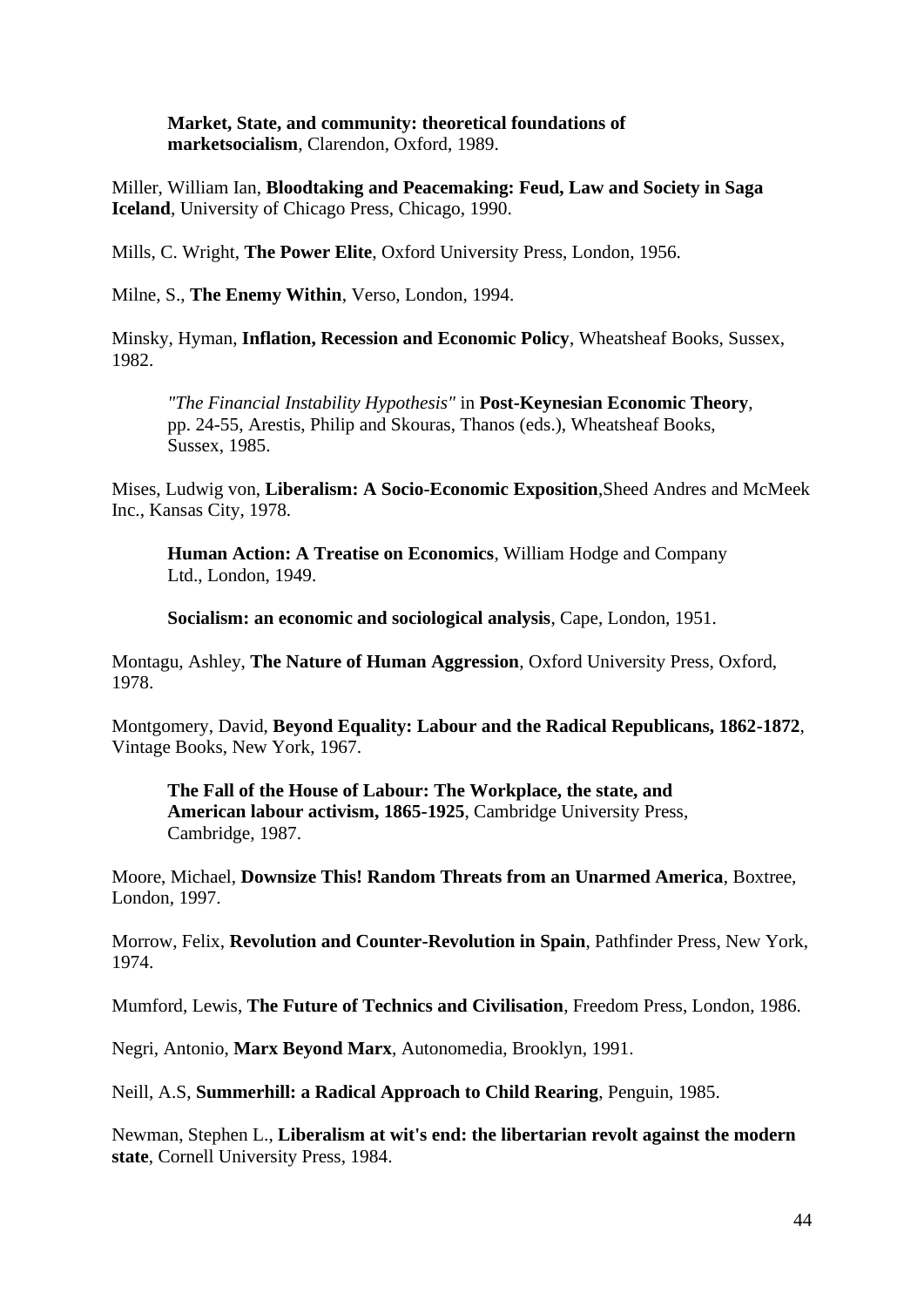Noble, David, **America by Design: Science, technology, and the rise of corporate capitalism**, Oxford University Press, Oxford, 1979.

**Progress without People: In defense of Luddism**, Charles H. Kerr Publishing Ltd., Chicago, 1993.

**Forces of Production: A Social History of Industrial Automation**, Oxford University Press, New York, 1984.

Nove, Alec, **An economic history of the USSR: 1917-1991**, 3rd ed., Penguin, Harmondsworth, 1992.

**Socialism, Economics and Development**, Allen & Unwin, London, 1986.

Nozick, Robert, **Anarchy, State and Utopia**, B. Blackwell, Oxford, 1974.

Oestreicher, Richard Jules, **Solidarity and fragmentation: working people and class consciousness in Detroit, 1875-1900**, University of Illinois Press, Urbana, 1986.

Ollman, Bertell, **Social and Sexual Revolution: Essays on Marx and Reich**, Black Rose Books, Montreal, 1978.

Ollman, Bertell (ed.), **Market Socialism: The Debate Among Socialists**, Routledge, London, 1998.

O'Neill, John, **Markets, Deliberation and Environment**, Routledge, Oxon, 2007.

**The market: ethics, knowledge, and politics**, Routledge, London, 1998

**Ecology, policy, and politics: human well-being and the natural world**, Routledge, London/New York, 1993.

Oppenheimer, Franz, **The State**, Free Life Editions, New York, 1975.

Ormerod, Paul, **The Death of Economics**, Faber and Faber Ltd., London, 1994.

Orwell, George, **Homage to Catalonia**, Penguin, London, 1989.

**The Road to Wigan Pier**, Penguin, London, 1954.

**Nineteen Eighty-Four**, Penguin, Middlesex, 1982.

**Orwell in Spain**, Penguin Books, London, 2001.

**Inside the Whale and Other Essays**, Penguin Books, Harmondsworth, 1986.

Pagano, U. and Rowthorn, R. E. (eds.), **Democracy and Efficiency in Economic Enterprises**, Routledge, London, 1996.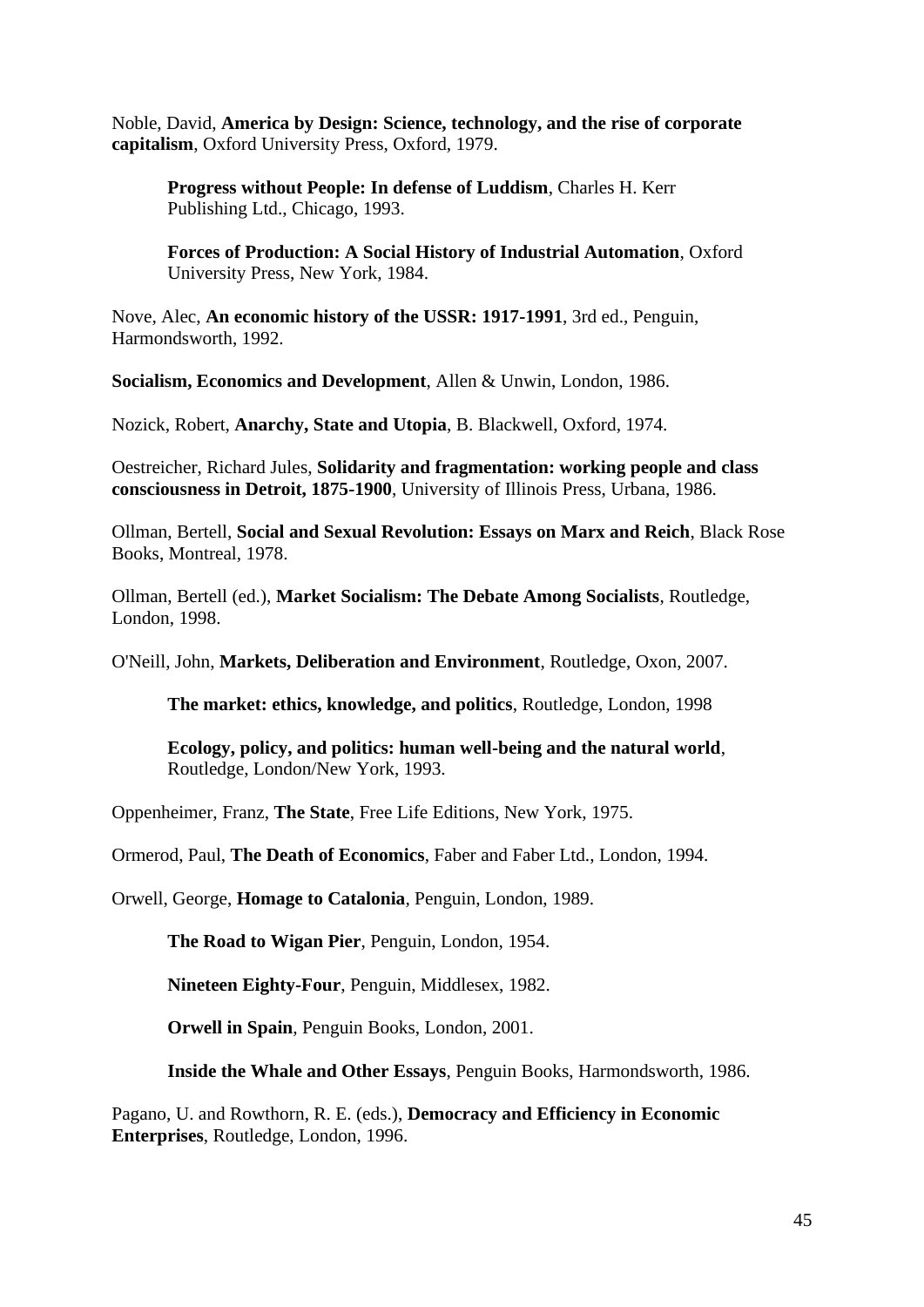Palley, Thomas I., **Plenty of Nothing: The Downsizing of the American Dreamand the case for Structural Keynesian**, Princeton UniversityPress, Princeton, 1998.

Paul, Ellen Frankel. Miller, Jr., Fred D. Paul, Jeffrey and Greenberg, Dan (eds.), **Socialism**, Basil Blackwell, Oxford, 1989.

Perrin, David A., **The Socialist Party of Great Britain: Politics, Economics and Britain's Oldest Socialist Party**, Bridge Books, Wrexham, 2000.

Petras, James and Leiva, Fernando Ignacio, **Democracy and Poverty in Chile: The Limits to Electoral Politics**, Westview Press, Boulder, 1994.

Pipes, R., **Russia Under the Bolshevik Regime, 1919-1924**, Fontana Press, London, 1995.

Pirani, Simon, **The Russian revolution in retreat, 1920-24: Soviet workers and the new Communist elite**, Routledge, New York, 2008

Phillips, Kevin, **The Politics of Rich and Poor: Wealth and the American Electorate in the Reagan Aftermath**, Random House, New York, 1990.

Polanyi, Karl, **The Great Transformation: the political and economic origins of our time**, Beacon Press, Boston, 1957.

Popper, Karl, **Conjectures and Refutations: The Growth of Scientific Knowledge**, Basic, New York, 1965.

Preston, Paul, **The coming of the Spanish Civil War: reform, reaction, and revolution in the Second Republic**, 2nd ed., Routledge, London/New York, 1994.

Preston, Paul (ed.), **Revolution and War in Spain 1931-1939**, Methuen, London, 1984.

Prychitko, David L., **Markets, Planning and Democracy: essays after the collapse of communism**, Edward Elgar, Northampton, 2002.

Rabinowitch, Alexander, **Prelude to Revolution: The Petrograd Bolsheviks and the July 1917 Uprising**, Indiana University Press, Bloomington, 1991.

**The Bolsheviks Come to Power: The Revolution of 1917 in Petrograd**, W.W. Norton & Co., New York, 1976.

**The Bolsheviks in Power: The first year of Soviet rule in Petrograd**, Indiana University Press, Bloomington, 2007.

*"Early Disenchantment with Bolshevik Rule: New Data form the Archives of the Extraordinary Assembly of Delegates from Petrograd Factories"*, **Politics and Society under the Bolsheviks**, Dermott, Kevin and Morison, John (eds.), Macmillan, Basingstoke, 1999.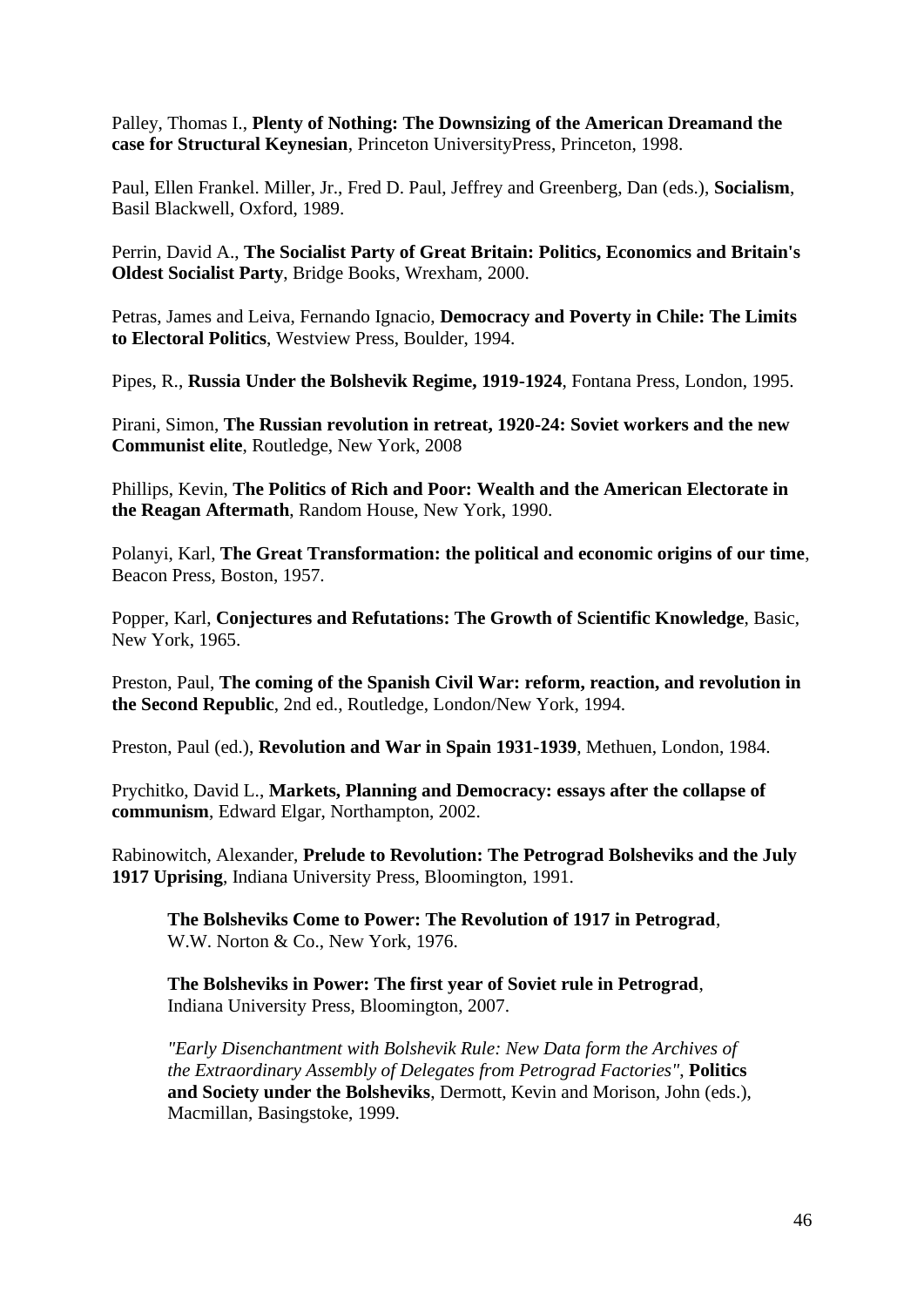Rabinowitch, Alexander and Janet with Kristof, Ladis K.D. (eds.), **Revolution and politics in Russia: essays in memory of B.I. Nicolaevsky**, Indiana University Press for the International Affairs Center, Bloomington/London, 1973.

Radcliff, Pamela Beth, **From mobilization to civil war: the politics of polarizationin the Spanish city of Gijon, 1900-1937**, Cambridge University Press, New York, 1996.

Radin, Paul, **The World of Primitive Man**, Grove Press, New York, 1960.

Radek, Karl, **The Kronstadt Uprising** available at, https://www.marxists.org/archive/radek/1921/04/kronstadt.htm

Raleigh, Donald J., **Experiencing Russia's Civil War: Politics, Society,and Revolutionary Culture in Saratov, 1917-1921**,Princeton University Press, Woodstock, 2002.

Rand, Ayn, **Capitalism: The Unknown Ideal**, New American Library, New York, 1966.

**The Ayn Rand Lexicon: Objectivism from A to Z**, Harry Binswanger (ed.), Meridian, New York, 1986.

**The Virtue of Selfishness**, New American Library, New York, 1964.

Ransome, Arthur, **The Crisis in Russia 1920**, Redwords, London, 1992.

Rayack, Elton, **Not So Free To Choose: The Political Economy of MiltonFriedman and Ronald Reagan**, Praeger, New York, 1987.

Read, Christopher, **From Tsar to Soviets: The Russian people andtheir revolution, 1917- 21**, UCL Press, London, 1996.

Reed, John, **Ten Days that shook the World**, Penguin Books, 1982.

**Shaking the World: John Reed's revolutionary journalism**,Bookmarks, London, 1998.

Reekie, W. Duncan, **Markets, Entrepreneurs and Liberty: An Austrian Viewof Capitalism**, Wheatsheaf Books Ltd., Sussex, 1984.

Reich, Wilhelm, **The Mass Psychology of Fascism**, Condor Book, Souvenir Press (E&A) Ltd., USA, 1991.

Reitzer, George, **The McDonaldization of Society: An Investigation into the changing character of contemporary social life**, Pine Forge Press, Thousand Oaks, 1993.

Remington, Thomas F., **Building Socialism in Bolshevik Russia: Ideology and Industrial Organisation 1917-1921**, University of Pittsburgh Press, London, 1984.

Richardson, Al (ed.), **In defence of the Russian revolution: a selection of Bolshevik writings, 1917-1923**, Porcupine Press, London, 1995.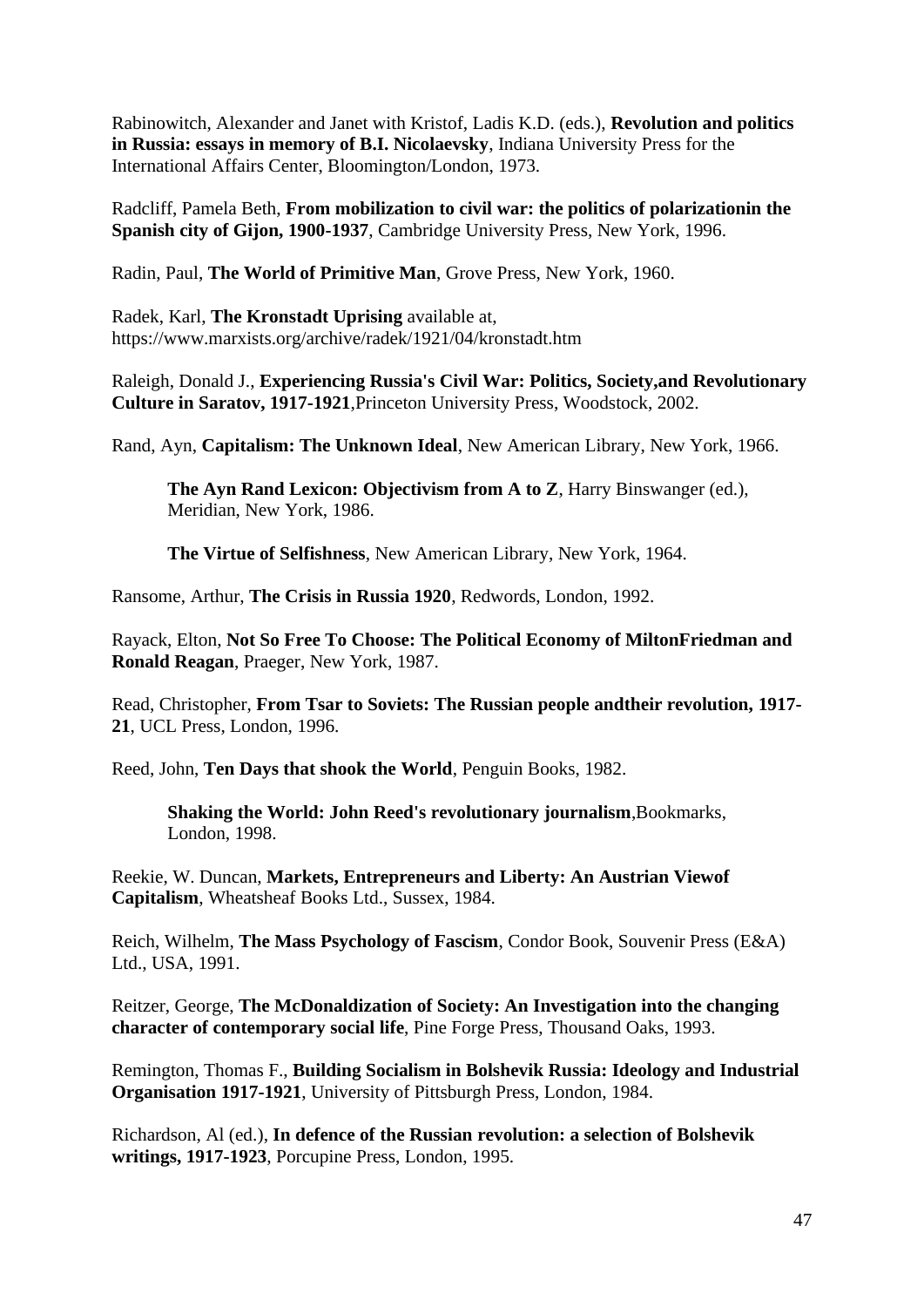Ricardo, David, **The Principles of Political Economy and Taxation**, J.M. Dent & Sons/Charles E. Tuttle Co., London/Vermont, 1992.

Ridgeway, James, **Blood in the Face: The Ku Klux Klan, Aryan Nations, Nazi Skinheads, and the Rise of a New White Culture**, Thunder's Mouth Press, 1990.

Roberts, David D., **The Syndicalist Tradition and Italian Fascism**,University of North Carolina Press, Chapel Hill, 1979.

Robertson, Dennis, *"Wage-grumbles"*, **Economic Fragments**, pp. 42-57, in W. Fellner and B. Haley (eds.), **Readings in the theoryof income distribution**, The Blakiston, Philadephia, 1951.

Robinson, Joan, **The Accumulation of Capital** (2nd Edition), MacMillan, St. Martin's Press, 1965.

**Contributions to Modern Economics**, Basil Blackwell, Oxford, 1978.

**Collected Economic Papers**, vol. 4, Basil Blackwell, Oxford, 1973.

**Collected Economic Papers**, vol. 5, Basil Blackwell, Oxford, 1979.

Rodrik, Dani, **Comments on 'Trade, Growth, and Poverty by D. Dollar and A. Kraay**, available at: http://ksghome.harvard.edu/~drodrik/Rodrik%20on%20Dollar-Kraay.PDF

Rollins, L.A., **The Myth of Natural Rights**, Loompanics Unlimited, Port Townsend, 1983.

Rose, Steven, Lewontin, R.C. and Kamin, Leon J., **Not in Our Genes: Biology, Ideology and Human Nature**, Penguin Books, London, 1990.

Rosenberg, William G., *"Russian Labour and Bolshevik Power*, pp. 98-131, **The Workers Revolution in Russia: the view from below**, D. Kaiser (ed.), Cambridge University Press, Cambridge, 1987.

*"Workers' Control on the Railroads and Some Suggestions Concerning Social Aspects of Labour Politics in the Russian Revolution"*, pp. D1181-D1219, **The Journal of Modern History**, vol. 49, no. 2.

Rosmer, Alfred, **Lenin's Moscow**, Bookmarks, London, 1987.

Rosnick, David and Weisbrot, Mark, **Are Shorter Work Hours Good for the Environment? A Comparison of U.S. and European Energy Consumption**, available at: http://www.cepr.net/documents/publications/energy\_2006\_12.pdf

Rothbard, Murray N., **The Ethics of Liberty**, Humanities Press, Atlantic Highlands, N.J., 1982.

**For a New Liberty**, MacMillan, New York, 1973.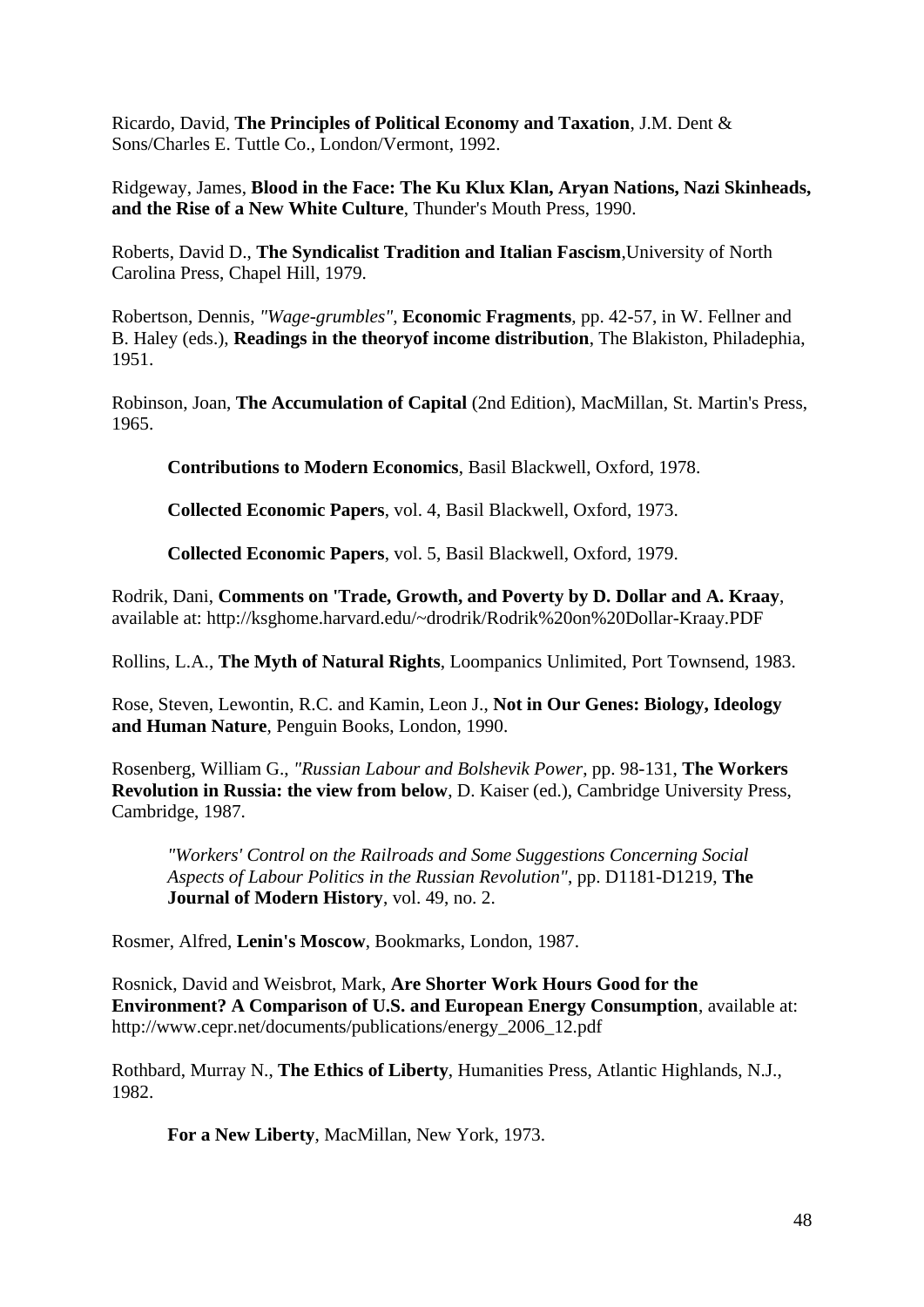*"Praxeology: The Methodology of Austrian Economics"* in **The Foundation of Modern Austrian Economics**, pp. 19-39,Dolan, Edwin G. (ed.), Sheed & Ward, Inc., Kansas, 1976.

**Egalitarianism as a Revolt against Nature and Other Essays**, Libertarian Press Review, 1974.

*"Nations by Consent: Decomposing the Nation-State,"*in **Secession, State and Liberty**, David Gordon (ed.),Transaction Publishers, New Brunswick, 1998.

**Power and Market**, Institute for Humane Studies,Menlo Park, 1970.

**Man, Economy, and State, with Power and Market**, Ludwig von Mises Institute, Auburn, 2004.

*"Society Without A State"*, pp. 191-207, **Anarchism: Nomos XIX**, J. Roland Pennock and John W. Chapman (eds.), New York University Press, New York, 1978.

**America's great depression**, Van Nostrand, Princeton/London, 1963.

**Conceived in Liberty** (in four volumes), Arlington House Publishers,New Rochell, 1975.

**The Logic of Action II: Applications and Criticism from the Austrian School**, Edward Elgar, Cheltenham/Lyme, 1997.

**Classical Economics: An Austrian Perspective on the Historyof Economic Thought**, Edward Elgar, Brookfield, 1995.

**Konkin on Libertarian Strategy**, available at:http://www.anthonyflood.com/rothbardkonkin.htm

**Are Libertarian's 'Anarchists'?**, available at: http://www.lewrockwell.com/rothbard/rothbard167.html

Rousseau, J-J, **The Social Contract and Discourses**, Everyman, London, 1996.

Rowbotham, Sheila, **Hidden from History: 300 Years of Women's Oppression and the fight against it**, Pluto Press, London, 1977.

*"Edward Carpenter: Prophet of the New Life"*, Rowbotham, Sheila and Weeks, Jeffrey, **Socialism and the New Life: The Personal and Sexual Politics of Edward Carpenter and Havelock Ellis**, Pluto Press, London 1977.

RSDLP, **Minutes of the Second Congress of the RSDLP**, New ParkPublications, London, 1978.

St. Clair, David, **The Motorization of American Cities**, Praeger, New York, 1986.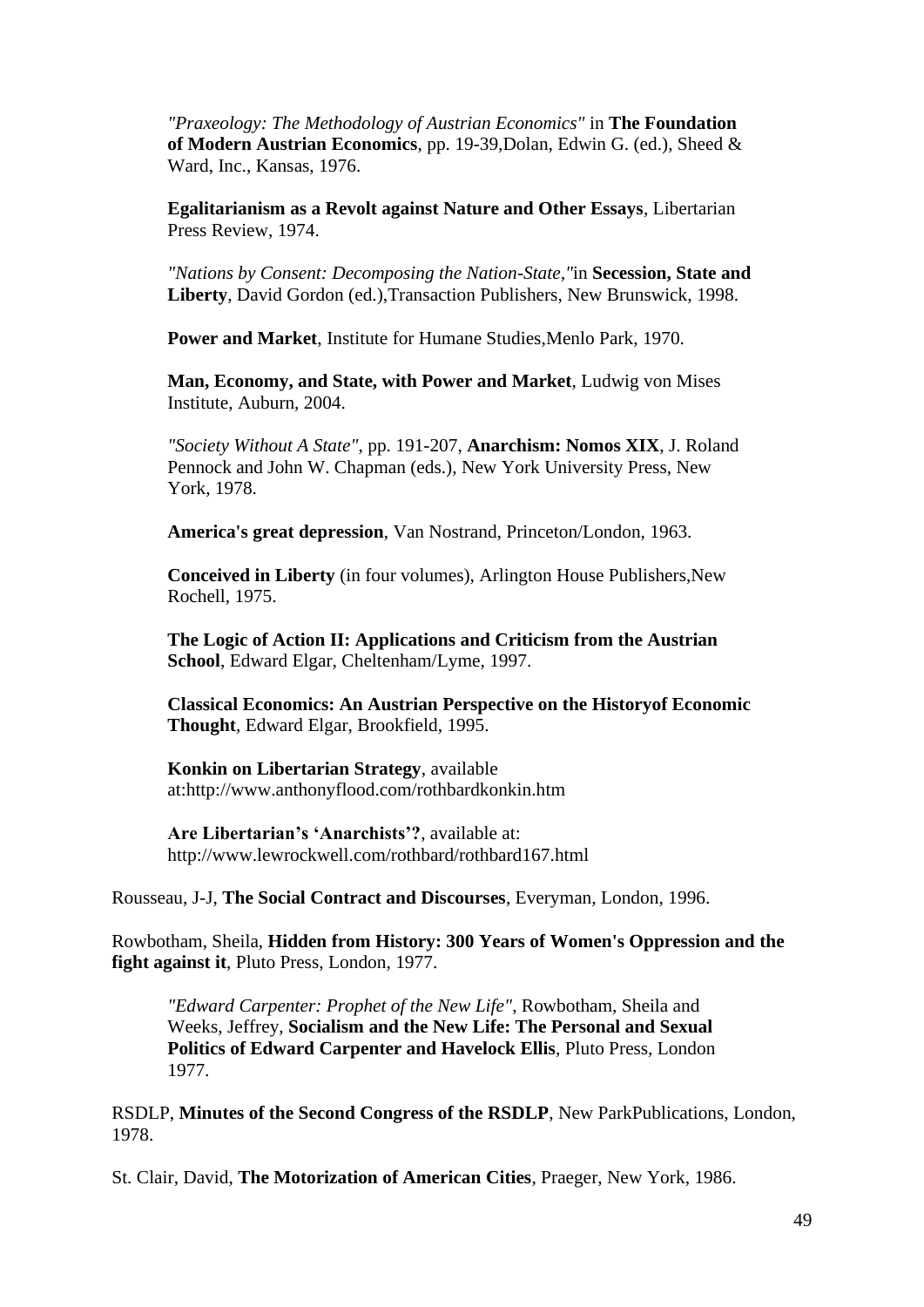Sakwa, Richard, **Soviet Communists in Power: a study of Moscow during the Civil War, 1918-21**, Macmillan, Basingstoke, 1987.

Sawyer, Malcolm C., **The Economics of Michal Kalecki**, MacMillan, Basingstoke,1985.

**The Economics of Industries and Firms: theories, evidence and policy** (2nd ed.), Croom Helm, London, 1985.

Schapiro, Leonard, **The Origin of the Communist Autocracy: PoliticalOpposition in the Soviet State: The First Phase, 1917-1922**, Frederick A. Praeger, New York, 1965.

Schlosser, Eric, **Fast Food Nation: What the all-american meal is doing to the world**, Allen Lane, London, 2001.

Schneider, Cathy Lisa, **Shantytown protest in Pinochet's Chile**, Temple University Press, Philadelphia, 1995.

Schor, Juliet B., **The Overworked American: The Unexpected Decline of Leisure**, BasicBooks, New York, 1992.

Schorske, C., **German Social Democracy, 1905-1917**, Cambridge, Mass., 1955.

Schulkind, Eugene (ed.), **The Paris Commune of 1871: The View from the Left**, Jonathan Cape, London, 1972.

Schumacher, E.F., **Small is Beautiful: A Study of Economics as if people mattered**, Vintage, London, 1993.

Schweickart, David **Against Capitalism**, Cambridge, Cambridge University Press, 1993.

**After Capitalism**, Rowman & Littlefield Publishers, inc., Lanham, 2002.

Sen, Amartya, **Resources, Values and Development**, Basil Blackwell, Oxford, 1984.

**Development as Freedom**, Oxford University Press, Oxford, 1999.

Senior, Nassau, **An Outline of the Science of Political Economy**, Alan & Unwin, London, 1951

Serge, Victor, **Memoirs of a Revolutionary 1901-41**, Oxford University Press, Oxford, 1963.

**Revolution in Danger: Writings from Russia, 1919-1921**, Redwords, London, 1997.

**Year One of the Russian Revolution**, Bookmarks, Pluto Press and Writers and Readers, London/New York, 1992.

**The Serge-Trotsky Papers**, D. J. Cotterill (ed.), Pluto Press, London, 1994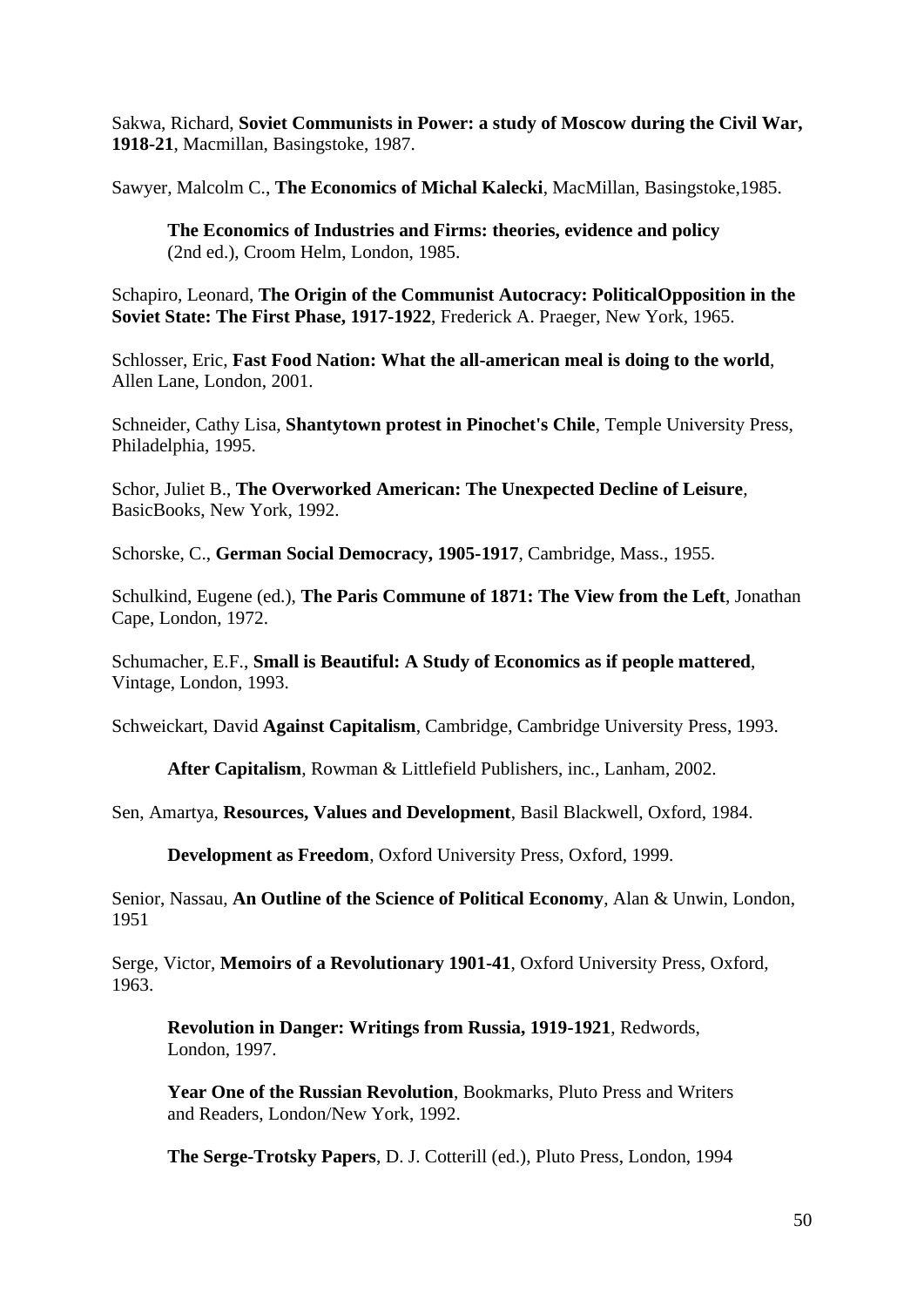**Anarchists Never Surrender: Essays, Polemics, and Correspondence on**  Anarchism, 1908–1938, PM Press, Oakland, 2015.

**The Life and Death of Leon Trotsky**, Haymarket Books, Chicago, 2016

Service, Robert, **The Bolshevik Party in Revolution: A Study of Organisational change**, Macmillan, London, 1979.

Silk L., and Vogel, D., **Ethics and Profits: The Crisis of Confidence in American Business**, Simon and Schuster, New York, 1976.

Sirianni, Carmen, **Workers' Control and Socialist Democracy**, Verso/NLB, London, 1982.

Shanin, Teodor, **The Awkward Class: Political Sociology of Peasantry in a Developing Society: Russia 1910-1925**, OxfordUniversity Press, London, 1972.

Skidelsky, Robert (ed.), **Thatcherism**, Chatto & Windus, London, 1988.

Skidmore, Thomas E. and Smith, Peter H., **Modern Latin America**, Second Edition, Oxford University Press, 1989.

Smith, Adam, **The Wealth of Nations**, Everyman's Library, London, 1991.

**The Wealth of Nations**, book 5, contained in **An Inquiry intothe Nature and Causes of the Wealth of Nations: A SelectedEdition**, Oxford University Press, Oxford/New York, 1998.

Smith, S.A., **Red Petrograd: Revolution in the Factories 1917-1918**, Cambridge University Press, Cambridge, 1983.

**Revolution and the People in Russia and China: A Comparative History**, Cambridge University Press, Cambridge, 2008.

**Russia in Revolution: An Empire in Crisis, 1890-1928**, Oxford University Press, Oxford, 2017.

Solvason, Birgir T. Runolfsson, **Ordered Anarchy, State and Rent-seeking: The Iceland Commonwealth, 930-1262**, available at http://www.hag.hi.is/~bthru/ritgerd.htm

Sorel, Georges, **Reflections on Violence**, Cambridge University Press, Cambridge, 1999.

Sorenson, Jay B., **The Life and Death of Soviet Trade Unionism: 1917-1928**, Atherton Press, New York, 1969.

Spriano, Paolo, **The Occupation of the Factories: Italy 1920**, Pluto Press, London, 1975.

Staub, Ervin, **The Roots of Evil: The Origins of Genocide and Other Group Violence**, Cambridge University Press, Cambridge, 2000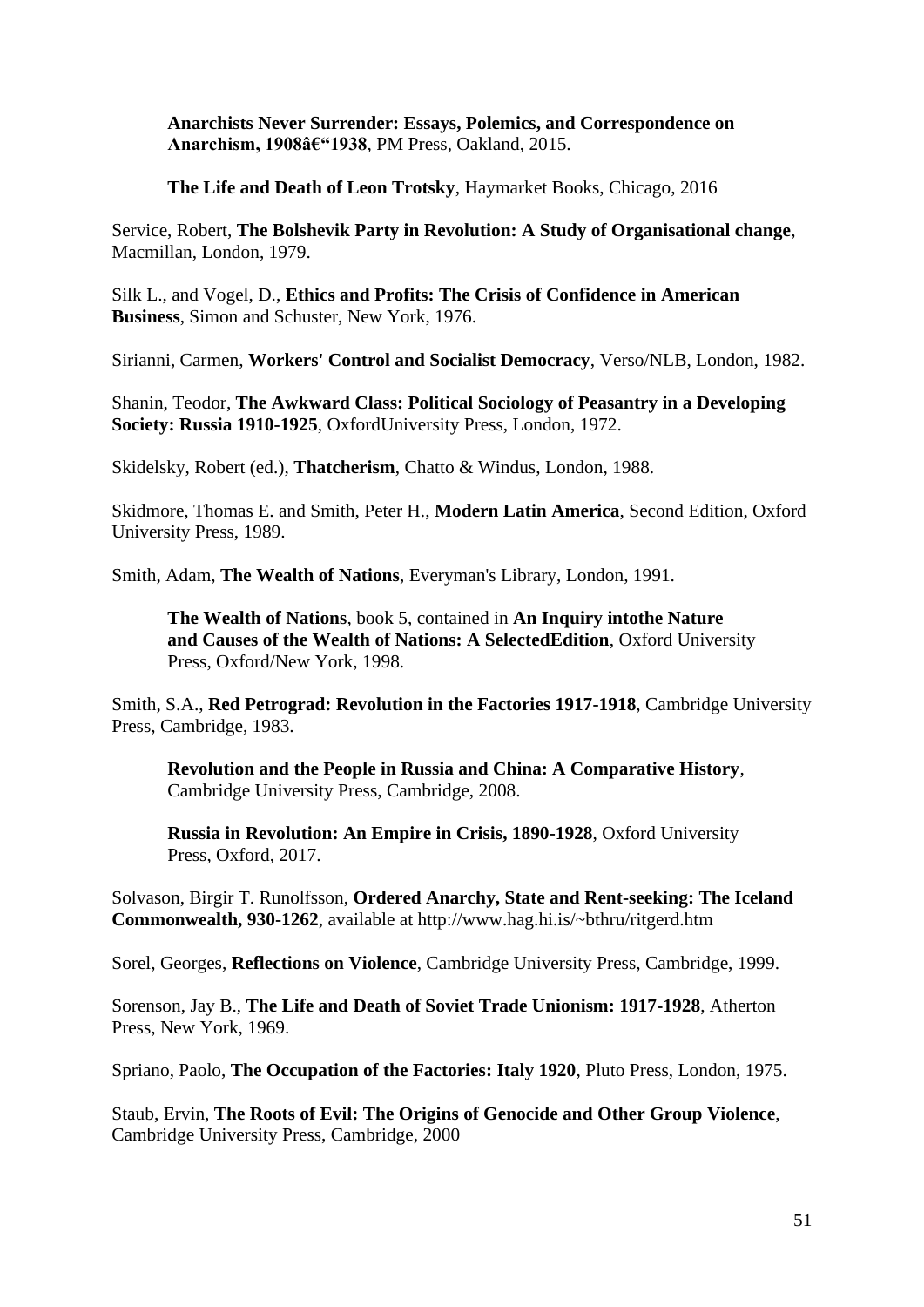Stauber, John, and Sheldon Rampton, **Toxic Sludge is good for you! Lies, Damn Lies and the Public Relations Industry**, Common Courage Press, Monroe, Maine, 1995.

Steinberg, I., **Spiridonova: revolutionary terrorist**, Methuen, London, 1935.

Steinbeck, John, **The Grapes of Wrath**, Mandarin, London, 1990.

Stewart, Michael, **Keynes in the 1990s: A Return to Economic Sanity**, Penguin Books, London, 1993.

**Keynes and After**, 3rd edition, Penguin Books, London, 1987.

Stiglitz, Joseph, **Globalisation and its Discontents**, Penguin Books, London, 2002.

Stretton, Hugh, **Economics: A New Introduction**, Pluto Press, London, 2000.

Suny, Ronald Grigor (ed.), **The Structure of Soviet History: Essays and Documents**, Oxford University Press, Oxford, 2003

Swain, Geoffrey, **The Origins of the Russian Civil War**, Longman, London/New York, 1996.

Sweezy, Paul, **Theory of Capitalist Development**, Monthly Review Press, New York, 1942.

Targetti, Ferdinando, **Nicholas Kaldor: The Economics and Politics of Capitalism as a Dynamic System**, Clarendon Press, Oxford, 1992.

Taylor, M. W., **Men versus the state: Herbert Spencer and late Victorian individualism**,Clarendon Press, Oxford, 1992.

Taylor, Michael W. (ed.), **Herbert Spencer and the Limits of the State: The LateNineteenth-Century Debate Between Individualism andCollectivism**, St. Augustine's Press, 1997.

Thomas, Hugh, **The Spanish Civil War**, Hamish Hamilton, London, 1986.

Thomas, Paul, **Karl Marx and the Anarchists**, Routledge & Kegan Paul plc,London, 1985.

Tomlins, Christopher L., **Law, Labor, and Ideology in the Early American Republic**, Cambridge University Press, New York, 1993.

Thompson, E.P., **The Making of the English Working Class**, Penguin Books, London, 1991.

**Customs in Common**, Penguin Books, London, 1993.

Thompson, Noel, **The Real Rights of Man: Political Economies for the Working Class, 1775-1850**, Pluto Press, London, 1998.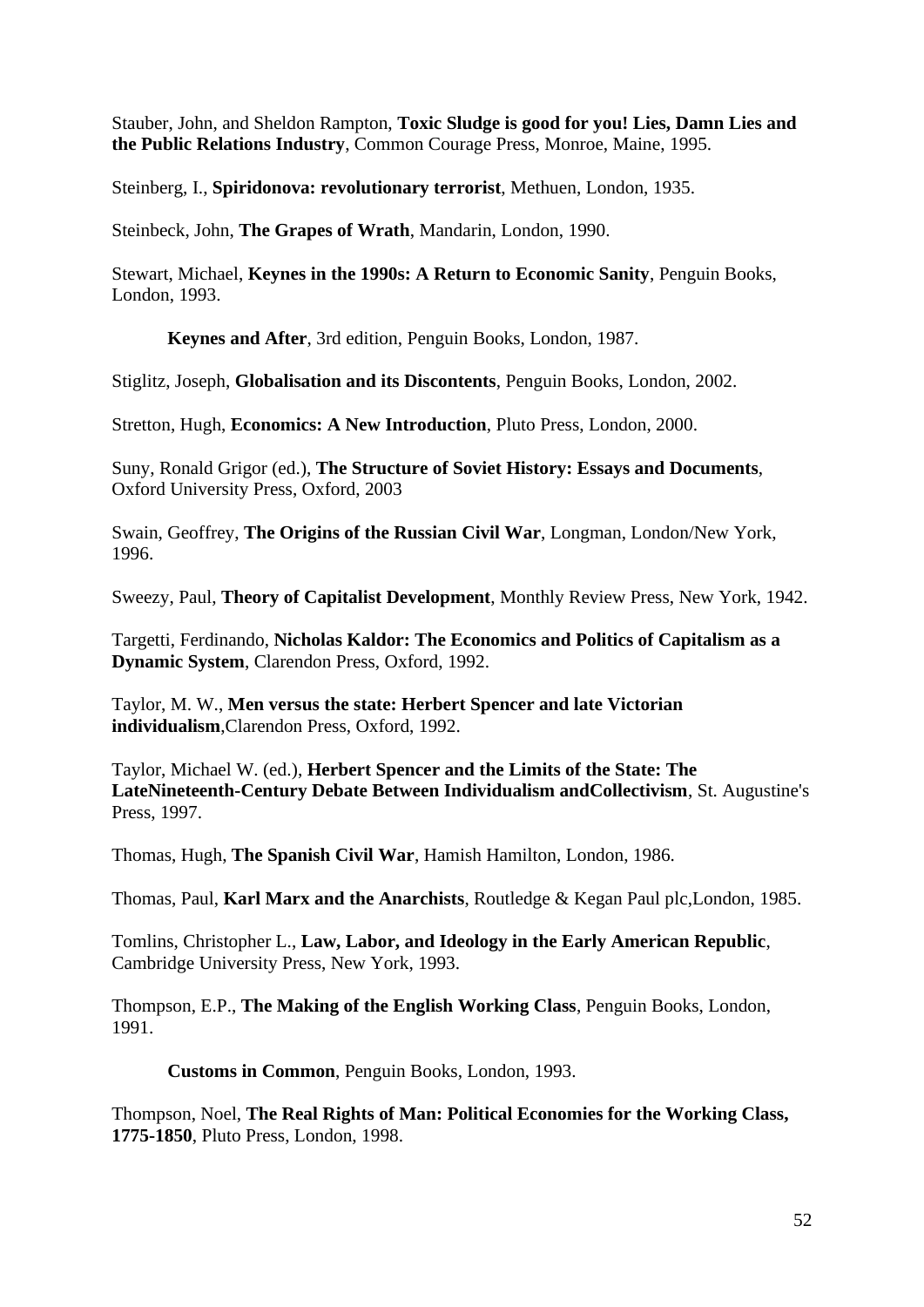Ticktin, Hillel and Cox, Michael (eds.), **The Ideas of Leon Trotsky**, Porcupine Press, London, 1995.

Tokes, Rudolf L., **Bela Kun and the Hungarian Soviet Republic: The Origins and Role of the Communist Party of Hungary in the Revolutions of 1918-1919**, Pall Mall Press, London, 1967.

Trotsky, Leon, **History of the Russian Revolution**, in three volumes, Gollancz and Sphere Books, London, 1967.

**Writings of Leon Trotsky: Supplement (1934-40)**, Pathfinder Press, New York, 1979.

**Writings 1936-37**, Pathfinder Press, New York, 1978.

**Writings 1933-34**, Pathfinder Press, New York, 2003.

**Writings 1932**, Pathfinder Press, New York, 1999.

**Writings 1930-31**, Pathfinder Press, New York, 2002.

**Writings 1930**, Pathfinder Press, New York, 2003.

**Terrorism and Communism**, Ann Arbor, 1961.

**The Revolution Betrayed: What is the Soviet Union and where is it going?**, Faber and Faber Ltd, London, 1937.

**Leon Trotsky Speaks**, Pathfinder, New York, 1972.

**How the Revolution Armed: the military writings and speeches of Leon Trotsky**, vol. I, New Park Publications, London, 1979.

**How the Revolution Armed: the military writings and speeches of Leon Trotsky**, vol. II, New Park Publications, London, 1979.

**How the Revolution Armed: the military writings and speeches of Leon Trotsky**, vol. IV, New Park Publications, London, 1979.

**Stalin: An Appraisal of the man and his influence**, in two volumes, Panther History, London, 1969.

**The Death Agony of Capitalism and the Tasks of the Fourth International**, contained in **How Solidarity can change the world**, Alliance for Workers' Liberty, London, 1998.

**First Year Years of the Communist International**, (in 2 volumes), New Park Publications, London, 1974.

**The Third International After Lenin**, Pioneer Publishers, New York, 1957.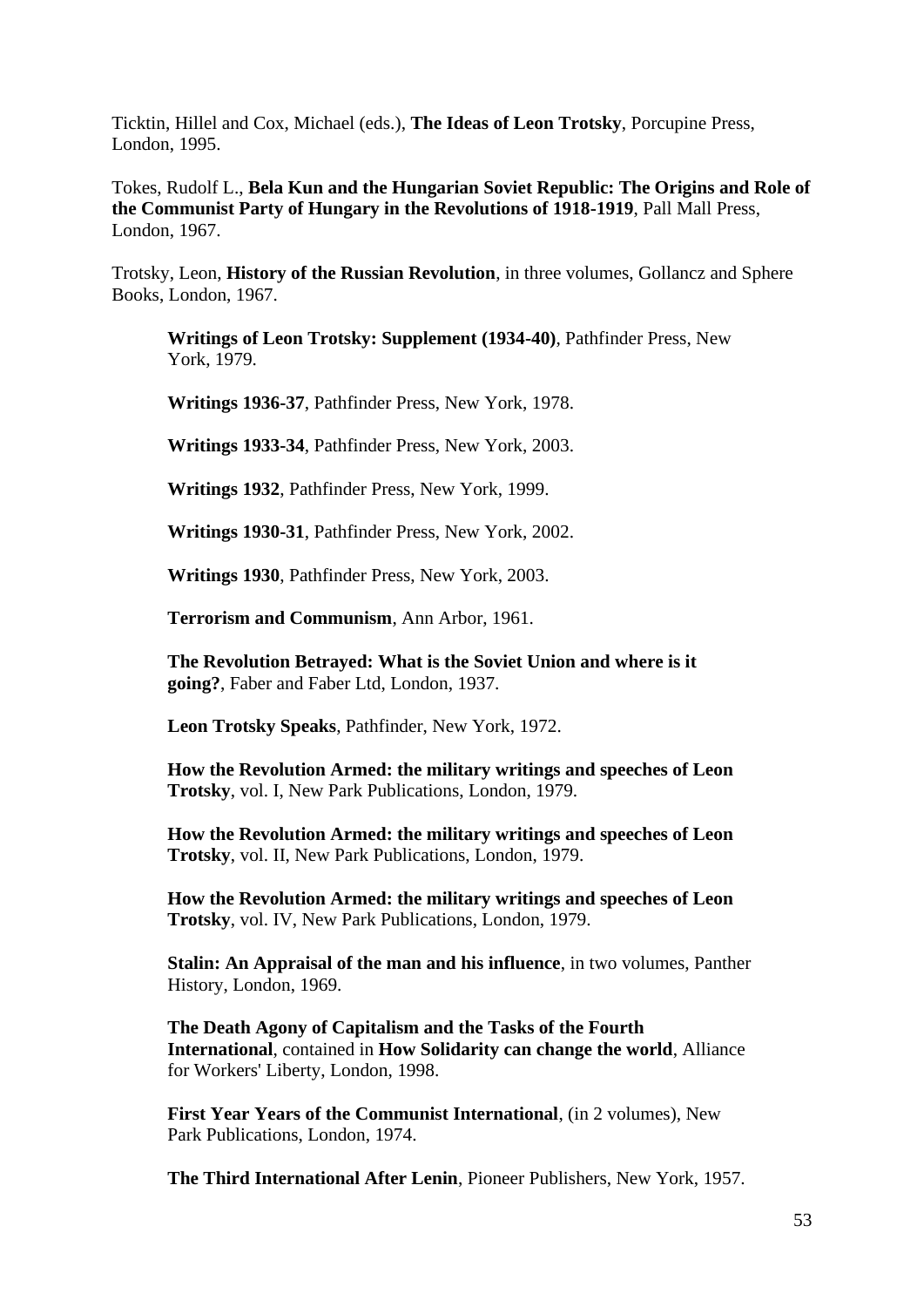**The Challenge of the Left Opposition (1923-25)**, Pathfinder Press, New York, 1975.

**The Challenge of the Left Opposition (1926-27)**, Pathfinder, New York, 1980.

**On Lenin: Notes towards a Biography**, George G. Harrap & Co. Ltd., London, 1971.

*"Lessons of October"*, pp. 113-177, **The Essential Trotsky**, Unwin Books, London, 1963.

**Leon Trotsky on China**, Monad Press, New York, 2002

**In Defense of Marxism**, Pathfinder, New York, 1995.

**Platform of the Opposition**, available at: http://www.marxists.org/archive/trotsky/works/1927-plo/ch01.htm

**The Lessons of October**, available at: http://www.marxists.org/archive/trotsky/works/1924-les.htm

**How Did Stalin Defeat the Opposition?**, available at: http://www.marxists.org/archive/trotsky/works/1935-sta.htm

**Work, Discipline, Order**, available at: http://www.marxists.org/archive/trotsky/works/1918-mil/ch05.htm

**More Equality!** available at: http://www.marxists.org/archive/trotsky/works/1919-mil/ch12.htm

**The Revolution Betrayed**, available at: http://www.marxists.org/archive/trotsky/works/1936-rev/index.htm

**The Class Nature of the Soviet State**, available at: http://www.marxists.org/archive/trotsky/works/sovstate.htm

**The Path of the Red Army**, available at: http://www.marxists.org/archive/trotsky/works/1918-mil/ch02.htm

**The Moralists and Sycophants against Marxism**, contained in **Their Morals and Ours**, pp. 53-66, Pathfinder, New York, 1973.

**The Makhno Movement**, available at: http://www.marxists.org/archive/trotsky/works/1919-mil/ch49.htm

**Stalinism and Bolshevism**, available at:http://www.marxists.org/archive/trotsky/works/1937/1937-sta.htm

Turner, Adai, **Just Capital: The Liberal Economy**, Pan Books, London, 2002.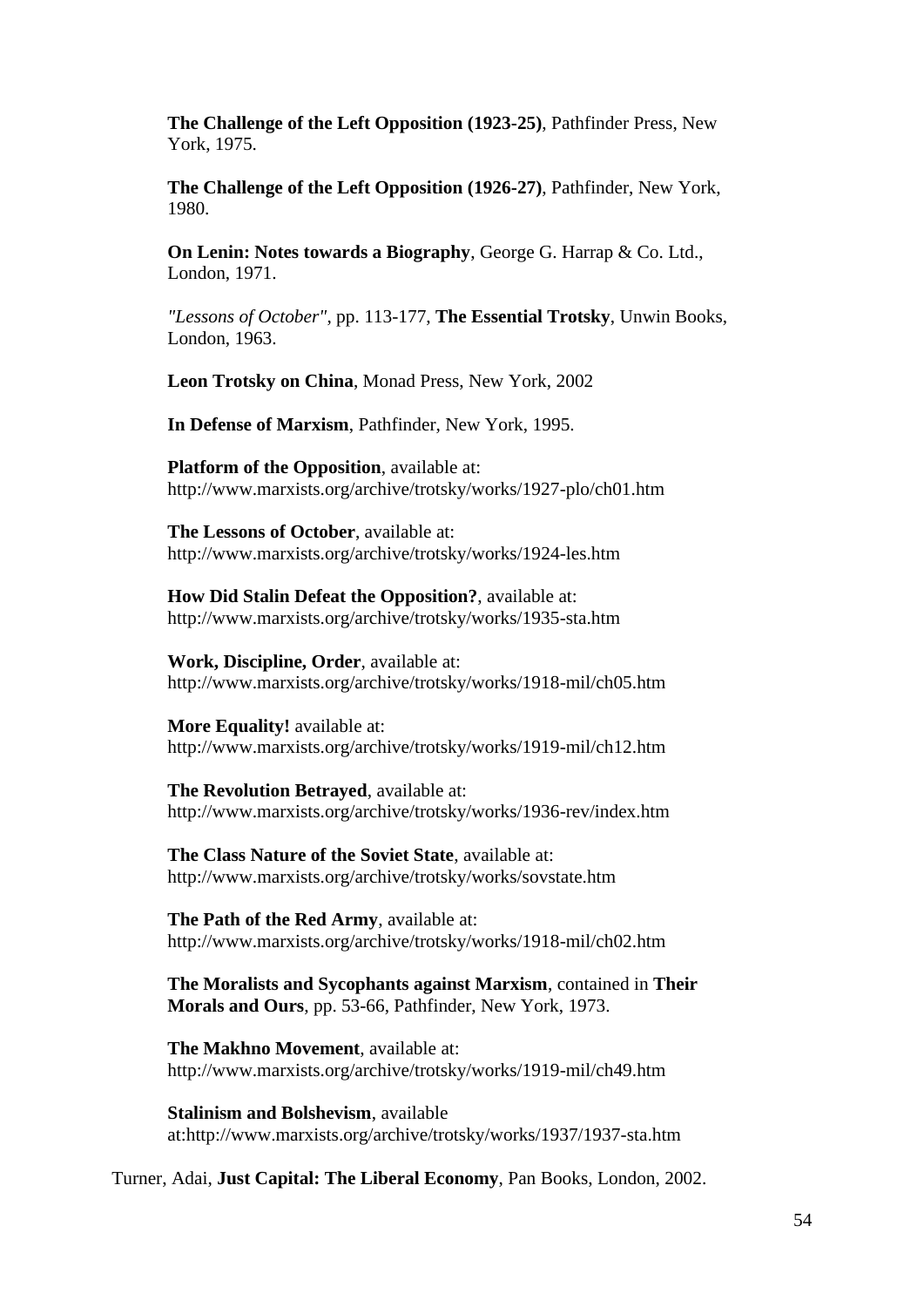Utton, M. A., **The Political Economy of Big Business**, Martin Robinson, Oxford, 1982.

van der Linden, Marcel, **Western Marxism and the Soviet Union : a survey of critical theories and debates since 1917**Brill, Leiden, 2007

Wade, Robert, **Governing the Market: Economic Theory and the role of governmentin East Asian Industrialisation**, Princeton University Press,Princeton, 1990.

Walford, George, **George Walford on Anarcho-Capitalism**, available at http://flag.blackened.net/liberty/walford-on-anarcap.html

Wallerstein, Immanuel, **Geopolitics and Geoculture**, Cambridge University Press, Cambridge, 1991.

**The Capitalist World System** (vol. 1),

Walras, L, **Elements of Pure Political Economy**, Allen and Unwin, London, 1954.

Ward, Benjamin, **What's Wrong with Economics?**, Basic Books, New York, 1972

Ware, Norman, **The Industrial Worker 1840-1860: The Reaction of American IndustrialSociety to the Advance of the Industrial Revolution**, Elephant Paperbacks, Chicago, 1924.

Watson, Andrew, **From Red to Green: Green Politics and environmentalism cannot save the environment. A socialist politics can**,Privately Published, 1990.

Weisbrot, Mark, **Globalisation for Whom?**, available at: http://www.cepr.net/Globalization.html

Weisbrot, Mark, Baker, Dean, Kraev, Egor and Chen, Judy,**The Scorecard on Globalization 1980-2000: Twenty Years of Diminished Progress**,available at: http://www.cepr.net/publications/globalization\_2001\_07\_11.htm

Weisbrot, Mark, Baker, Dean, Naiman, Robert and Neta, Gila, **Growth May Be Good for the Poor -- But are IMF and World Bank Policies Good for Growth?** available at: http://www.cepr.net/publications/econ\_growth\_2001\_05.htm

Weisbrot, Mark and Rosnick, David, **Another Lost Decade?: Latin America's Growth Failure Continues into the 21st Century**, available at: http://www.cepr.net/publications/latin\_america\_2003\_11.htm

Wilkinson, Richard and Pickett, Kate, **The Spirit Level: Why More Equal Societies Almost Always Do Better**, Allen Lane, London, 2009.

Williams, Gwyn A., **Proletarian Order: Antonio Gramsci, factory councils and the origins of Italian Communism, 1911-1921**, Pluto Press, London, 1975.

**Artisans and Sans-Culottes: Popular Movements in France and Britain during the French Revolution**, Edward Arnold, London, 1981.